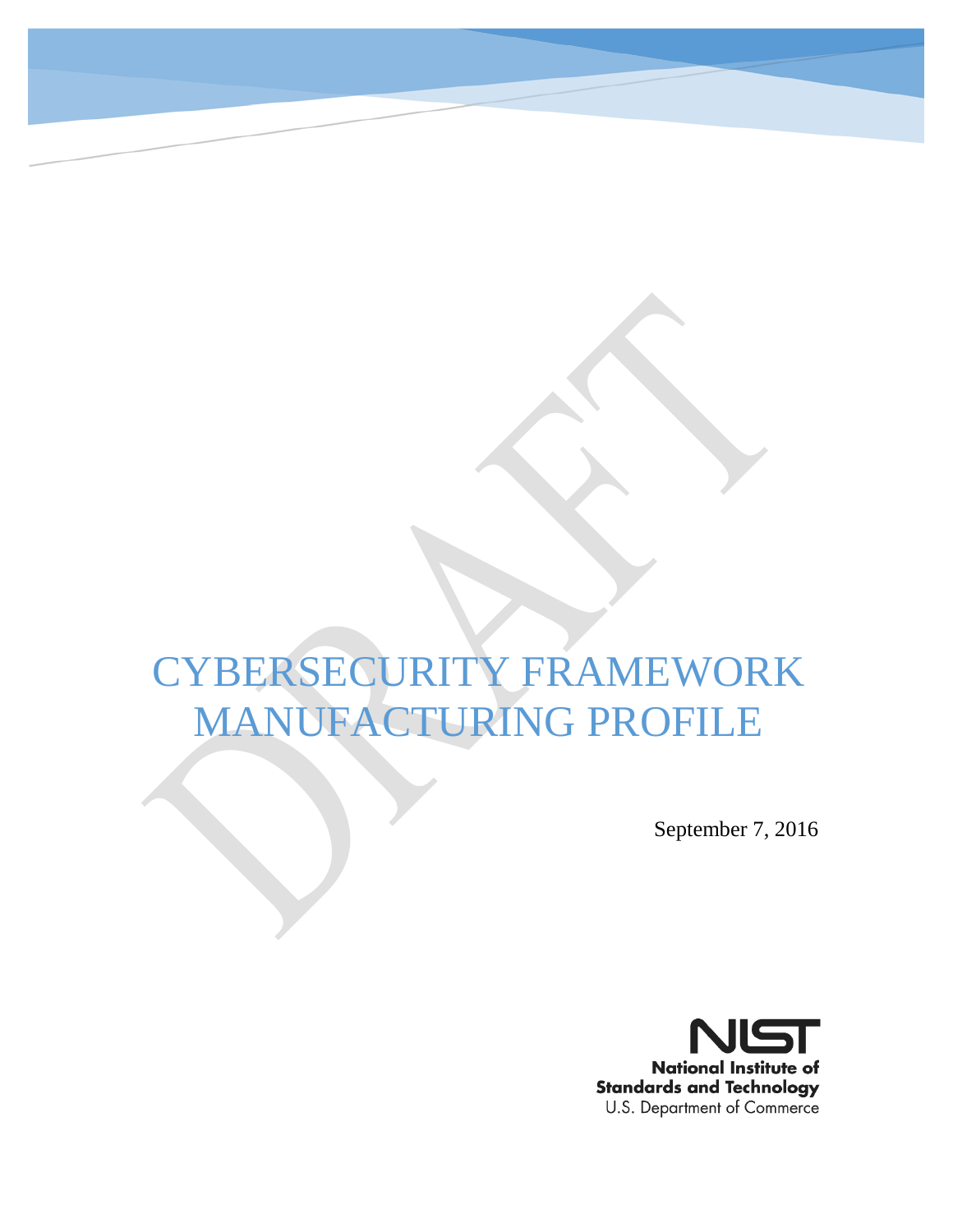## Table of Contents

| 1. |                                |                                                             |    |
|----|--------------------------------|-------------------------------------------------------------|----|
|    | 1.1<br>1.2 <sub>1</sub><br>1.3 |                                                             |    |
| 2. |                                |                                                             |    |
| 3. |                                |                                                             |    |
|    | 3.1                            |                                                             |    |
| 4. |                                |                                                             |    |
| 5. |                                |                                                             |    |
|    | 5.1                            |                                                             |    |
| 6. |                                | Manufacturing System Categorization and Risk Management  15 |    |
|    | 6.1<br>6.2<br>6.3              |                                                             |    |
| 7. |                                |                                                             |    |
|    |                                |                                                             |    |
|    |                                |                                                             |    |
|    |                                |                                                             |    |
|    |                                |                                                             | 52 |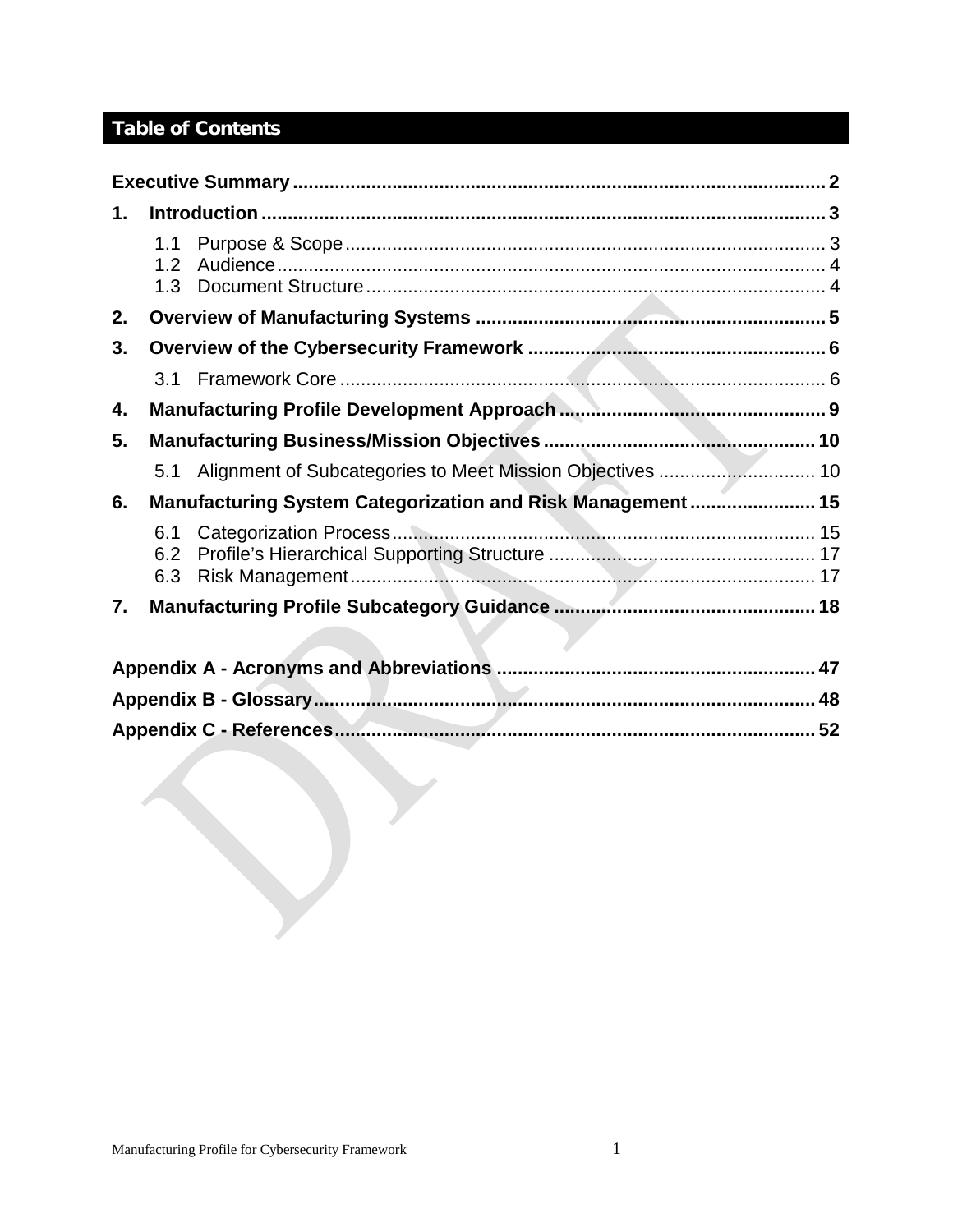#### <span id="page-2-0"></span>**Executive Summary**

This document provides the Cybersecurity Framework implementation details developed for the manufacturing environment. The "Manufacturing Profile" of the Cybersecurity Framework can be used as a roadmap for reducing cybersecurity risk for manufacturers that is aligned with manufacturing sector goals and industry best practices.

The Profile gives manufacturers:

- A method to identify opportunities for improving the current cybersecurity posture of the manufacturing system
- An evaluation of their ability to operate the control environment at their acceptable risk level
- A standardized approach to preparing the cybersecurity plan for ongoing assurance of the manufacturing system's security

The Profile is built around the primary functional areas of the Cybersecurity Framework which enumerate the most basic functions of cybersecurity activities. The five primary functional areas are: Identify, Protect, Detect, Respond, and Recover. There are 98 distinct security objectives within the primary functional areas. These 98 objectives comprise a starting point from which to develop a manufacturer-specific or sector-specific Profile at the defined risk levels of Low, Moderate and High.

This Manufacturing "Target" Profile focuses on desired cybersecurity outcomes and can be used as a roadmap to identify opportunities for improving the current cybersecurity posture of the manufacturing system. The Manufacturing Profile provides a prioritization of security activities to meet specific business/mission goals. Relevant and actionable security practices that can be implemented to support key business/mission goals are then identified.

This Manufacturing Profile provides a voluntary, risk-based approach for managing cybersecurity activities and reducing cyber risk to manufacturing systems. The Manufacturing Profile is meant to enhance but not replace current cybersecurity standards and industry guidelines that the manufacturer is embracing.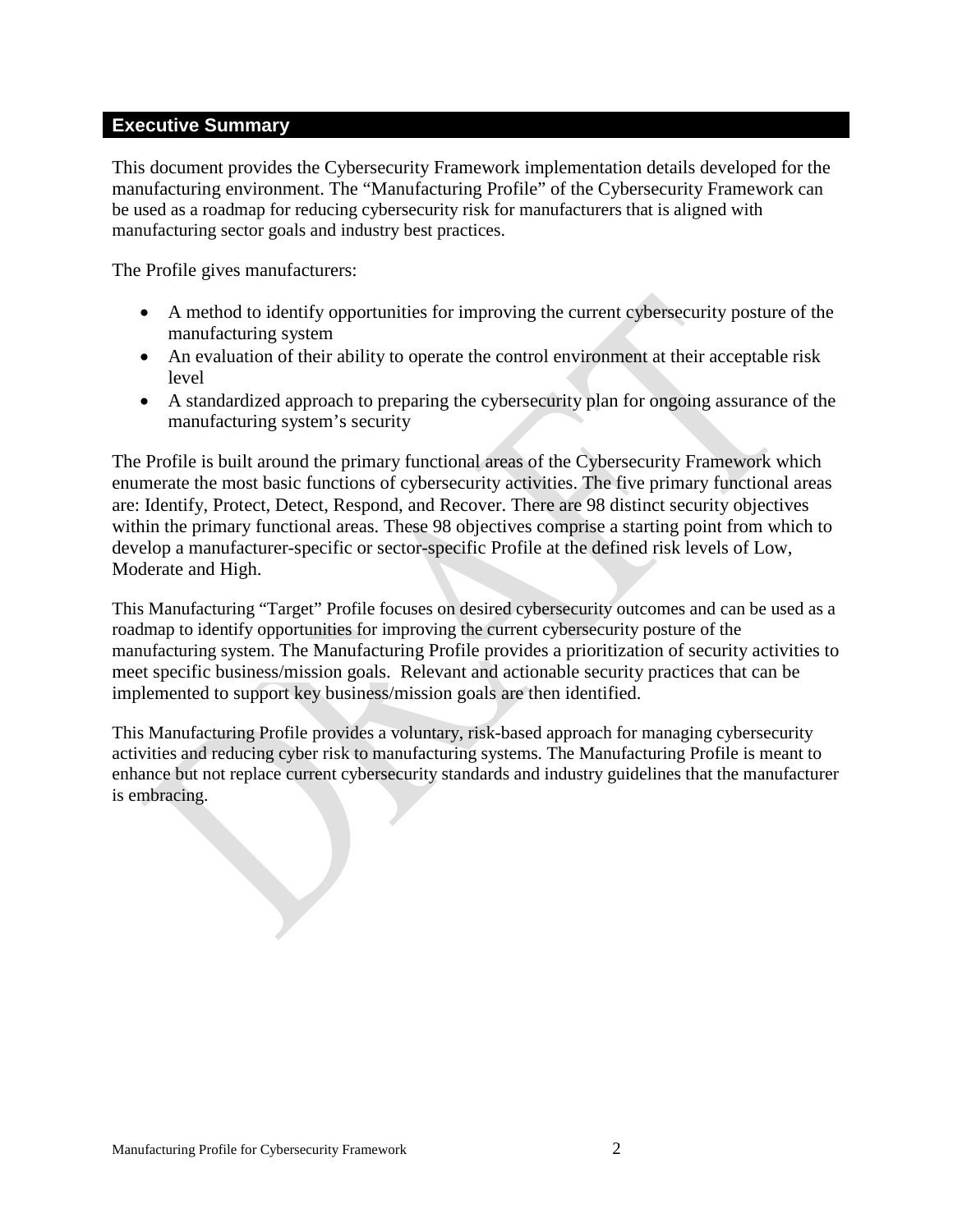#### <span id="page-3-0"></span>**1. Introduction**

The Executive Order 13636, "Improving Critical Infrastructure Cybersecurity," [\[1\]](#page-52-1) directed the development of the voluntary Cybersecurity Framework that provides a prioritized, flexible, repeatable, performance-based, and cost-effective approach to manage cybersecurity risk [1] for those processes, information, and systems directly involved in the delivery of critical infrastructure services.

The Cybersecurity Framework is a voluntary risk-based assemblage of industry standards and best practices designed to help organizations manage cybersecurity risks [2]. The Framework, created through collaboration between government and the private sector, uses a common language to address and manage cybersecurity risk in a cost-effective way based on business needs without imposing additional regulatory requirements.

The Profile defines specific cybersecurity activities and outcomes for the protection of the manufacturing system, its components, facility, and environment. Through use of the Profile, the manufacturer can align cybersecurity activities with business requirements, risk tolerances, and resources. The Profile provides a manufacturing sector-specific approach to cybersecurity from standards, guidelines, and industry best practices.

#### <span id="page-3-1"></span>**1.1 Purpose & Scope**

This document represents a 'Target Profile' that focuses on the desired cybersecurity outcomes and provides an approach to the desired state of cybersecurity posture of the manufacturing system. It can be used to identify opportunities for improving cybersecurity posture by comparing the current state with the desired (Target) state. The Target Profile can also be used for comparison with the current state to influence process improvement priorities for the organization. The manufacturing system's 'Current Profile' represents the outcomes from the Framework Core that are currently being achieved.

The Manufacturing "Target" Profile focuses on desired cybersecurity outcomes and can be used as a guideline to identify opportunities for improving the current cybersecurity posture of the manufacturing system. The Manufacturing Profile provides a prioritization of security activities to meet specific business/mission goals. Relevant and actionable security practices that can be implemented to support key business/mission goals are then identified.

Comparison of Profiles (e.g., the Current Profile and Target Profile) may reveal gaps to be addressed to meet cybersecurity risk management objectives. An action plan to address these gaps can contribute to the roadmap. Prioritization of gap mitigation is driven by the organization's business needs and risk management processes. This risk-based approach enables an organization to gauge resource estimates (e.g., staffing, funding) to achieve cybersecurity goals in a cost-effective, prioritized manner. The following are examples of how the Target Profile may be used:

• A manufacturer may utilize the Target Profile to express cybersecurity risk management requirements to an external service provider.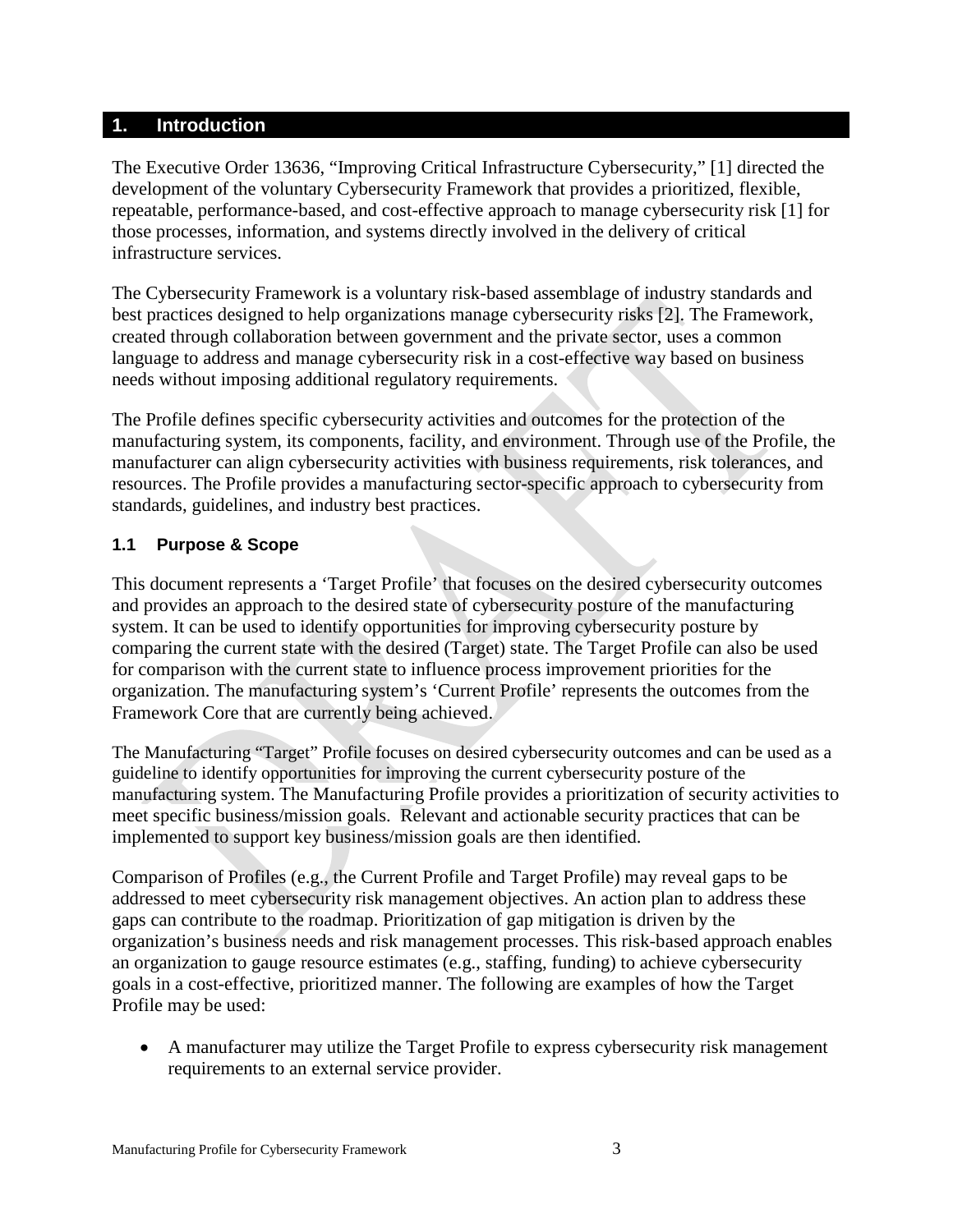- A manufacturer may express a system's cybersecurity state through a Current Profile to report results relative to the Target Profile, or to compare with acquisition requirements.
- A critical infrastructure owner/operator, having identified an external partner upon whom that infrastructure depends, may use the Target Profile to convey required cybersecurity outcomes.
- A critical infrastructure sector may establish a baseline that can be used among its constituents as sector-specific starting point from which to build tailored Target Profiles.

The Manufacturing Profile provides a voluntary, risk-based approach for managing cybersecurity activities and reducing cyber risk to manufacturing systems.

#### <span id="page-4-0"></span>**1.2 Audience**

This document covers details specific to manufacturing systems. Readers of this document should be acquainted with operational technology, general computer security concepts, and communication protocols such as those used in networking. The intended audience is varied and includes the following:

- Control engineers, integrators, and architects who design or implement secure manufacturing systems.
- System administrators, engineers, and other information technology (IT) professionals who administer, patch, or secure manufacturing systems.
- Managers who are responsible for manufacturing systems.
- Senior management who are trying to understand implications and consequences as they justify and implement a manufacturing systems cybersecurity program to help mitigate impacts to business functionality.
- Researchers and analysts who are trying to understand the unique security needs of manufacturing systems.

#### <span id="page-4-1"></span>**1.3 Document Structure**

The remainder of this guide is divided into the following major sections:

- Section 2 provides an overview of manufacturing systems.
- Section 3 provides an overview of the *Framework for Improving Critical Infrastructure Cybersecurity* (Cybersecurity Framework).
- Section 4 discusses the manufacturing profile development approach.
- Section 5 provides rationale for integrating cybersecurity into manufacturing Business/mission objectives.
- Section 6 discusses cyber risk management and the risk categorization of the manufacturing system.
- Section 7 provides the manufacturing implementation of the CSF subcategories.
- Appendix A— provides a list of acronyms and abbreviations used in this document.
- Appendix B— provides a glossary of terms used in this document.
- Appendix C— provides a list of references used in the development of this document.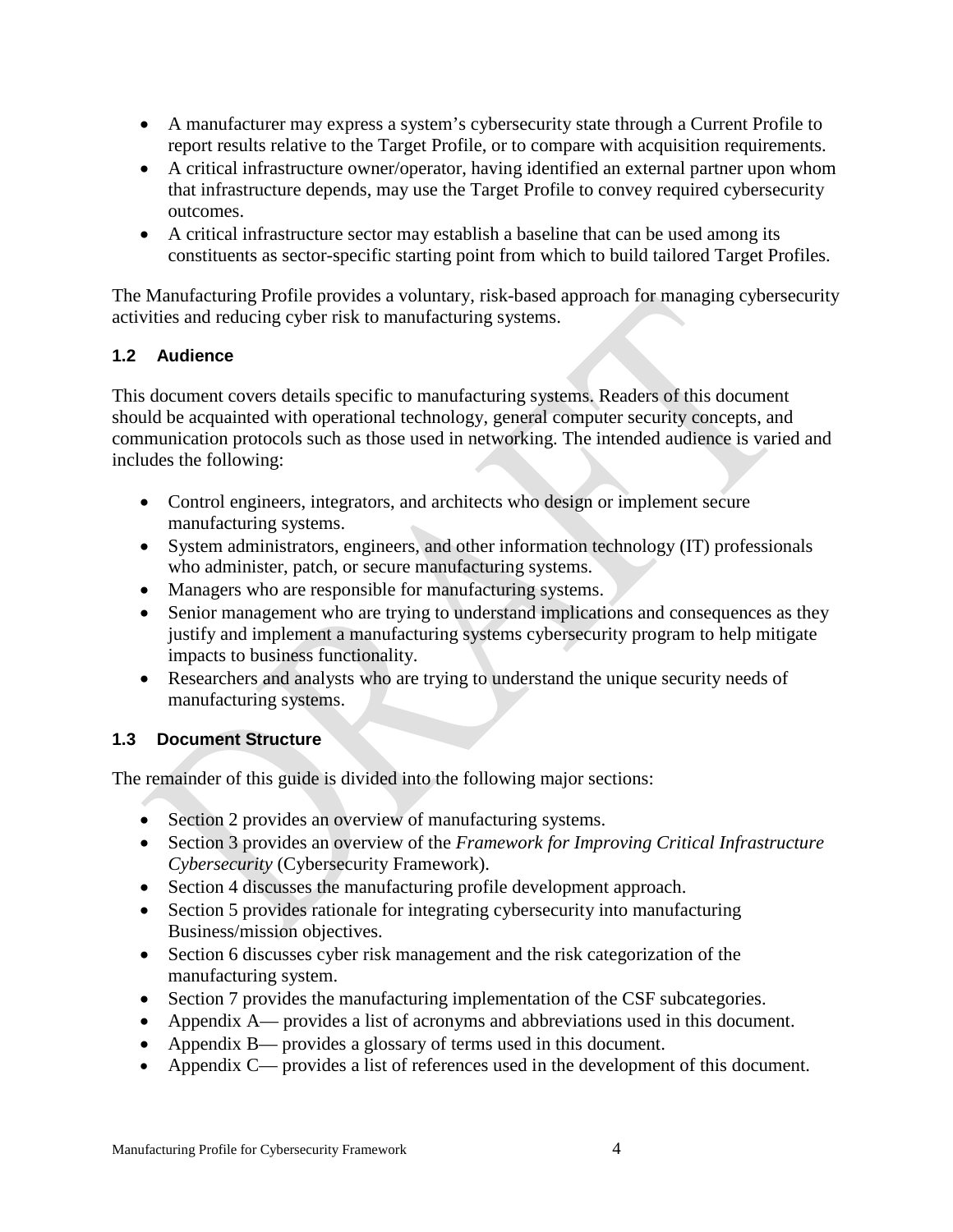#### <span id="page-5-0"></span>**2. Overview of Manufacturing Systems**

Manufacturing is a large and diverse industrial sector. Manufacturing industries can be categorized as either *process-based* or *discrete-based [3]*.

*Process-based* manufacturing industries typically utilize two main process types:

- **Continuous Manufacturing Processes.** These processes run continuously, often with phases to make different grades of a product. Typical continuous manufacturing processes include fuel or steam flow in a power plant, petroleum in a refinery, and distillation in a chemical plant.
- **Batch Manufacturing Processes.** These processes have distinct processing steps, conducted on a quantity of material. There is a distinct start and end to a batch process with the possibility of brief steady state operations during intermediate steps. Typical batch manufacturing processes include food, beverage, and biotech manufacturing.

*Discrete-based* manufacturing industries typically conduct a series of operations on a single part to create the end product. Electronic and mechanical parts assembly and parts machining are typical examples of this type of industry. Both process-based and discrete-based industries utilize similar types of control systems, sensors, and networks. Some facilities are a hybrid of discrete and process-based manufacturing.

Manufacturing industries are usually located within a confined factory or plant-centric area. Communications in manufacturing industries are typically performed using fieldbus and local area network (LAN) technologies that are reliable and high speed. Wireless networking technologies are gaining popularity in manufacturing industries. Fieldbus includes, for example, DeviceNet, Modbus, and Controller Area Network (CAN) bus.

The Manufacturing sector of the critical infrastructure community includes public and private owners and operators, along with other entities operating in the manufacturing domain. Members of the distinct critical infrastructure sector perform functions that are supported by industrial control systems (ICS) and by information technology (IT). This reliance on technology, communication, and the interconnectivity of ICS and IT has changed and expanded the potential vulnerabilities and increased potential risk to manufacturing system operations.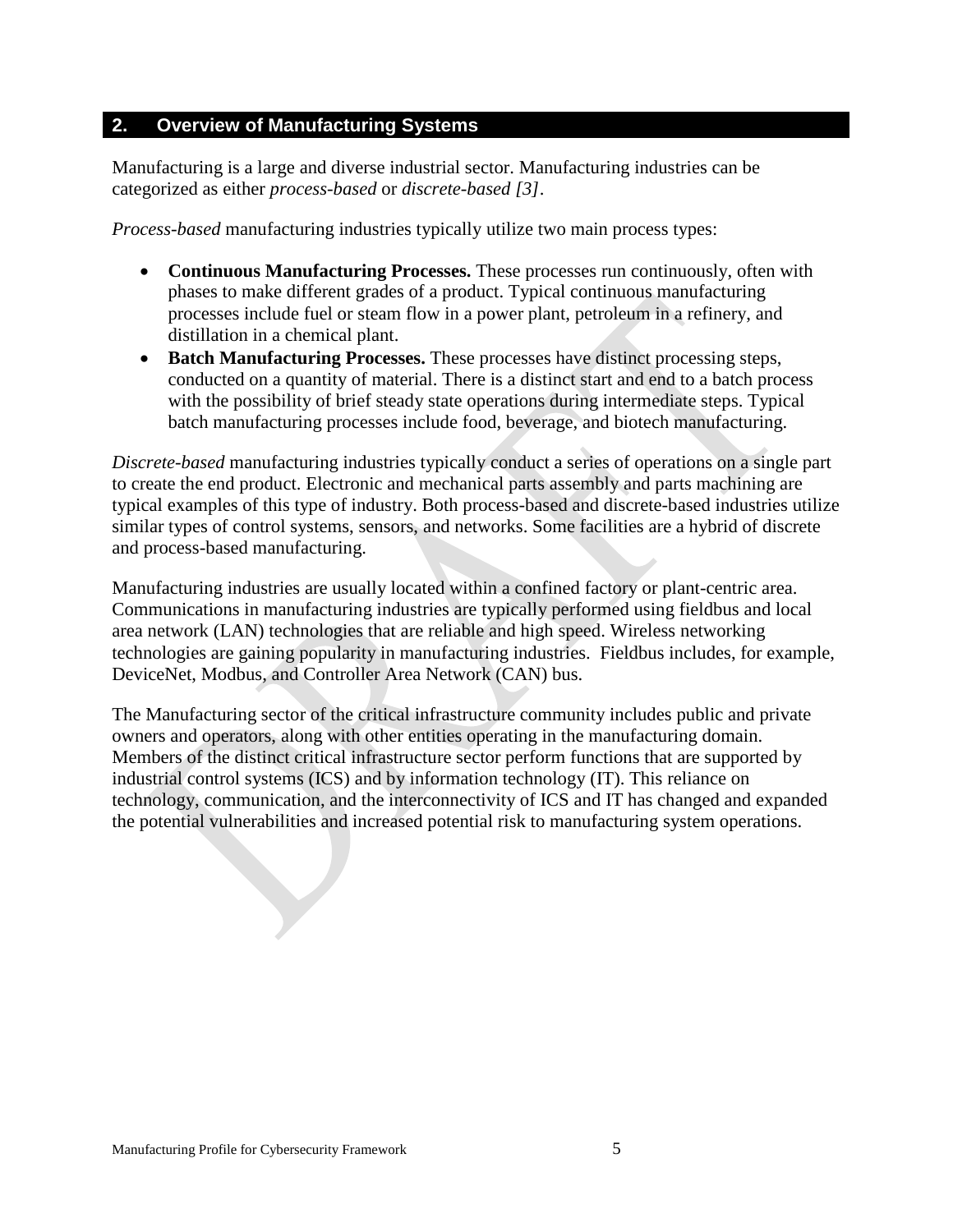#### <span id="page-6-0"></span>**3. Overview of the Cybersecurity Framework**

The Profile defines specific practices to address the Framework Core. It is the next layer of detail for implementing cybersecurity best practices for each category expressed in the Framework.

#### <span id="page-6-1"></span>**3.1 Framework Core**

The Framework Core is a set of cybersecurity activities and desired outcomes determined to be essential across critical infrastructure sectors [2]. The Core presents industry standards, guidelines, and practices in a manner that allows for communication of cybersecurity activities and outcomes across the organization from the executive level to the implementation/operations level. The Framework Core consists of five concurrent and continuous Functions—Identify, Protect, Detect, Respond, Recover. When considered together, these Functions provide a highlevel, strategic view of the organization's management of cybersecurity risk. The Framework Core then identifies underlying key Categories and Subcategories for each Function, and matches them with example Informative References such as existing standards, guidelines, and practices for each Subcategory [2].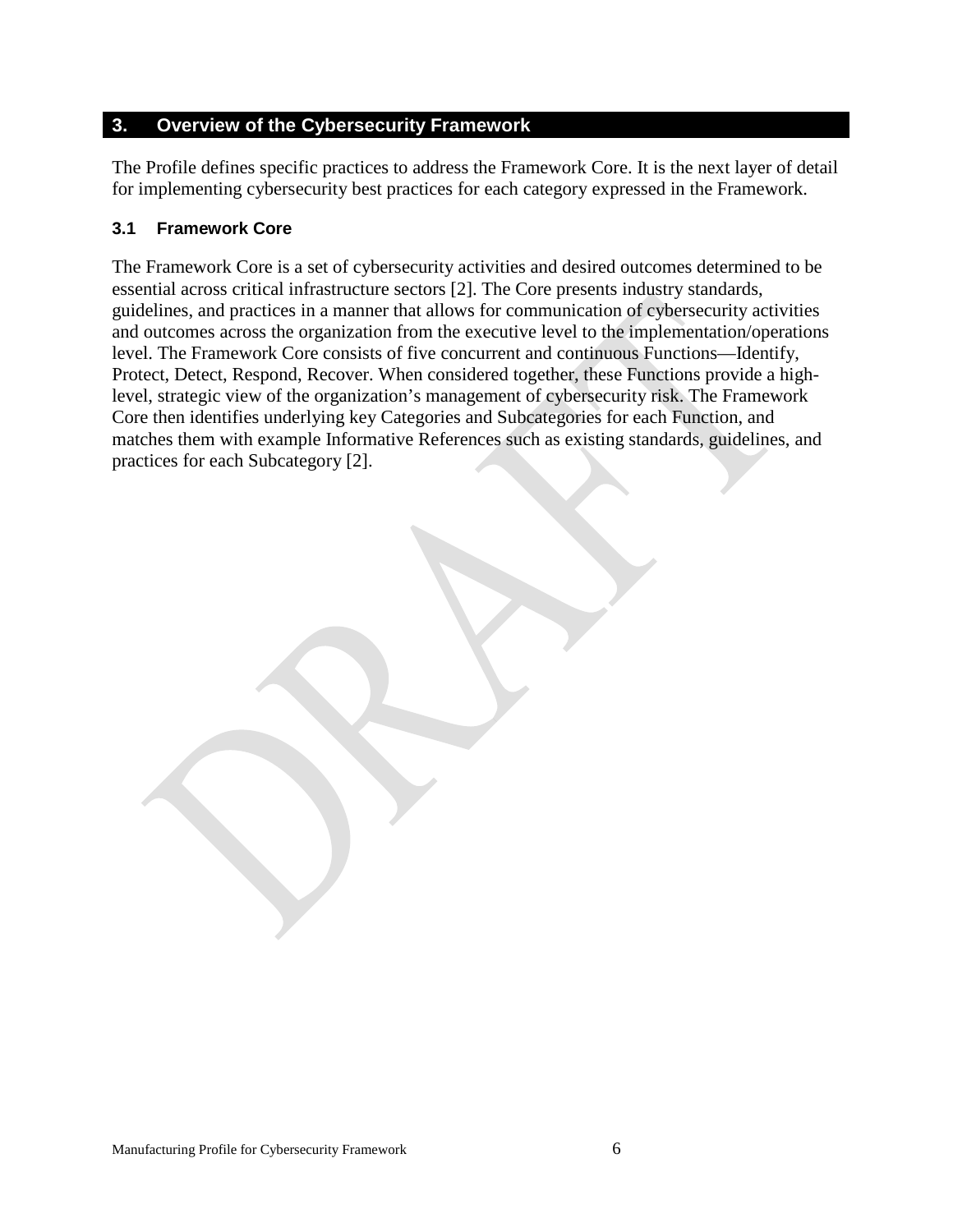The five Framework Functions can be performed concurrently and continuously to form an operational culture that addresses the dynamic cybersecurity risk.

| <b>Function</b><br><b>Unique</b><br><b>Identifier</b> | <b>Function</b> | <b>Category</b><br><b>Unique</b><br><b>Identifier</b> | <b>Category</b>                                        |
|-------------------------------------------------------|-----------------|-------------------------------------------------------|--------------------------------------------------------|
|                                                       |                 | ID.AM                                                 | <b>Asset Management</b>                                |
|                                                       |                 | ID.BE                                                 | <b>Business Environment</b>                            |
| ID                                                    | Identify        | ID.GV                                                 | Governance                                             |
|                                                       |                 | ID.RA                                                 | <b>Risk Assessment</b>                                 |
|                                                       |                 | ID.RM                                                 | <b>Risk Management Strategy</b>                        |
|                                                       |                 | PR.AC                                                 | <b>Access Control</b>                                  |
|                                                       |                 | PR.AT                                                 | <b>Awareness and Training</b>                          |
| <b>PR</b>                                             | Protect         | PR.DS                                                 | Data Security                                          |
|                                                       |                 | PR.IP                                                 | <b>Information Protection Processes and Procedures</b> |
|                                                       |                 | PR.MA                                                 | Maintenance                                            |
|                                                       |                 | PR.PT                                                 | <b>Protective Technology</b>                           |
|                                                       |                 | DE.AE                                                 | <b>Anomalies and Events</b>                            |
| <b>DE</b>                                             | Detect          | DE.CM                                                 | <b>Security Continuous Monitoring</b>                  |
|                                                       |                 | DE.DP                                                 | <b>Detection Processes</b>                             |
|                                                       |                 | RS.RP                                                 | <b>Response Planning</b>                               |
|                                                       |                 | RS.CO                                                 | Communications                                         |
| <b>RS</b>                                             | Respond         | <b>RS.AN</b>                                          | Analysis                                               |
|                                                       |                 | RS.MI                                                 | Mitigation                                             |
|                                                       |                 | RS.IM                                                 | Improvements                                           |
|                                                       |                 | RC.RP                                                 | <b>Recovery Planning</b>                               |
| <b>RC</b>                                             | Recover         | RC.IM                                                 | Improvements                                           |
|                                                       |                 | RC.CO                                                 | Communications                                         |

**Table 1 Cybersecurity Framework Functions and Categories**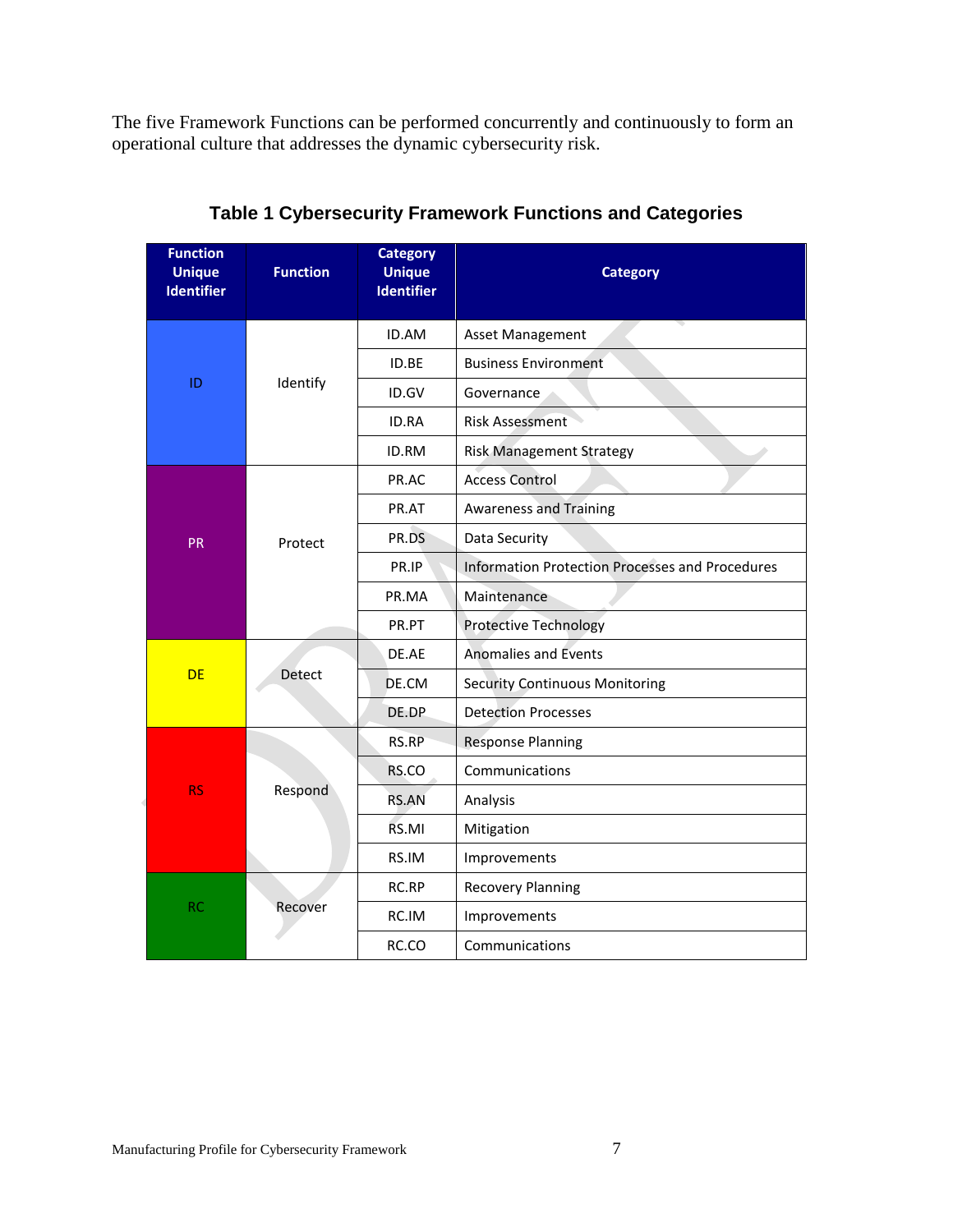The five "functions" of the Framework Core are:

**Identify** – Develop the organizational understanding to manage cybersecurity risk to systems, assets, data, and capabilities. The activities in the Identify Function are foundational for effective use of the Framework. Understanding the business context, the resources that support critical functions and the related cybersecurity risks enables an organization to focus and prioritize its efforts, consistent with its risk management strategy and business needs. Examples of outcome Categories within this Function include: Asset Management; Business Environment; Governance; Risk Assessment; and Risk Management Strategy.

**Protect** – Develop and implement the appropriate safeguards to ensure delivery of critical infrastructure services. The activities in the Protect Function support the ability to limit or contain the impact of a potential cybersecurity event. Examples of outcome Categories within this Function include: Access Control; Awareness and Training; Data Security; Information Protection Processes and Procedures; Maintenance; and Protective Technology.

**Detect** – Develop and implement the appropriate activities to identify the occurrence of a cybersecurity event. The activities in the Detect Function enable timely discovery of cybersecurity events. Examples of outcome Categories within this Function include: Anomalies and Events; Security Continuous Monitoring; and Detection Processes.

**Respond** – Develop and implement the appropriate activities to take action regarding a detected cybersecurity event. The activities in the Respond Function support the ability to contain the impact of a potential cybersecurity event. Examples of outcome Categories within this Function include: Response Planning; Communications; Analysis; Mitigation; and Improvements.

**Recover** – Develop and implement the appropriate activities to maintain plans for resilience and to restore any capabilities or services that were impaired due to a cybersecurity event. The activities in the Recover Function support timely recovery to normal operations to reduce the impact from a cybersecurity event. Examples of outcome Categories within this Function include: Recovery Planning; Improvements; and Communications.

The Manufacturing Profile for the Cybersecurity Framework ("Profile") presents detailed implementation language for the cybersecurity standards expressed in the Framework categories and subcategories. The Profile is intended to support cybersecurity outcomes based on business needs that the manufacturer has selected from the Framework Categories and Subcategories [2]. The Profile can be characterized as the alignment of standards, guidelines, and practices to the Framework Core in a practical implementation scenario.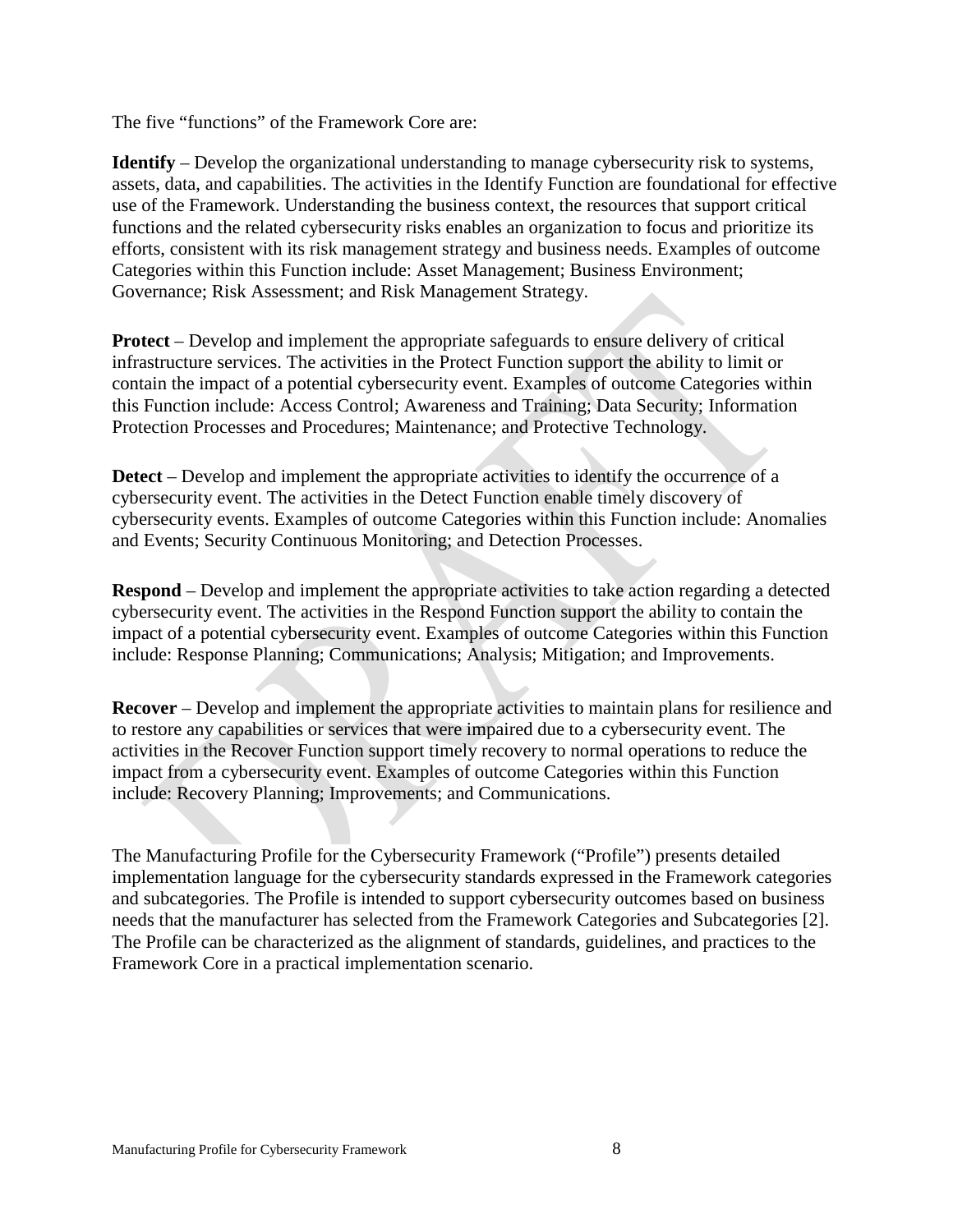#### <span id="page-9-0"></span>**4. Manufacturing Profile Development Approach**

The manufacturing profile was developed to be an actionable approach for implementing cybersecurity controls into a manufacturing system and its environment. The specific statements in the subcategories are derived from the security controls of the NIST SP 800-53 Rev.4, and are customized to the manufacturing domain. The general informative references of ISA/IEC 62443 from the Framework are also listed in the References column. COBIT 5 is sourced for subcategories that have no corresponding 800-53 references. Additional input came from NIST SP 800-82, Rev. 2, both in section 6.2 (Guidance on the Application of Security Controls to ICS) and in Appendix G (ICS Overlay) [3]. For informative references to an entire control family, or set of controls (such as subcategory ID.GV-1's informative reference to all "policy and procedures" controls), the approach took a holistic view of the controls comprising the family/set.

In the Reference column in Section 7, hyperlinks are provided to the specific and relevant source influences for the subcategory statements.

The Profile expresses tailored values for cybersecurity controls for the manufacturing system environment. These represent the application of the Categories and Subcategories from the Framework based on domain-specific relevance, business drivers, risk assessment, and the manufacturer's priorities. Users of the Profile can also add Categories and Subcategories as needed to address unique and specific risks.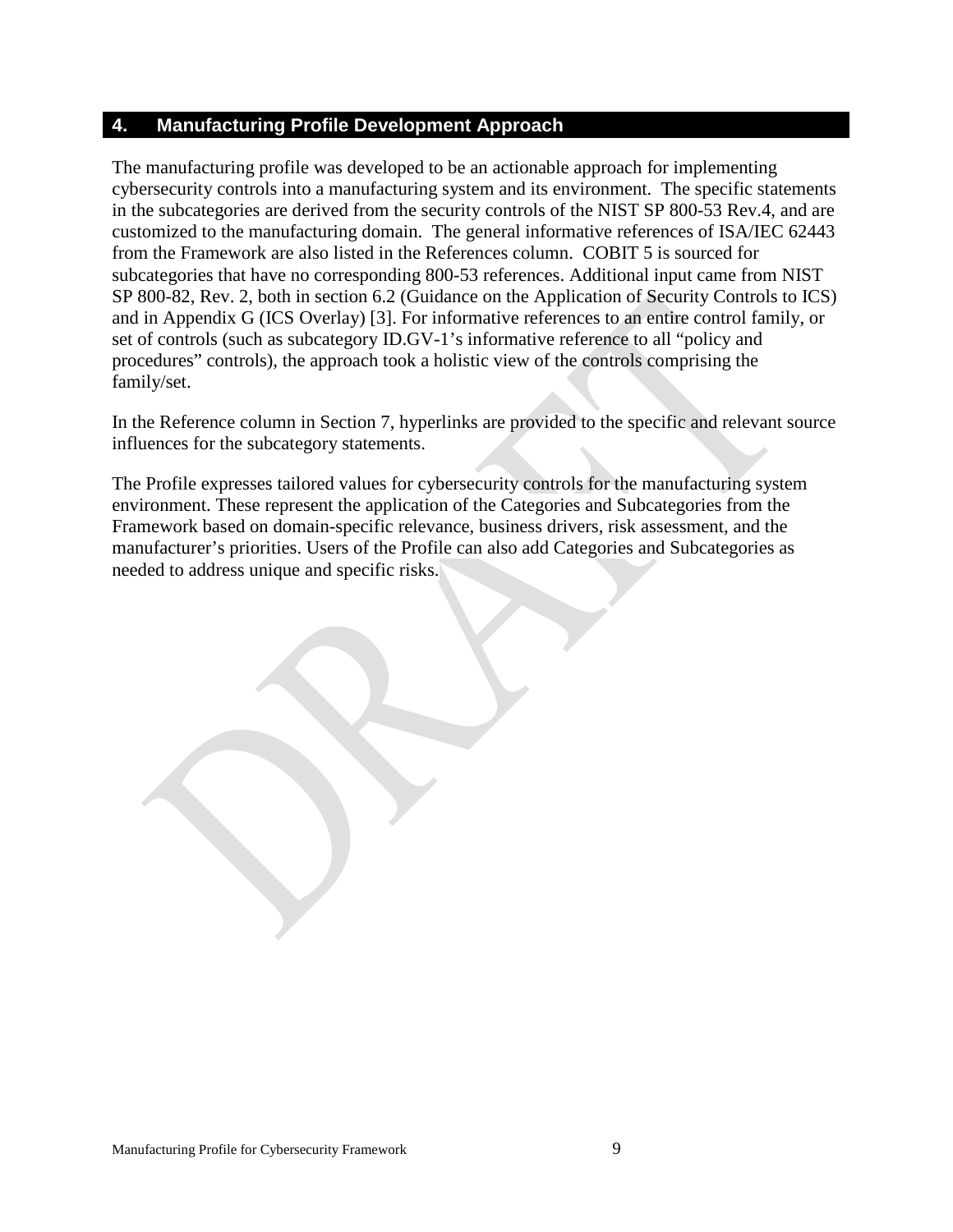#### <span id="page-10-0"></span>**5. Manufacturing Business/Mission Objectives**

The development of the Manufacturing Profile included the identification of common business/mission objectives to the manufacturing sector. These business/mission objectives provide the necessary context for identifying and managing applicable cybersecurity risk mitigation pursuits. Five common business/mission objectives for the manufacturing sector were initially identified: *Maintain Human Safety, Maintain Environmental Safety, Maintain Quality of Product, Maintain Production Goals,* and *Maintain Trade Secrets.* Other business/mission objectives were identified for the manufacturing sector but not included in this initial profile. Key cybersecurity practices are identified for supporting each business/mission objective, allowing users to better prioritize actions and resources according to the user's defined needs.

#### *These Business/Mission Objectives Are Not Listed in Prioritized Order.*

#### **Maintain Human Safety**

Manage cybersecurity risks that could potentially impact human safety. Cybersecurity risk on the manufacturing system could potentially adversely affect human safety. Personnel should understand cybersecurity and safety interdependencies.

#### **Maintain Environmental Safety**

Manage cybersecurity risks that could adversely affect the environment, including both accidental and deliberate damage. Cybersecurity risk on the manufacturing system could potentially adversely affect environmental safety. Personnel should understand cybersecurity and environmental safety interdependencies.

#### **Maintain Quality of Product**

Manage cybersecurity risks that could adversely affect the quality of product. Protect against compromise of integrity and confidentiality of product data.

#### **Maintain Production Goals**

Manage cybersecurity risks that could adversely affect production goals. Cybersecurity risk on the manufacturing system could potentially adversely affect production goals. Personnel should understand cybersecurity and production goal interdependencies

#### **Maintain Trade Secrets**

Manage cybersecurity risks that could lead to the loss or compromise of the organization's intellectual property and sensitive business data.

#### <span id="page-10-1"></span>**5.1 Alignment of Subcategories to Meet Mission Objectives**

To align cybersecurity goals with overall mission success, the Profile subcategories are prioritized in order to support specific business/mission objectives. This allows the manufacturer to focus on implementing those cybersecurity measures against threats that could severely compromise their ability to perform their essential mission.

For each business/mission objective, the most critical Subcategories initially determined to support the objective are highlighted in the tables under each Function.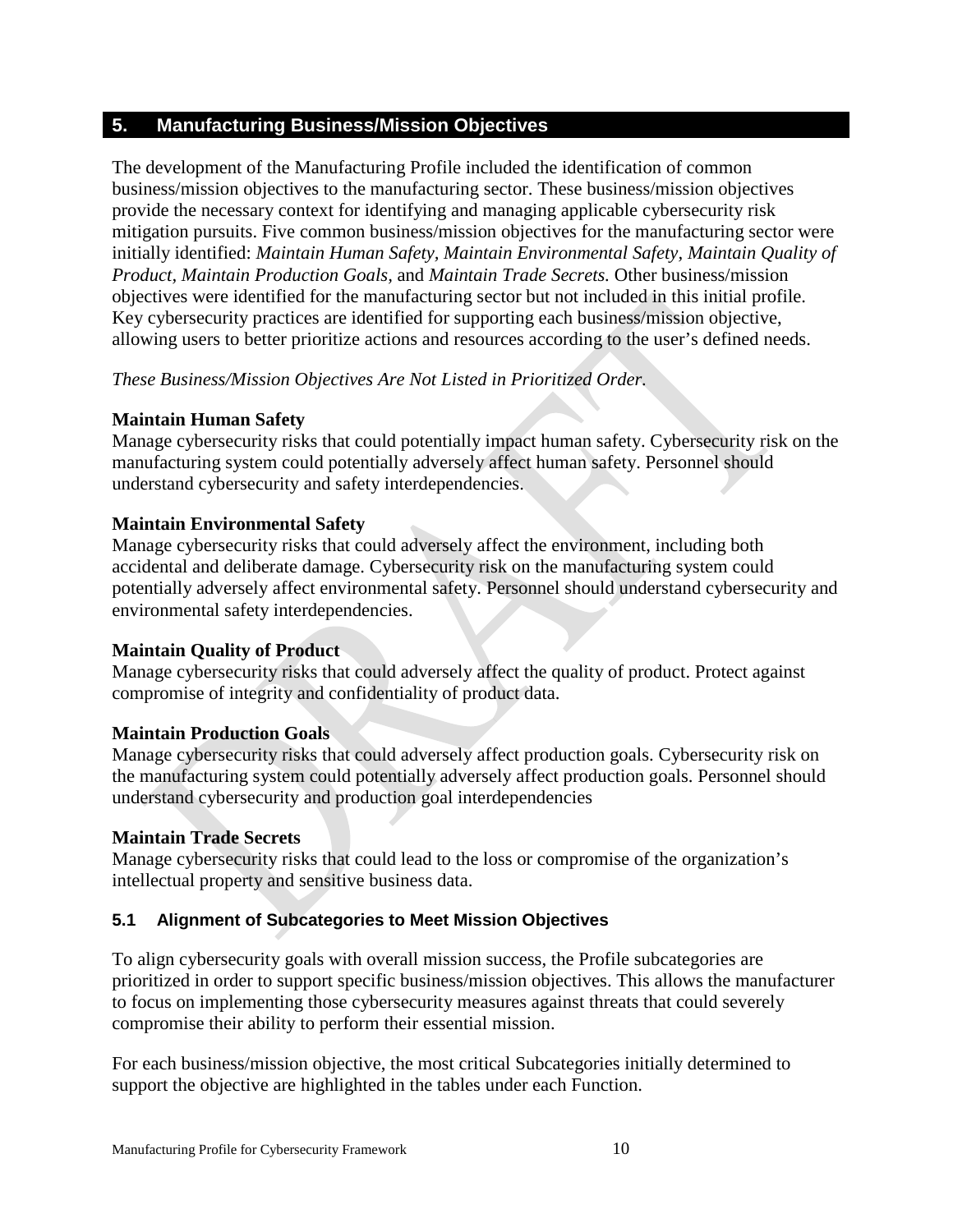<span id="page-11-0"></span>*Identify - This Function guides the manufacturer in the development of the foundation for cybersecurity management, and in the understanding of cyber risk to systems, assets, data, and capabilities.* 

|    |                                | <b>Maintain</b><br><b>Human</b><br><b>Safety</b> | <b>Maintain</b><br><b>Environmental</b><br><b>Safety</b> | <b>Maintain</b><br><b>Quality of</b><br><b>Product</b> | <b>Maintain</b><br><b>Production</b><br><b>Goals</b> | <b>Maintain</b><br><b>Trade</b><br><b>Secrets</b> |
|----|--------------------------------|--------------------------------------------------|----------------------------------------------------------|--------------------------------------------------------|------------------------------------------------------|---------------------------------------------------|
|    | Category                       |                                                  | <b>Subcategories</b>                                     |                                                        |                                                      |                                                   |
|    |                                | <b>ID.AM-1</b>                                   | <b>ID.AM-1</b>                                           | <b>ID.AM-1</b>                                         | $ID.AM-1$                                            | <b>ID.AM-1</b>                                    |
|    |                                | $ID.AM-2$                                        | $ID.AM-2$                                                | $ID.AM-2$                                              | ID.AM-2                                              | ID.AM-2                                           |
|    | Asset                          | $ID.AM-3$                                        | $ID.AM-3$                                                | ID.AM-3                                                | $ID.AM-3$                                            | ID.AM-3                                           |
|    | Management                     | $ID.AM-4$                                        | $ID.AM-4$                                                | ID.AM-4                                                | ID.AM-4                                              | ID.AM-4                                           |
|    |                                | ID.AM-5                                          | ID.AM-5                                                  | ID.AM-5                                                | ID.AM-5                                              | ID.AM-5                                           |
|    |                                | $ID.AM-6$                                        | $ID.AM-6$                                                | $ID.AM-6$                                              | $ID.AM-6$                                            | ID.AM-6                                           |
|    |                                | $ID.BE-1$                                        | $ID.BE-1$                                                | $ID.BE-1$                                              | $ID.BE-1$                                            | <b>ID.BE-1</b>                                    |
|    |                                | $ID.BE-2$                                        | $ID.BE-2$                                                | $ID.BE-2$                                              | $ID.BE-2$                                            | $ID.BE-2$                                         |
|    | <b>Business</b><br>Environment | ID.BE-3                                          | ID.BE-3                                                  | ID.BE-3                                                | ID.BE-3                                              | ID.BE-3                                           |
|    |                                | <b>ID.BE-4</b>                                   | ID.BE-4                                                  | ID.BE-4                                                | ID.BE-4                                              | ID.BE-4                                           |
|    |                                | <b>ID.BE-5</b>                                   | ID.BE-5                                                  | ID.BE-5                                                | ID.BE-5                                              | ID.BE-5                                           |
| ID | Governance                     | ID.GV-1                                          | <b>ID.GV-1</b>                                           | $ID.GV-1$                                              | $ID.GV-1$                                            | $ID.GV-1$                                         |
|    |                                | $ID.GV-2$                                        | $ID.GV-2$                                                | $ID.GV-2$                                              | $ID.GV-2$                                            | ID.GV-2                                           |
|    |                                | $ID.GV-3$                                        | ID.GV-3                                                  | ID.GV-3                                                | $ID.GV-3$                                            | $ID.GV-3$                                         |
|    |                                | $ID.GV-4$                                        | <b>ID.GV-4</b>                                           | <b>ID.GV-4</b>                                         | ID.GV-4                                              | $ID.GV-4$                                         |
|    |                                | ID.RA-1                                          | ID.RA-1                                                  | ID.RA-1                                                | ID.RA-1                                              | ID.RA-1                                           |
|    |                                | ID.RA-2                                          | ID.RA-2                                                  | ID.RA-2                                                | ID.RA-2                                              | ID.RA-2                                           |
|    | Risk                           | ID.RA-3                                          | ID.RA-3                                                  | ID.RA-3                                                | ID.RA-3                                              | ID.RA-3                                           |
|    | Assessment                     | ID.RA-4                                          | ID.RA-4                                                  | ID.RA-4                                                | ID.RA-4                                              | ID.RA-4                                           |
|    |                                | ID.RA-5                                          | <b>ID.RA-5</b>                                           | <b>ID.RA-5</b>                                         | ID.RA-5                                              | ID.RA-5                                           |
|    |                                | ID.RA-6                                          | ID.RA-6                                                  | ID.RA-6                                                | ID.RA-6                                              | ID.RA-6                                           |
|    | <b>Risk</b>                    | <b>ID.RM-1</b>                                   | <b>ID.RM-1</b>                                           | <b>ID.RM-1</b>                                         | <b>ID.RM-1</b>                                       | $ID.RM-1$                                         |
|    | Management                     | <b>ID.RM-2</b>                                   | ID.RM-2                                                  | ID.RM-2                                                | ID.RM-2                                              | ID.RM-2                                           |
|    | Strategy                       | ID.RM-3                                          | <b>ID.RM-3</b>                                           | ID.RM-3                                                | ID.RM-3                                              | ID.RM-3                                           |

**Table 2** *IDENTIFY Business Mission Objectives*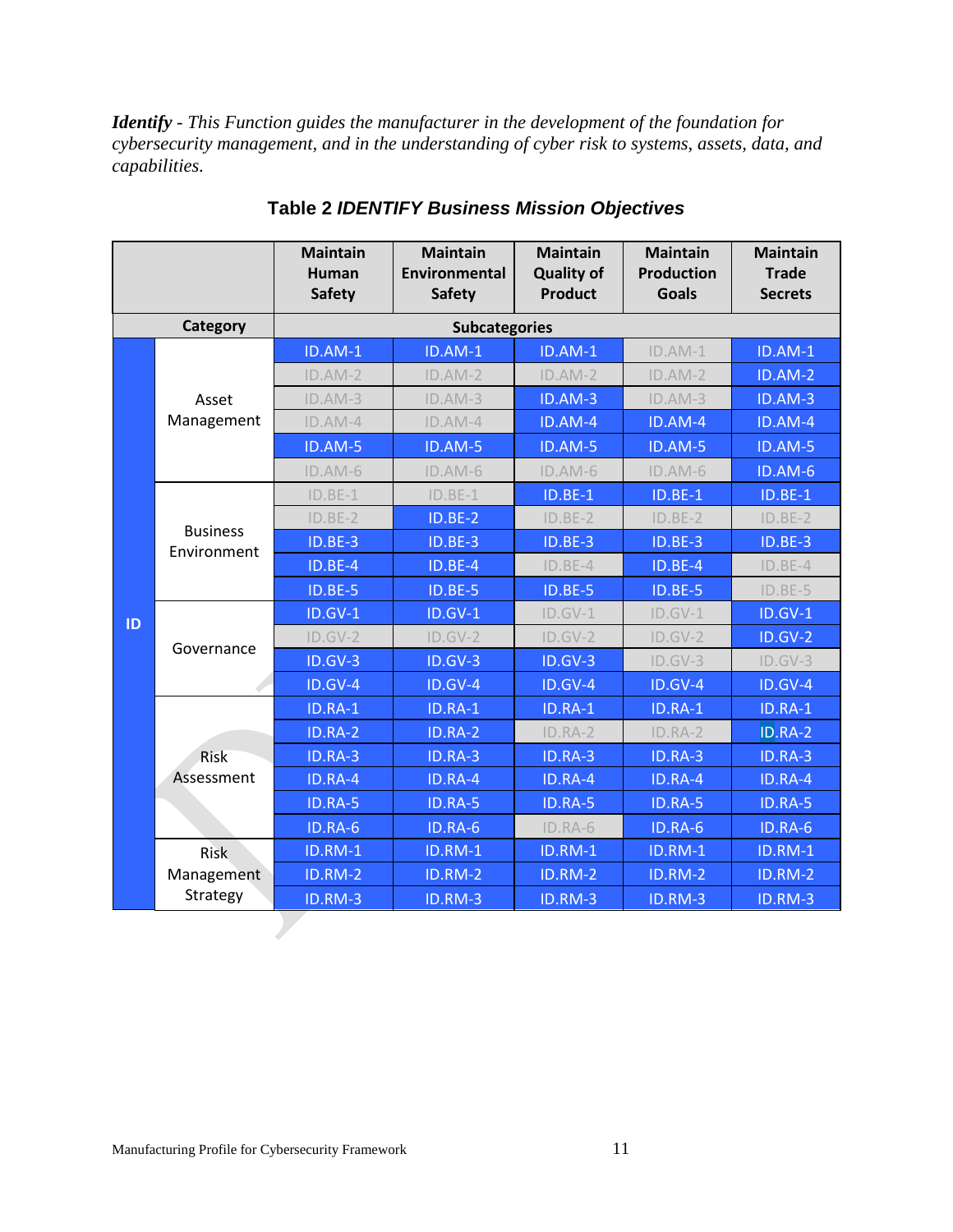|           |                               | <b>Maintain</b><br>Human<br><b>Safety</b> | <b>Maintain</b><br><b>Environmental</b><br><b>Safety</b> | <b>Maintain</b><br><b>Quality of</b><br><b>Product</b> | <b>Maintain</b><br><b>Production</b><br><b>Goals</b> | <b>Maintain</b><br><b>Trade</b><br><b>Secrets</b> |
|-----------|-------------------------------|-------------------------------------------|----------------------------------------------------------|--------------------------------------------------------|------------------------------------------------------|---------------------------------------------------|
|           | Category                      |                                           |                                                          | <b>Subcategories</b>                                   |                                                      |                                                   |
|           |                               | PR.AC-1                                   | PR.AC-1                                                  | PR.AC-1                                                | PR.AC-1                                              | <b>PR.AC-1</b>                                    |
|           |                               | <b>PR.AC-2</b>                            | <b>PR.AC-2</b>                                           | <b>PR.AC-2</b>                                         | <b>PR.AC-2</b>                                       | <b>PR.AC-2</b>                                    |
|           | <b>Access Control</b>         | PR.AC-3                                   | PR.AC-3                                                  | <b>PR.AC-3</b>                                         | PR.AC-3                                              | PR.AC-3                                           |
|           |                               | PR.AC-4                                   | PR.AC-4                                                  | PR.AC-4                                                | PR.AC-4                                              | PR.AC-4                                           |
|           |                               | <b>PR.AC-5</b>                            | <b>PR.AC-5</b>                                           | PR.AC-5                                                | PR.AC-5                                              | <b>PR.AC-5</b>                                    |
|           |                               | PR.AT-1                                   | PR.AT-1                                                  | PR.AT-1                                                | PR.AT-1                                              | PR.AT-1                                           |
|           |                               | <b>PR.AT-2</b>                            | <b>PR.AT-2</b>                                           | <b>PR.AT-2</b>                                         | <b>PR.AT-2</b>                                       | <b>PR.AT-2</b>                                    |
|           | Awareness and                 | PR.AT-3                                   | <b>PR.AT-3</b>                                           | PR.AT-3                                                | PR.AT-3                                              | PR.AT-3                                           |
|           | <b>Training</b>               | PR.AT-4                                   | PR.AT-4                                                  | PR.AT-4                                                | PR.AT-4                                              | PR.AT-4                                           |
|           |                               | <b>PR.AT-5</b>                            | <b>PR.AT-5</b>                                           | PR.AT-5                                                | <b>PR.AT-5</b>                                       | <b>PR.AT-5</b>                                    |
|           |                               | PR.DS-1                                   | PR.DS-1                                                  | <b>PR.DS-1</b>                                         | <b>PR.DS-1</b>                                       | PR.DS-1                                           |
|           |                               | PR.DS-2                                   | PR.DS-2                                                  | PR.DS-2                                                | <b>PR.DS-2</b>                                       | PR.DS-2                                           |
|           |                               | PR.DS-3                                   | PR.DS-3                                                  | PR.DS-3                                                | PR.DS-3                                              | PR.DS-3                                           |
|           | Data Security                 | PR.DS-4                                   | PR.DS-4                                                  | PR.DS-4                                                | <b>PR.DS-4</b>                                       | PR.DS-4                                           |
|           |                               | PR.DS-5                                   | PR.DS-5                                                  | PR.DS-5                                                | <b>PR.DS-5</b>                                       | PR.DS-5                                           |
|           |                               | <b>PR.DS-6</b>                            | <b>PR.DS-6</b>                                           | <b>PR.DS-6</b>                                         | <b>PR.DS-6</b>                                       | <b>PR.DS-6</b>                                    |
|           |                               | <b>PR.DS-7</b>                            | <b>PR.DS-7</b>                                           | <b>PR.DS-7</b>                                         | <b>PR.DS-7</b>                                       | PR.DS-7                                           |
| <b>PR</b> |                               | <b>PR.IP-1</b>                            | <b>PR.IP-1</b>                                           | <b>PR.IP-1</b>                                         | <b>PR.IP-1</b>                                       | <b>PR.IP-1</b>                                    |
|           |                               | <b>PR.IP-2</b>                            | <b>PR.IP-2</b>                                           | <b>PR.IP-2</b>                                         | <b>PR.IP-2</b>                                       | <b>PR.IP-2</b>                                    |
|           |                               | <b>PR.IP-3</b>                            | <b>PR.IP-3</b>                                           | <b>PR.IP-3</b>                                         | <b>PR.IP-3</b>                                       | <b>PR.IP-3</b>                                    |
|           |                               | <b>PR.IP-4</b>                            | PR.IP-4                                                  | <b>PR.IP-4</b>                                         | <b>PR.IP-4</b>                                       | <b>PR.IP-4</b>                                    |
|           |                               | <b>PR.IP-5</b>                            | <b>PR.IP-5</b>                                           | <b>PR.IP-5</b>                                         | <b>PR.IP-5</b>                                       | <b>PR.IP-5</b>                                    |
|           | <b>Information Protection</b> | PR.IP-6                                   | PR.IP-6                                                  | PR.IP-6                                                | PR.IP-6                                              | <b>PR.IP-6</b>                                    |
|           | Processes and<br>Procedures   | <b>PR.IP-7</b>                            | <b>PR.IP-7</b>                                           | <b>PR.IP-7</b>                                         | PR.IP-7                                              | <b>PR.IP-7</b>                                    |
|           |                               | PR.IP-8                                   | PR.IP-8                                                  | PR.IP-8                                                | PR.IP-8                                              | PR.IP-8                                           |
|           |                               | <b>PR.IP-9</b>                            | PR.IP-9                                                  | <b>PR.IP-9</b>                                         | PR.IP-9                                              | <b>PR.IP-9</b>                                    |
|           |                               | <b>PR.IP-10</b>                           | <b>PR.IP-10</b>                                          | <b>PR.IP-10</b>                                        | <b>PR.IP-10</b>                                      | <b>PR.IP-10</b>                                   |
|           |                               | PR.IP-11                                  | PR.IP-11                                                 | <b>PR.IP-11</b>                                        | <b>PR.IP-11</b>                                      | <b>PR.IP-11</b>                                   |
|           |                               | <b>PR.IP-12</b>                           | <b>PR.IP-12</b>                                          | <b>PR.IP-12</b>                                        | <b>PR.IP-12</b>                                      | <b>PR.IP-12</b>                                   |
|           |                               | PR.MA-1                                   | PR.MA-1                                                  | PR.MA-1                                                | PR.MA-1                                              | PR.MA-1                                           |
|           | Maintenance                   | PR.MA-2                                   | PR.MA-2                                                  | PR.MA-2                                                | PR.MA-2                                              | PR.MA-2                                           |
|           |                               | PR.PT-1                                   | PR.PT-1                                                  | PR.PT-1                                                | PR.PT-1                                              | PR.PT-1                                           |
|           |                               | PR.PT-2                                   | PR.PT-2                                                  | PR.PT-2                                                | PR.PT-2                                              | PR.PT-2                                           |
|           | Protective Technology         | PR.PT-3                                   | PR.PT-3                                                  | PR.PT-3                                                | PR.PT-3                                              | PR.PT-3                                           |
|           |                               | PR.PT-4                                   | <b>PR.PT-4</b>                                           | PR.PT-4                                                | PR.PT-4                                              | $PR.PT-4$                                         |

<span id="page-12-0"></span>*Protect – Protect Function supports the ability to limit the impact of a potential cybersecurity event.*  **Table 3** *PROTECT Business Mission Objectives*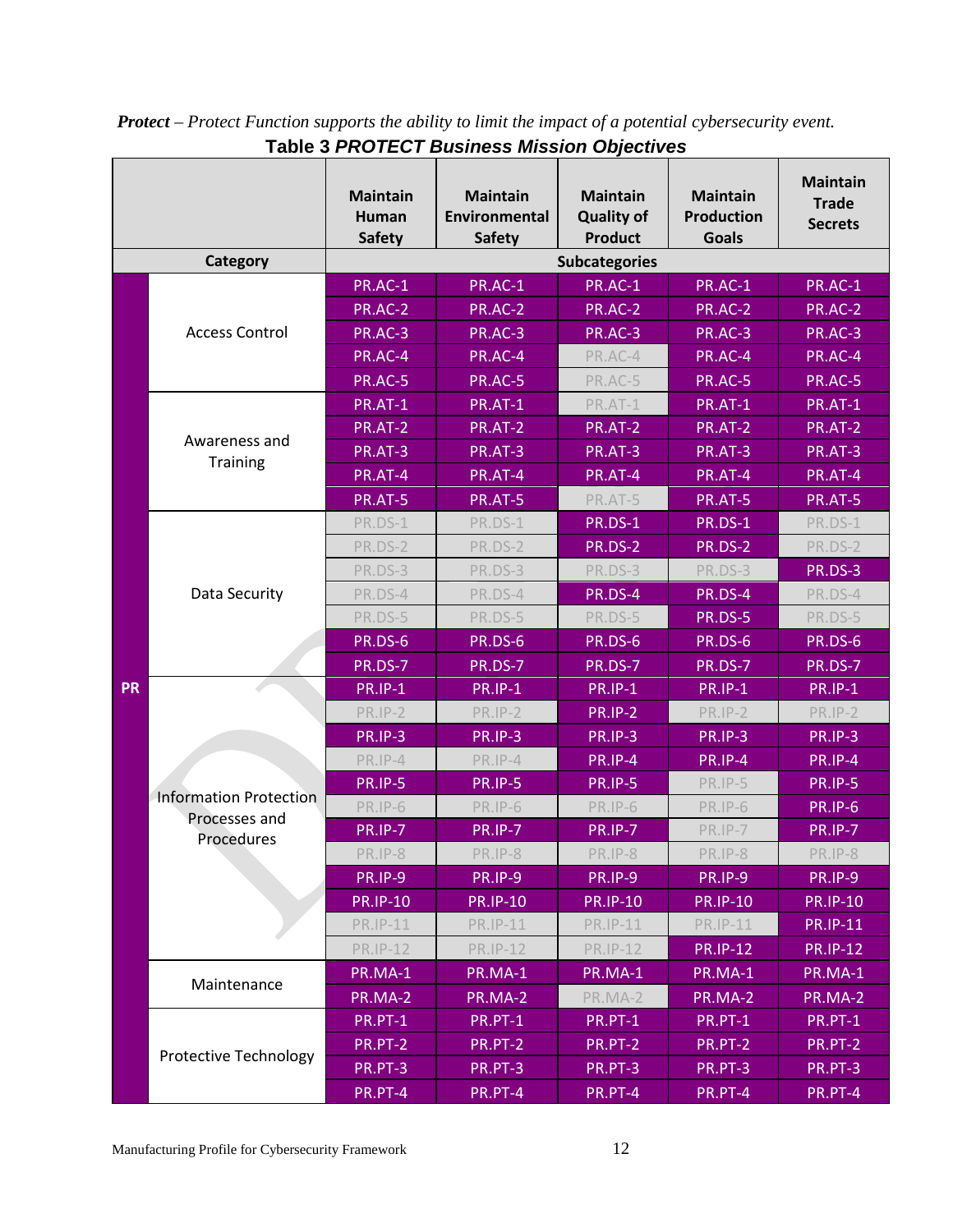<span id="page-13-0"></span>*Detect – The Detect Function enables timely discovery of cybersecurity events. Real time awareness and continuous monitoring of the systems is critical to detect cybersecurity events.* 

|           |                            | <b>Maintain</b><br>Human<br><b>Safety</b> | <b>Maintain</b><br>Environmental<br><b>Safety</b> | <b>Maintain</b><br><b>Quality of</b><br><b>Product</b> | <b>Maintain</b><br><b>Production</b><br><b>Goals</b> | <b>Maintain</b><br><b>Trade</b><br><b>Secrets</b> |
|-----------|----------------------------|-------------------------------------------|---------------------------------------------------|--------------------------------------------------------|------------------------------------------------------|---------------------------------------------------|
|           | <b>Category</b>            |                                           |                                                   | <b>Subcategories</b>                                   |                                                      |                                                   |
|           |                            | DE.AE-1                                   | DE.AE-1                                           | DE.AE-1                                                | DE.AE-1                                              | <b>DE.AE-1</b>                                    |
|           |                            | DE.AE-2                                   | DE.AE-2                                           | DE.AE-2                                                | DE.AE-2                                              | DE.AE-2                                           |
|           | Anomalies and Events       | DE.AE-3                                   | DE.AE-3                                           | DE.AE-3                                                | DE.AE-3                                              | DE.AE-3                                           |
|           |                            | DE.AE-4                                   | DE.AE-4                                           | DE.AE-4                                                | DE.AE-4                                              | <b>DE.AE-4</b>                                    |
|           |                            | DE.AE-5                                   | DE.AE-5                                           | DE.AE-5                                                | DE.AE-5                                              | DE.AE-5                                           |
|           |                            | DE.CM-1                                   | DE.CM-1                                           | DE.CM-1                                                | DE.CM-1                                              | DE.CM-1                                           |
|           |                            | DE.CM-2                                   | DE.CM-2                                           | DE.CM-2                                                | DE.CM-2                                              | DE.CM-2                                           |
|           |                            | DE.CM-3                                   | DE.CM-3                                           | DE.CM-3                                                | DE.CM-3                                              | DE.CM-3                                           |
| <b>DE</b> | <b>Security Continuous</b> | DE.CM-4                                   | DE.CM-4                                           | DE.CM-4                                                | DE.CM-4                                              | DE.CM-4                                           |
|           | Monitoring                 | DE.CM-5                                   | DE.CM-5                                           | DE.CM-5                                                | DE.CM-5                                              | DE.CM-5                                           |
|           |                            | DE.CM-6                                   | DE.CM-6                                           | DE.CM-6                                                | DE.CM-6                                              | DE.CM-6                                           |
|           |                            | DE.CM-7                                   | <b>DE.CM-7</b>                                    | DE.CM-7                                                | <b>DE.CM-7</b>                                       | <b>DE.CM-7</b>                                    |
|           |                            | DE.CM-8                                   | DE.CM-8                                           | DE.CM-8                                                | DE.CM-8                                              | DE.CM-8                                           |
|           |                            | $DE.DP-1$                                 | $DE.DP-1$                                         | $DE.DP-1$                                              | DE.DP-1                                              | DE.DP-1                                           |
|           |                            | DE.DP-2                                   | DE.DP-2                                           | DE.DP-2                                                | DE.DP-2                                              | DE.DP-2                                           |
|           | <b>Detection Processes</b> | DE.DP-3                                   | DE.DP-3                                           | DE.DP-3                                                | DE.DP-3                                              | <b>DE.DP-3</b>                                    |
|           |                            | DE.DP-4                                   | DE.DP-4                                           | DE.DP-4                                                | DE.DP-4                                              | DE.DP-4                                           |
|           |                            | DE.DP-5                                   | DE.DP-5                                           | DE.DP-5                                                | DE.DP-5                                              | DE.DP-5                                           |

#### **Table 4** *DETECT Business Mission Objectives*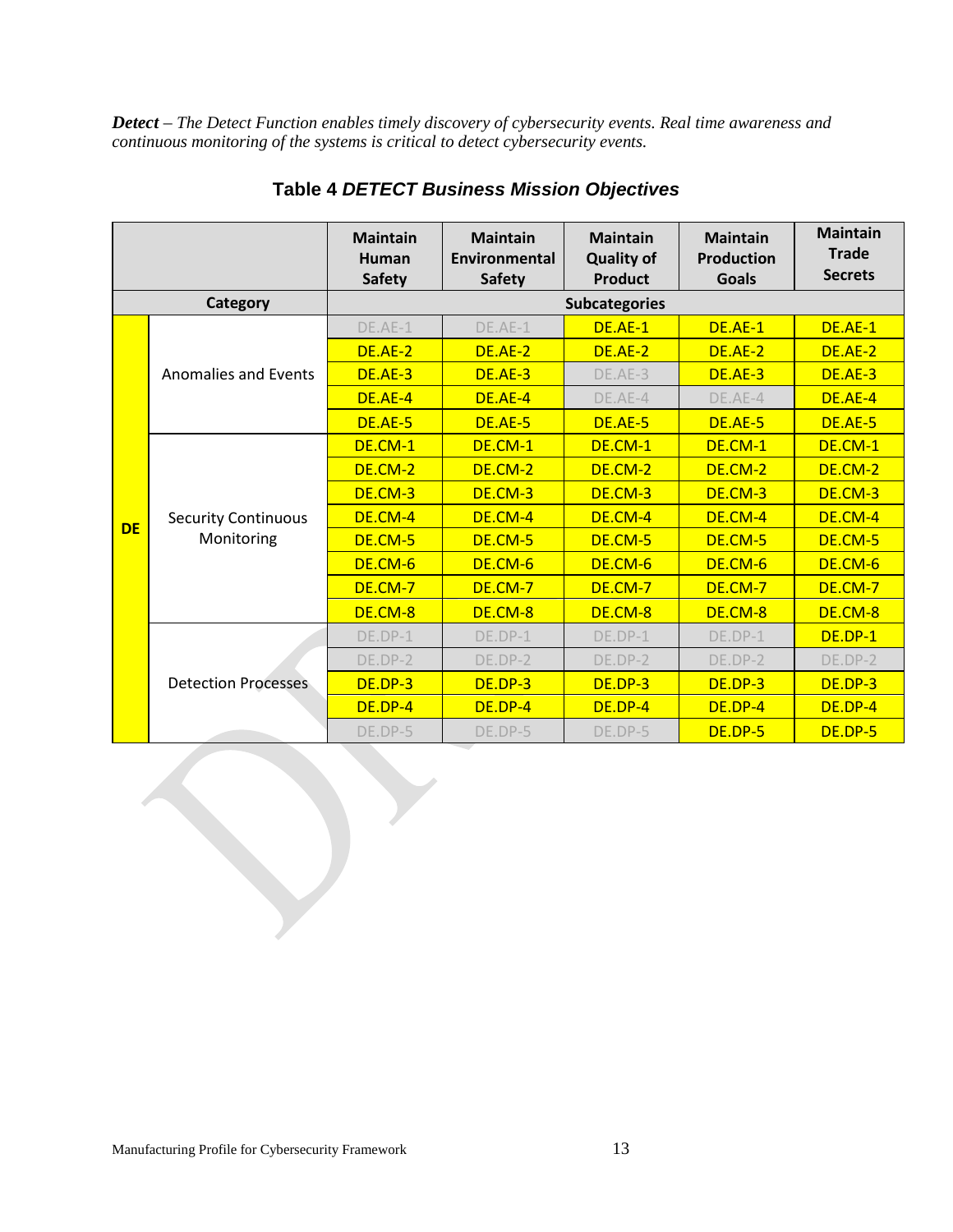<span id="page-14-0"></span>*Respond – The Respond Function supports the ability to contain the impact of a potential cybersecurity event.* 

|           |                          | <b>Maintain</b><br>Human<br><b>Safety</b> | <b>Maintain</b><br>Environmental<br><b>Safety</b> | <b>Maintain</b><br><b>Quality of</b><br><b>Product</b> | <b>Maintain</b><br><b>Production</b><br><b>Goals</b> | <b>Maintain</b><br><b>Trade</b><br><b>Secrets</b> |
|-----------|--------------------------|-------------------------------------------|---------------------------------------------------|--------------------------------------------------------|------------------------------------------------------|---------------------------------------------------|
|           | <b>Category</b>          |                                           |                                                   | <b>Subcategories</b>                                   |                                                      |                                                   |
|           | <b>Response Planning</b> | <b>RS.RP-1</b>                            | <b>RS.RP-1</b>                                    | <b>RS.RP-1</b>                                         | <b>RS.RP-1</b>                                       | <b>RS.RP-1</b>                                    |
|           |                          | <b>RS.CO-1</b>                            | <b>RS.CO-1</b>                                    | <b>RS.CO-1</b>                                         | <b>RS.CO-1</b>                                       | <b>RS.CO-1</b>                                    |
|           |                          | <b>RS.CO-2</b>                            | <b>RS.CO-2</b>                                    | <b>RS.CO-2</b>                                         | <b>RS.CO-2</b>                                       | <b>RS.CO-2</b>                                    |
|           | Communications           | <b>RS.CO-3</b>                            | <b>RS.CO-3</b>                                    | <b>RS.CO-3</b>                                         | <b>RS.CO-3</b>                                       | <b>RS.CO-3</b>                                    |
|           |                          | <b>RS.CO-4</b>                            | <b>RS.CO-4</b>                                    | RS.CO-4                                                | <b>RS.CO-4</b>                                       | RS.CO-4                                           |
|           |                          | <b>RS.CO-5</b>                            | <b>RS.CO-5</b>                                    | <b>RS.CO-5</b>                                         | <b>RS.CO-5</b>                                       | <b>RS.CO-5</b>                                    |
|           |                          | RS.AN-1                                   | $RS. AN-1$                                        | RS.AN-1                                                | $RSAN-1$                                             | <b>RS.AN-1</b>                                    |
| <b>RS</b> | Analysis                 | RS.AN-2                                   | RS.AN-2                                           | RS.AN-2                                                | RS.AN-2                                              | RS.AN-2                                           |
|           |                          | RS.AN-3                                   | RS.AN-3                                           | RS.AN-3                                                | $RS.AN-3$                                            | <b>RS.AN-3</b>                                    |
|           |                          | <b>RS.AN-4</b>                            | RS.AN-4                                           | RS.AN-4                                                | RS.AN-4                                              | RS.AN-4                                           |
|           |                          | $RS.MI-1$                                 | $RS.MI-1$                                         | <b>RS.MI-1</b>                                         | $RS.MI-1$                                            | <b>RS.MI-1</b>                                    |
|           | Mitigation               | <b>RS.MI-2</b>                            | RS.MI-2                                           | <b>RS.MI-2</b>                                         | RS.MI-2                                              | <b>RS.MI-2</b>                                    |
|           |                          | <b>RS.MI-3</b>                            | <b>RS.MI-3</b>                                    | <b>RS.MI-3</b>                                         | RS.MI-3                                              | <b>RS.MI-3</b>                                    |
|           |                          | <b>RS.IM-1</b>                            | <b>RS.IM-1</b>                                    | <b>RS.IM-1</b>                                         | $RS.IM-1$                                            | <b>RS.IM-1</b>                                    |
|           | Improvements             | <b>RS.IM-2</b>                            | <b>RS.IM-2</b>                                    | <b>RS.IM-2</b>                                         | $RS.IM-2$                                            | <b>RS.IM-2</b>                                    |

**Table 5** *RESPOND Business Mission Objectives*

<span id="page-14-1"></span>*Recover – The Recover Function supports timely recovery to normal operations to reduce the impact from a cybersecurity event. Defined Recovery objectives are needed when recovering from disruptions.* 

|           |                          | <b>Maintain</b><br>Human<br><b>Safety</b> | <b>Maintain</b><br>Environmental<br><b>Safety</b> | <b>Maintain</b><br><b>Quality of</b><br><b>Product</b> | <b>Maintain</b><br><b>Production</b><br><b>Goals</b> | <b>Maintain</b><br><b>Trade</b><br><b>Secrets</b> |
|-----------|--------------------------|-------------------------------------------|---------------------------------------------------|--------------------------------------------------------|------------------------------------------------------|---------------------------------------------------|
|           | Category                 |                                           | <b>Subcategories</b>                              |                                                        |                                                      |                                                   |
|           | <b>Recovery Planning</b> | $RC$ .RP-1                                | $RC$ .RP-1                                        | $RC$ .RP-1                                             | $RC$ .RP-1                                           | $RC$ .RP-1                                        |
|           | Improvements             | RC.IM-1                                   | RC.IM-1                                           | RC.IM-1                                                | <b>RC.IM-1</b>                                       | RC.IM-1                                           |
| <b>RC</b> |                          | $RC.IM-2$                                 | $RC.IM-2$                                         | $RC.IM-2$                                              | $RC.IM-2$                                            | RC.IM-2                                           |
|           |                          | RC.CO-1                                   | RC.CO-1                                           | RC.CO-1                                                | RC.CO-1                                              | RC.CO-1                                           |
|           | Communications           | <b>RC.CO-2</b>                            | <b>RC.CO-2</b>                                    | <b>RC.CO-2</b>                                         | <b>RC.CO-2</b>                                       | <b>RC.CO-2</b>                                    |
|           |                          | <b>RC.CO-3</b>                            | <b>RC.CO-3</b>                                    | RC.CO-3                                                | <b>RC.CO-3</b>                                       | $RCCO-3$                                          |

#### **Table 6** *RECOVER Business Mission Objectives*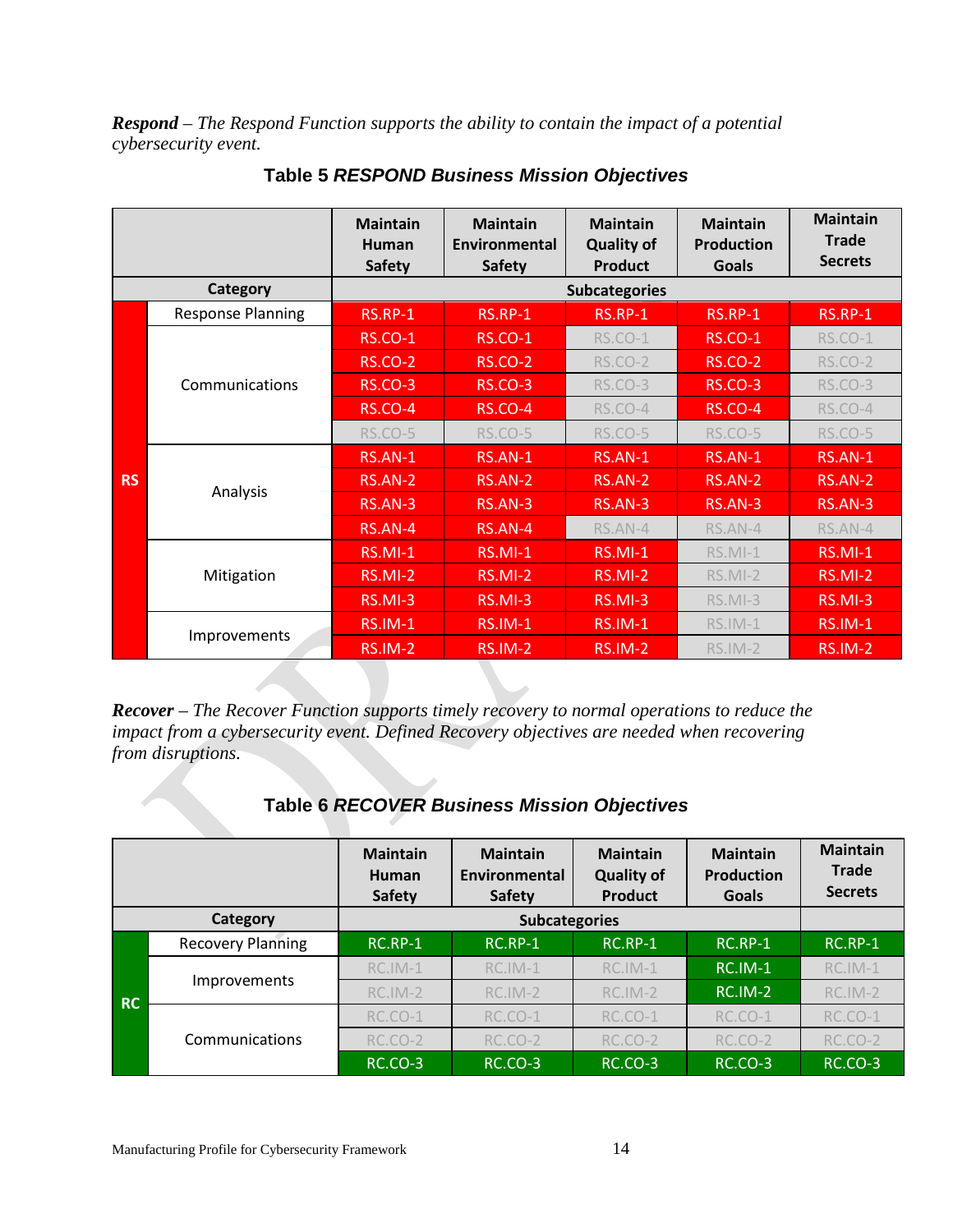#### <span id="page-15-0"></span>**6. Manufacturing System Categorization and Risk Management**

In addition to the Business/Mission Objectives for aligning a focused set of cybersecurity controls to support critical business goals, the Manufacturing Profile is also structured into three levels of security to be applied to a manufacturing system according to its categorization of Low, Moderate, or High.

#### <span id="page-15-1"></span>**6.1 Categorization Process**

The Profile guidance is provided at three security levels: Low, Moderate, and High. These designations identify the security capability, functionality, and specificity for a defined risk level. A manufacturer or industry sector applies the Profile to a manufacturing system by categorizing its system or component(s) to a security level of Low, Moderate, or High.

The categorization is based on the potential impact if a security breach jeopardizes the manufacturing system or components, operational assets, individuals, or the organization. Security categorizations are to be used in conjunction with vulnerability and threat information in assessing the risk to an organization. FIPS 199, for example, defines three levels of potential impact on systems should there be a breach of security (i.e., a loss of integrity, availability, or confidentiality). The application of these definitions must take place within the context of the organization, facility, and manufacturing system.

The Profile defines the three security levels as follows:

- 1. The *potential impact* is **LOW** if the loss of integrity, availability, or confidentiality could be expected to have a **limited** adverse effect on manufacturing operations, assets, personnel, the general public, or the environment.
- 2. The *potential impact* is **MODERATE** if the loss of integrity, availability, or confidentiality could be expected to have a **serious** adverse effect on manufacturing operations, assets, personnel, the general public, or the environment.
- 3. The *potential impact* is **HIGH** if the loss of integrity, availability, or confidentiality could be expected to have a **severe or catastrophic** adverse effect on manufacturing operations, assets, personnel, the general public, or the environment.

The security categorization process influences the level of effort expended when implementing the Profile. Manufacturing systems supporting the most critical and/or sensitive operations and assets demand the greatest level of attention and effort to ensure that appropriate operational security and risk mitigation are achieved.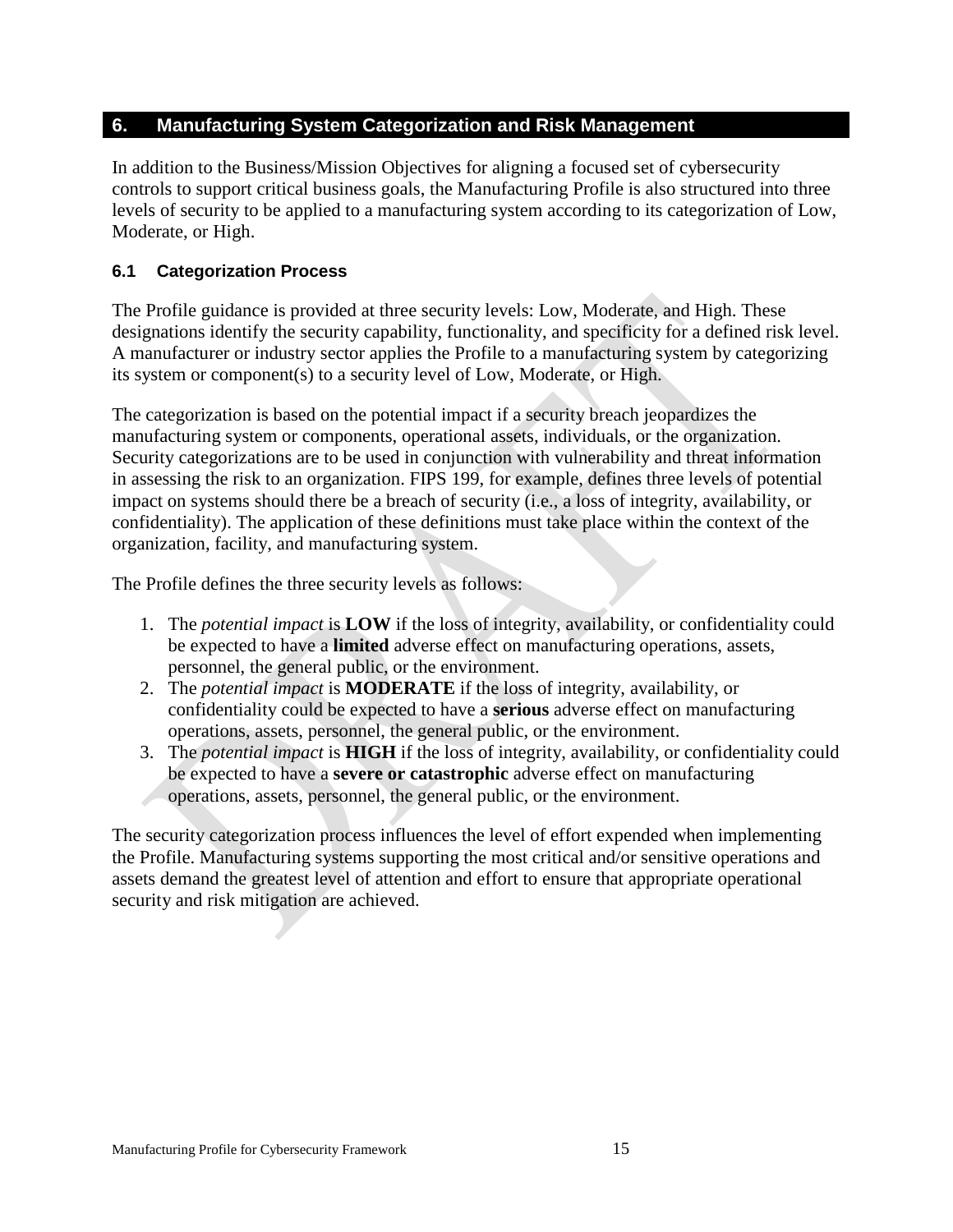The tables below provide examples of mission-based rationale for selecting the security categorization of the manufacturing system:

| <b>Impact Category</b> | <b>Low-Impact</b>                 | <b>Moderate-Impact</b>   | <b>High-Impact</b>         |
|------------------------|-----------------------------------|--------------------------|----------------------------|
|                        |                                   |                          |                            |
| Injury                 | Cuts, bruises requiring first aid | Requires hospitalization | Loss of life or limb       |
|                        |                                   |                          |                            |
| <b>Financial Loss</b>  | \$1,000                           | \$100,000                | <b>Millions</b>            |
| Environmental          | Temporary damage                  | Lasting damage           | Permanent damage, off-site |
| Release                |                                   |                          | damage                     |
| Interruption of        | <b>Minutes</b>                    | Days                     | Weeks                      |
| Production             |                                   |                          |                            |
| Public Image           | Temporary damage                  | Lasting damage           | Permanent damage           |

**Table 7 Manufacturing System Impact Levels [5]**

| Table 8 Manufacturing System Impact Levels Based on Product Produced and Industry Concerns [5] |  |  |  |
|------------------------------------------------------------------------------------------------|--|--|--|
|                                                                                                |  |  |  |

| Category                | Low-Impact                     | <b>Moderate-Impact</b>     | <b>High-Impact</b>             |
|-------------------------|--------------------------------|----------------------------|--------------------------------|
| <b>Product Produced</b> | Non-hazardous materials or     | Some hazardous products    | Critical infrastructure (e.g., |
|                         | products                       | or steps during production | electricity)                   |
|                         | Non-ingested consumer products | High amount of             | Hazardous materials            |
|                         |                                | proprietary information    | Ingested products              |
| Industry                | Plastic injection molding      | Automotive metal           | <b>Utilities</b>               |
| Examples                | Warehousing                    | stamping                   | Petrochemical                  |
|                         |                                | Pulp and paper             | Food and beverage              |
|                         |                                | Semiconductors             | Pharmaceutical                 |
|                         |                                | Automotive production      | <b>Military Contractors</b>    |

A limited adverse effect means that, for example, the loss of integrity, availability, or confidentiality might:

- cause a degradation in mission capability to an extent and duration that the system is able to perform its primary functions, but the effectiveness of the functions is noticeably reduced;
- result in minor damage to operational assets;
- result in minor financial loss:
- result in minor harm to individuals.

A serious adverse effect means that, for example, the loss of integrity, availability, or confidentiality might:

- cause a significant degradation in mission capability to an extent and duration that the system is able to perform its primary functions, but the effectiveness of the functions is significantly reduced;
- result in significant damage to operational assets;
- result in significant financial loss;
- result in significant harm to individuals but does not involve loss of life or serious life threatening injuries.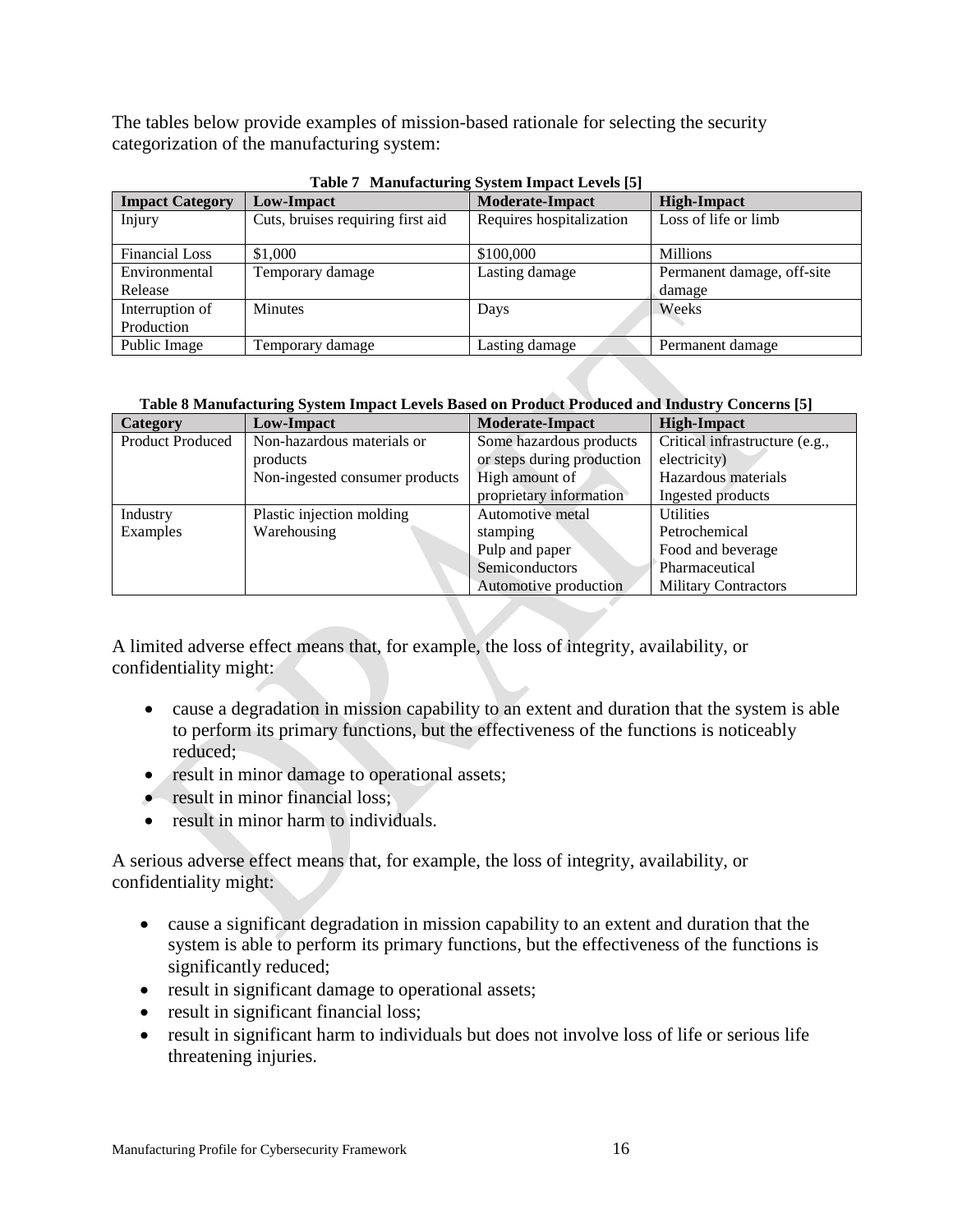A severe or catastrophic adverse effect means that, for example, the loss of integrity, availability, or confidentiality might:

- cause a severe degradation in or loss of mission capability to an extent and duration that the system is not able to perform one or more of its primary functions;
- result in major damage to operational assets;
- result in major financial loss;
- result in severe or catastrophic harm to individuals involving loss of life or serious life threatening injuries.

#### <span id="page-17-0"></span>**6.2 Profile's Hierarchical Supporting Structure**

The Profile guidance is scalable and supports intensifying security protections where needed, while maintaining a conventional baseline. Each higher security level builds from the baseline starting with the Low designation. The Moderate and High each include all of the stipulations from the levels below.

- A Moderate categorization includes all Moderate and Low security implementations
- A High categorization includes all High, Moderate, and Low security implementations

Each security level is positioned as the platform to support the next higher security level implementation, or categorization. The security level implementation starts with Low and increases in rigor through the Moderate and High implementations. The Low security level represents the starting baseline for all manufacturing systems. The Moderate security level will implement the Low security guidance as well as the Moderate. The High security level will implement all of the Low and Moderate guidance as well as the High inputs.

#### <span id="page-17-1"></span>**6.3 Risk Management**

The Profile relies on the manufacturer's risk management processes to inform and prioritize decisions regarding cybersecurity. It supports recurring risk assessments and validation of business drivers to help manufacturers select target states for cybersecurity activities that reflect desired outcomes.

To manage cybersecurity risks, a clear understanding of the business drivers and security considerations specific to the Manufacturing system and its environment is required. Each organization's risk is unique, along with its use of ICS and IT, thus the implementation of the profile will vary.

The Manufacturing Profile is meant to enhance but not replace current cybersecurity standards and industry guidelines that the manufacturer is currently embracing. Manufacturers can determine activities that are important to critical service delivery and can prioritize investments to maximize the impact of each dollar spent. Ultimately, the Profile is aimed at reducing and better managing cybersecurity risks. The Profile, along with the Cybersecurity Framework, are not one-size-fits-all approaches to managing cybersecurity risk for critical infrastructure. Manufacturers will continue to have unique risks – different threats, different vulnerabilities, different risk tolerances – and how they implement security practices will vary.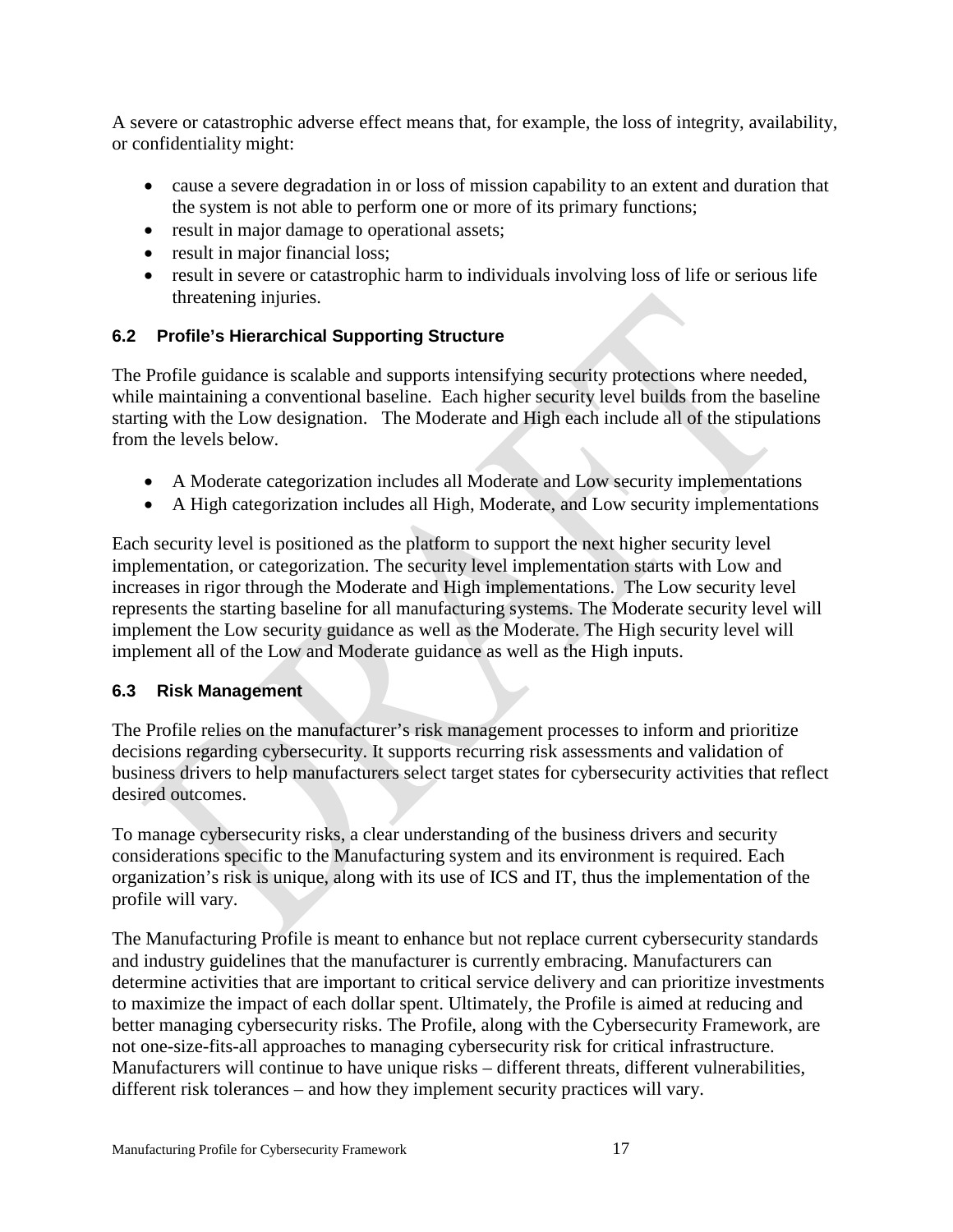## **7. Manufacturing Profile Subcategory Guidance**

<span id="page-18-0"></span>

| <b>Function</b> | Category     | Subcategory    | <b>Manufacturing Profile</b>                                                                                                                                                                                                                                                                                                                                                                                                                                                                                                                                                                                                                                                                                                                                                         | <b>Reference</b>                                          |
|-----------------|--------------|----------------|--------------------------------------------------------------------------------------------------------------------------------------------------------------------------------------------------------------------------------------------------------------------------------------------------------------------------------------------------------------------------------------------------------------------------------------------------------------------------------------------------------------------------------------------------------------------------------------------------------------------------------------------------------------------------------------------------------------------------------------------------------------------------------------|-----------------------------------------------------------|
|                 |              | <b>ID.AM-1</b> | Low<br>Document an inventory of manufacturing system components that reflects the current system.<br>Manufacturing system components include for example PLCs, sensors, actuators, robots, machine<br>tools, firmware, network switches, routers, power supplies, and other networked components or<br>devices. System component inventory is reviewed and updated as defined by the organization.<br>Information deemed necessary for effective accountability of manufacturing system components<br>includes, for example, hardware inventory specifications, component owners, networked components<br>or devices, machine names and network addresses. Inventory specifications include, for example,<br>manufacturer, device type, model, serial number, and physical location. | 62443-2-1:2009 4.2.3.4<br>62443-3-3:2013 SR 7.8<br>$CM-8$ |
|                 |              |                | <b>Moderate</b>                                                                                                                                                                                                                                                                                                                                                                                                                                                                                                                                                                                                                                                                                                                                                                      |                                                           |
|                 |              |                | Employ automated mechanisms where feasible to detect the presence of unauthorized hardware and<br>firmware components within the system.                                                                                                                                                                                                                                                                                                                                                                                                                                                                                                                                                                                                                                             | $CM-8(1)(3)(5)$                                           |
|                 |              |                | High                                                                                                                                                                                                                                                                                                                                                                                                                                                                                                                                                                                                                                                                                                                                                                                 |                                                           |
| <b>IDENTIFY</b> | <b>ID.AM</b> |                | Identify individuals who are both responsible and accountable for administering manufacturing system<br>components.                                                                                                                                                                                                                                                                                                                                                                                                                                                                                                                                                                                                                                                                  | $CM-8(2)(4)$                                              |
|                 |              |                | Low                                                                                                                                                                                                                                                                                                                                                                                                                                                                                                                                                                                                                                                                                                                                                                                  | 62443-2-1:2009 4.2.3.4<br>62443-3-3:2013 SR 7.8           |
|                 |              |                | Document an inventory of manufacturing system software components that reflects the current system.                                                                                                                                                                                                                                                                                                                                                                                                                                                                                                                                                                                                                                                                                  | $CM-8$                                                    |
|                 |              |                | Manufacturing system software components include for example software license information,<br>software version numbers, HMI and other ICS component applications, software, operating systems.<br>System software inventory is reviewed and updated as defined by the organization.                                                                                                                                                                                                                                                                                                                                                                                                                                                                                                  |                                                           |
|                 |              | $ID. AM-2$     | <b>Moderate</b>                                                                                                                                                                                                                                                                                                                                                                                                                                                                                                                                                                                                                                                                                                                                                                      |                                                           |
|                 |              |                | Update the inventory of manufacturing system software as an integral part of component installations,<br>removals, and system updates. Employ automated mechanisms where feasible to detect the presence of<br>unauthorized software within the system.                                                                                                                                                                                                                                                                                                                                                                                                                                                                                                                              | $CM-8(1)(3)(5)$                                           |
|                 |              |                | High                                                                                                                                                                                                                                                                                                                                                                                                                                                                                                                                                                                                                                                                                                                                                                                 |                                                           |
|                 |              |                | Identify individuals who are both responsible and accountable for administering manufacturing system<br>software.                                                                                                                                                                                                                                                                                                                                                                                                                                                                                                                                                                                                                                                                    | $CM-8(2)(4)$                                              |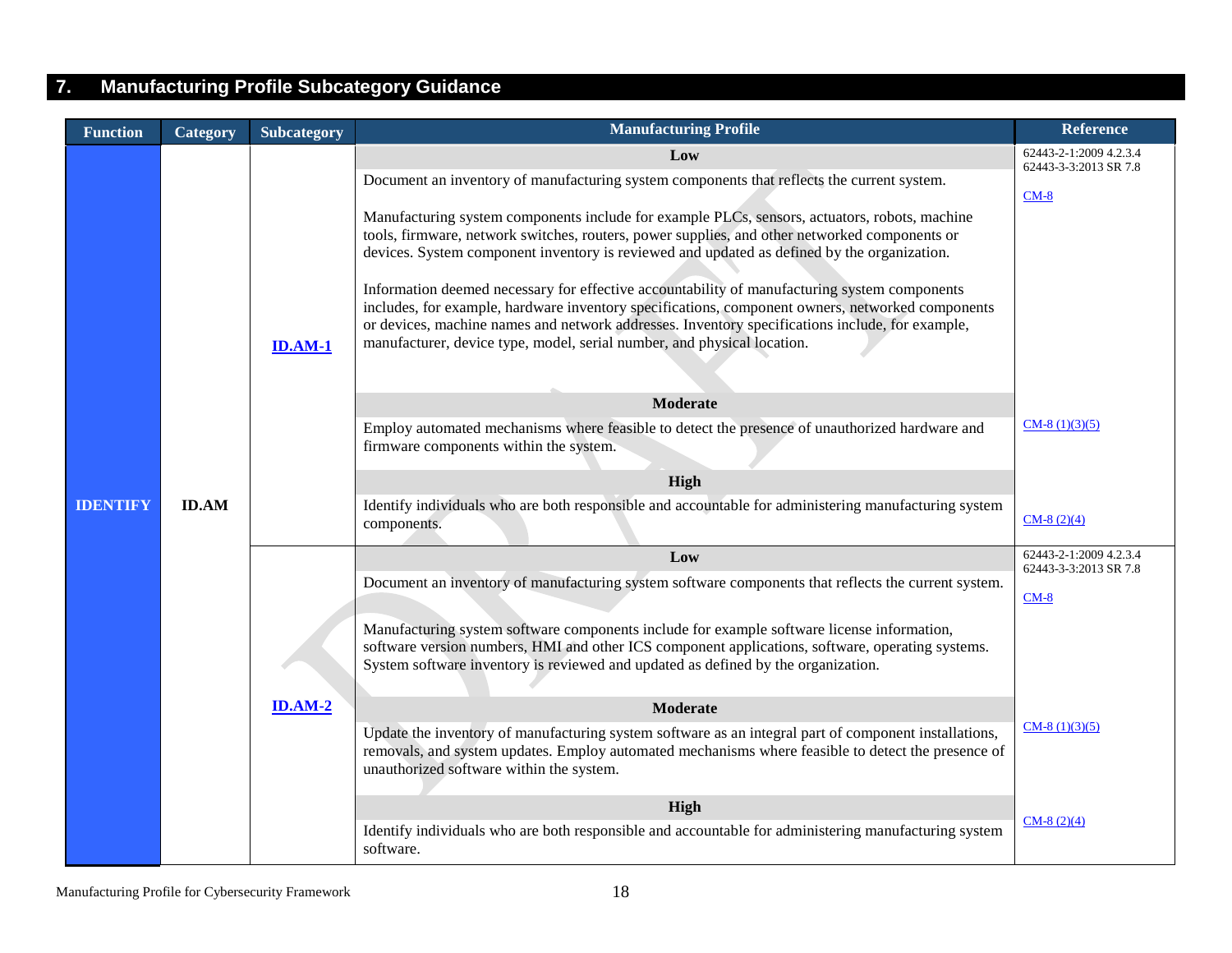| <b>Function</b> | Category | Subcategory    | <b>Manufacturing Profile</b>                                                                                                                                                                                                                   | <b>Reference</b>         |
|-----------------|----------|----------------|------------------------------------------------------------------------------------------------------------------------------------------------------------------------------------------------------------------------------------------------|--------------------------|
|                 |          |                | Low                                                                                                                                                                                                                                            | 62443-2-1:2009 4.2.3.4   |
|                 |          |                | Document all connections within the manufacturing system, and between the manufacturing system<br>and other systems. All connections are documented, authorized, and reviewed.                                                                 | $CA-3$                   |
|                 |          | <b>ID.AM-3</b> | Connection information includes, for example, the interface characteristics, data characteristics, ports,<br>protocols, addresses, description of the data, security requirements, and the nature of the connection.                           |                          |
|                 |          |                | <b>Moderate and High</b>                                                                                                                                                                                                                       | $AC-4$                   |
|                 |          |                | Map the flow of information within the manufacturing system and to external systems.                                                                                                                                                           |                          |
|                 |          |                | Low                                                                                                                                                                                                                                            |                          |
|                 |          |                | Identify and document all external connections for the manufacturing system.                                                                                                                                                                   | $AC-20$                  |
|                 |          | <b>ID.AM-4</b> | Examples of external systems include engineering design services, and those that are controlled under<br>separate authority, personal devices, and other hosted services.                                                                      |                          |
|                 |          |                | <b>Moderate and High</b>                                                                                                                                                                                                                       | $SA-9(2)$                |
|                 |          |                | Require external providers to identify the functions, ports, protocols, and other services required for<br>the use with the manufacturing system.                                                                                              |                          |
| <b>IDENTIFY</b> |          |                | Low, Moderate and High                                                                                                                                                                                                                         | 62443-2-1:2009 4.2.3.6   |
|                 |          | <b>ID.AM-5</b> | Identify and prioritize manufacturing system components and functions based on their classification,<br>criticality, and business value.                                                                                                       | $CP-2$                   |
|                 |          |                | Identify the types of information in possession, custody, or control for which security safeguards are<br>needed (e.g. sensitive or protected information). Address the security of protected information in its<br>third-party relationships. |                          |
|                 |          |                | Low, Moderate and High                                                                                                                                                                                                                         | 62443-2-1:2009 4.3.2.3.3 |
|                 |          |                | Establish and maintain personnel cybersecurity roles and responsibilities for the manufacturing system.<br>Include cybersecurity roles and responsibilities for third-party providers.                                                         | $CP-2$                   |
|                 |          |                | Third-party providers are required to notify the organization of any personnel transition (including<br>transfers or terminations) involving personnel with physical or logical access to the manufacturing<br>system components.              |                          |
|                 |          | $ID. AM-6$     |                                                                                                                                                                                                                                                | $PS-7$                   |
|                 |          |                | Third-party providers include, for example, service providers, contractors, and other organizations<br>providing manufacturing system development, technology services, outsourced applications, or<br>network and security management.        |                          |
|                 |          |                |                                                                                                                                                                                                                                                |                          |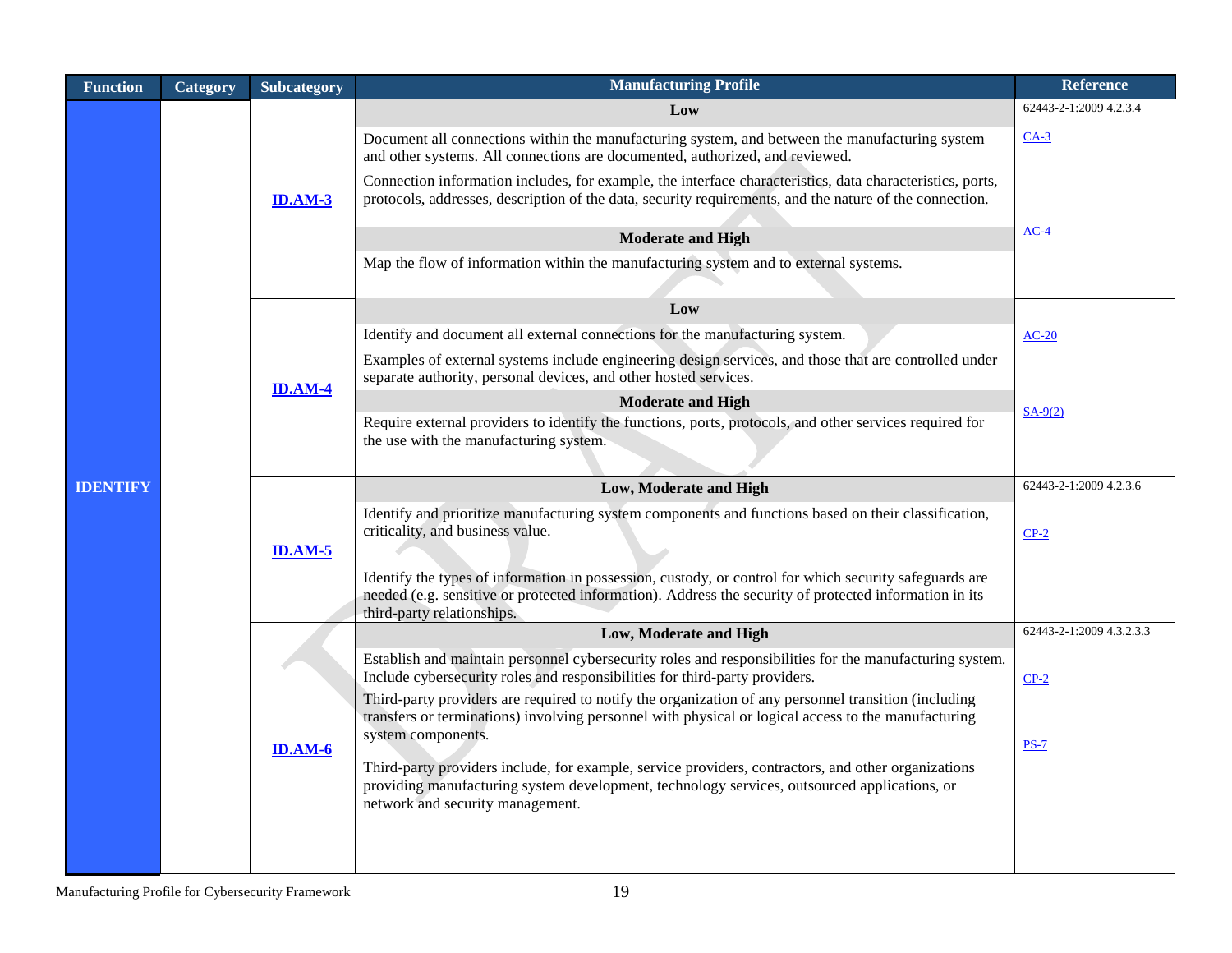| <b>Function</b> | Category     | <b>Subcategory</b> | <b>Manufacturing Profile</b>                                                                                                                                                                                                                                                                                                | <b>Reference</b>        |
|-----------------|--------------|--------------------|-----------------------------------------------------------------------------------------------------------------------------------------------------------------------------------------------------------------------------------------------------------------------------------------------------------------------------|-------------------------|
|                 |              | $ID.BE-1$          | <b>Low and Moderate</b><br>Define and communicate the organization's role in the supply chain.<br>Identify the upstream and downstream supply channels that are outside of the organization's<br>operations. Identify the overall mission supported by the manufacturing system.                                            | $CP-2(1)(3)(8)$         |
|                 |              |                    | <b>High</b>                                                                                                                                                                                                                                                                                                                 |                         |
|                 |              |                    | Protect against supply chain threats to the manufacturing system, system components, or system<br>services by employing security safeguards as part of a comprehensive, defense-in-breadth security<br>strategy.                                                                                                            | $SA-12$                 |
|                 |              |                    | Low, Moderate and High                                                                                                                                                                                                                                                                                                      |                         |
|                 |              |                    | Define and communicate the manufacturer's place in critical infrastructure and its industry sector.                                                                                                                                                                                                                         | $PM-8$                  |
|                 |              | $ID.BE-2$          | Define and communicate critical infrastructure and key resources relevant to the manufacturing<br>system. Develop, document, and maintain a critical infrastructure and key resources protection plan.                                                                                                                      |                         |
|                 |              |                    |                                                                                                                                                                                                                                                                                                                             |                         |
|                 |              |                    | Low, Moderate and High                                                                                                                                                                                                                                                                                                      | 62443-2-1:2009 4.2.2.1  |
| <b>IDENTIFY</b> | <b>ID.BE</b> | $ID.BE-3$          | Establish and communicate priorities for manufacturing missions, objectives, and activities with<br>consideration for security and the resulting risk to manufacturing operations, components, and<br>individuals.<br>Identify critical manufacturing system components and functions by performing a criticality analysis. | <b>PM-11</b><br>$SA-14$ |
|                 |              |                    | Low                                                                                                                                                                                                                                                                                                                         |                         |
|                 |              |                    | Identify and prioritize supporting services for critical manufacturing system processes and<br>components.                                                                                                                                                                                                                  | PM-8, SA-14             |
|                 |              | <b>ID.BE-4</b>     | Provide an uninterruptable power supply for identified critical manufacturing system components to<br>facilitate the transition of the manufacturing system to long-term alternate power in the event of a<br>primary power source loss.                                                                                    | <b>PE-11</b>            |
|                 |              |                    | <b>Moderate and High</b>                                                                                                                                                                                                                                                                                                    |                         |
|                 |              |                    | Identify alternate and redundant supporting services for critical manufacturing system processes and<br>components.                                                                                                                                                                                                         | $PE-9(1)$               |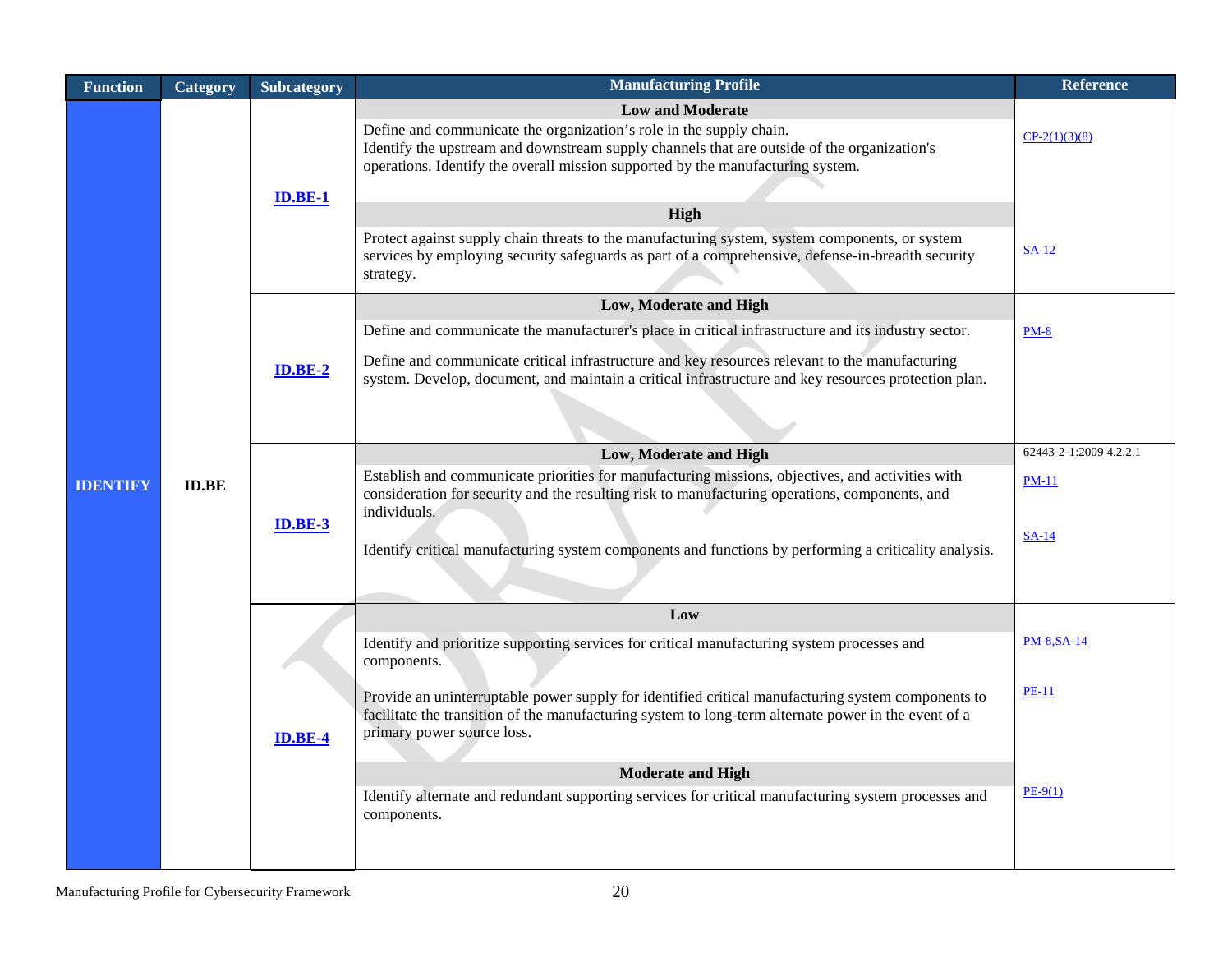| <b>Function</b> | Category     | <b>Subcategory</b> | <b>Manufacturing Profile</b>                                                                                                                                                                                                                                                                                                                                                                                                                                                                                                                                                                                                                                                                                                                                                                                               | <b>Reference</b>                              |
|-----------------|--------------|--------------------|----------------------------------------------------------------------------------------------------------------------------------------------------------------------------------------------------------------------------------------------------------------------------------------------------------------------------------------------------------------------------------------------------------------------------------------------------------------------------------------------------------------------------------------------------------------------------------------------------------------------------------------------------------------------------------------------------------------------------------------------------------------------------------------------------------------------------|-----------------------------------------------|
|                 |              | <b>ID.BE-5</b>     | Low<br>Establish resilience requirements for the manufacturing system to support delivery of critical services.<br><b>Moderate</b><br>Define a time period for the resumption of essential manufacturing system processes.<br>Identify critical manufacturing system assets that support essential manufacturing system processes.<br>High<br>Conduct capacity planning for manufacturing system processing, telecommunications, and<br>environmental support as required during contingency operations.                                                                                                                                                                                                                                                                                                                   | $CP-2$<br>$CP-2(3)$<br>$CP-2(8)$<br>$CP-2(2)$ |
|                 |              |                    | Conduct contingency planning for the continuance of essential manufacturing functions and services<br>with little or no loss of operational continuity, and sustain that continuity until full system restoration.                                                                                                                                                                                                                                                                                                                                                                                                                                                                                                                                                                                                         | $CP-2(4)(5)$<br>62443-2-1:2009 4.3.2.6        |
| <b>IDENTIFY</b> |              |                    | Low, Moderate and High                                                                                                                                                                                                                                                                                                                                                                                                                                                                                                                                                                                                                                                                                                                                                                                                     |                                               |
|                 | <b>ID.GV</b> | $ID.GV-1$          | Develop and disseminate a security policy that provides an overview of the security requirements for<br>the manufacturing system. The policy includes for example the identification and assignment of roles,<br>responsibilities, management commitment, coordination among organizational entities, and<br>compliance. It also reflects coordination among organizational entities responsible for the different<br>aspects of security (i.e., technical, physical, personnel, cyber-physical, access control, media<br>protection, vulnerability management, maintenance, monitoring), and covers the full life cycle of the<br>manufacturing system.<br>Ensure the security policy is approved by a senior official with responsibility and accountability for the<br>risk being incurred by manufacturing operations. | 800-53 Security Policies-1                    |
|                 |              |                    | Low, Moderate and High                                                                                                                                                                                                                                                                                                                                                                                                                                                                                                                                                                                                                                                                                                                                                                                                     | 62443-2-1:2009 4.3.2.3.3                      |
|                 |              | $ID.GV-2$          | Develop and disseminate a security program for the manufacturing system that includes, for example,<br>the identification of personnel security roles and assignment of responsibilities, management<br>commitment, coordination among organizational entities, and compliance. This includes security<br>requirements, roles and responsibilities for third-party providers.                                                                                                                                                                                                                                                                                                                                                                                                                                              | PM-1, PS-7                                    |
|                 |              |                    | Low, Moderate and High                                                                                                                                                                                                                                                                                                                                                                                                                                                                                                                                                                                                                                                                                                                                                                                                     | 62443-2-1:2009 4.4.3.7                        |
|                 |              | $ID.GV-3$          | Ensure that legal and regulatory requirements affecting the manufacturing operations regarding<br>cybersecurity are understood and managed.                                                                                                                                                                                                                                                                                                                                                                                                                                                                                                                                                                                                                                                                                | 800-53 Security Policies-1                    |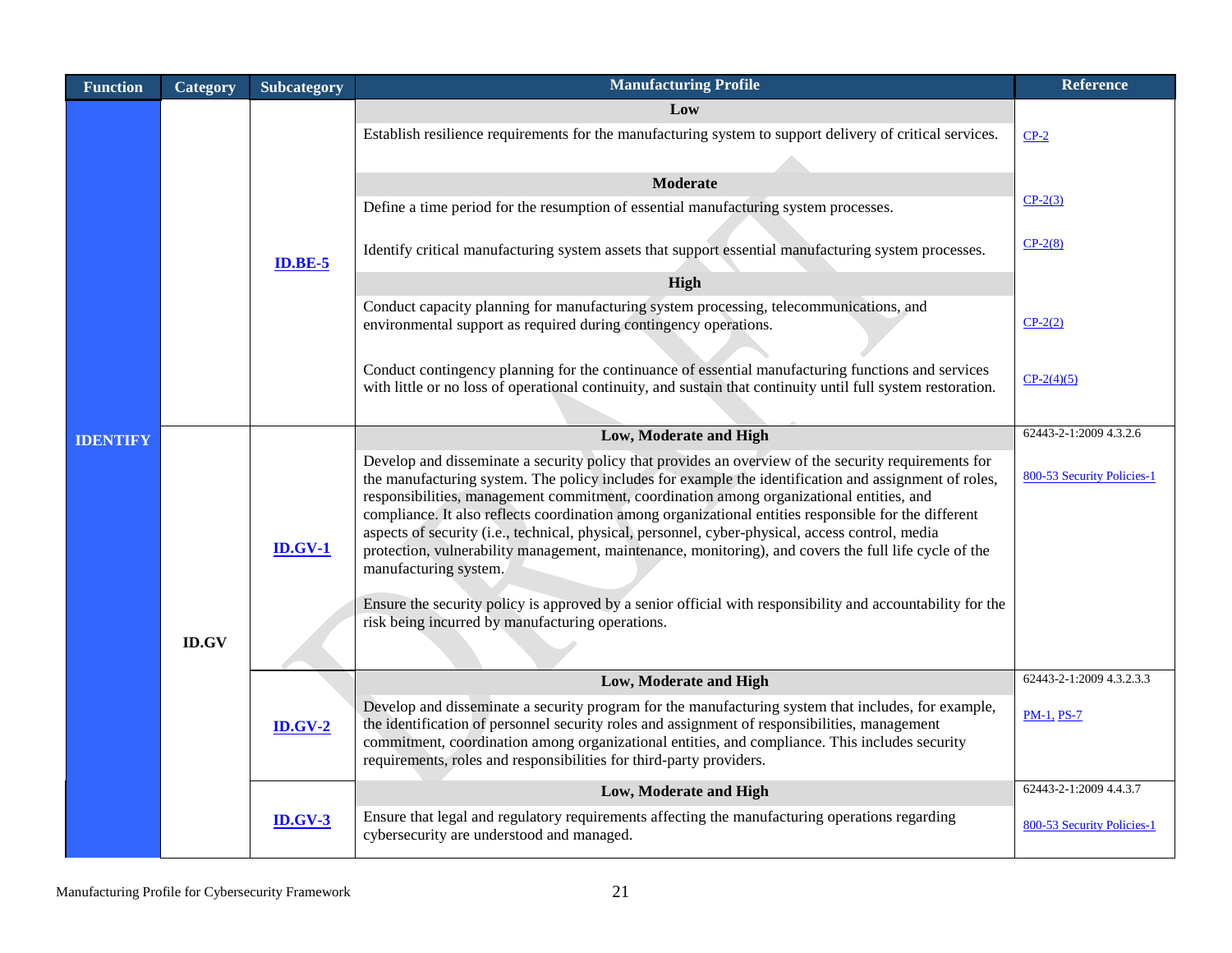| <b>Function</b> | Category     | <b>Subcategory</b> | <b>Manufacturing Profile</b>                                                                                                                                                                                                                                                                                                                                                                                                                                                                                                                                      | Reference                                            |
|-----------------|--------------|--------------------|-------------------------------------------------------------------------------------------------------------------------------------------------------------------------------------------------------------------------------------------------------------------------------------------------------------------------------------------------------------------------------------------------------------------------------------------------------------------------------------------------------------------------------------------------------------------|------------------------------------------------------|
|                 |              |                    | Low, Moderate and High                                                                                                                                                                                                                                                                                                                                                                                                                                                                                                                                            | 62443-2-1:2009 4.2.3.1,<br>4.2.3.3, 4.2.3.8, 4.2.3.9 |
|                 |              | <b>ID.GV-4</b>     | Develop a comprehensive strategy to manage risk to manufacturing operations. Include cybersecurity<br>considerations in the risk management strategy.<br>Determine and allocate required resources to protect the manufacturing system.                                                                                                                                                                                                                                                                                                                           | <b>PM-9, PM-11</b>                                   |
|                 |              |                    | <b>Low and Moderate</b>                                                                                                                                                                                                                                                                                                                                                                                                                                                                                                                                           | 62443-2-1:2009 4.2.3,                                |
|                 |              |                    | Develop a plan to identify, document, and report vulnerabilities that exist on the manufacturing<br>system. Include the use of vulnerability scanning where feasible on the manufacturing system, its<br>components, or a representative system.                                                                                                                                                                                                                                                                                                                  | 4.2.3.7, 4.2.3.9, 4.2.3.12<br>$CA-2$                 |
|                 |              |                    | Develop a plan for continuous monitoring of the security posture of the manufacturing system to<br>facilitate ongoing awareness of vulnerabilities.                                                                                                                                                                                                                                                                                                                                                                                                               | $CA-7$                                               |
|                 |              |                    | Conduct risk assessments on the manufacturing system that take into account vulnerabilities and<br>potential impact to manufacturing operations and assets.                                                                                                                                                                                                                                                                                                                                                                                                       | $RA-3$                                               |
|                 |              |                    | High                                                                                                                                                                                                                                                                                                                                                                                                                                                                                                                                                              |                                                      |
|                 |              | <b>ID.RA-1</b>     | Conduct performance/load testing and penetration testing on the manufacturing system with care to<br>ensure that manufacturing operations are not adversely impacted by the testing process.                                                                                                                                                                                                                                                                                                                                                                      | $CA-2(2)$ ,                                          |
| <b>IDENTIFY</b> |              |                    | Identify where manufacturing system vulnerabilities may be exposed to adversaries.                                                                                                                                                                                                                                                                                                                                                                                                                                                                                | $RA-5(4)$                                            |
|                 | <b>ID.RA</b> |                    | Production systems may need to be taken off-line before testing can be conducted. If the<br>manufacturing system is taken off-line for testing, tests are scheduled to occur during planned<br>manufacturing outages whenever possible. If penetration testing is performed on non-manufacturing<br>networks, extra care is taken to ensure that tests do not propagate into the manufacturing network.                                                                                                                                                           |                                                      |
|                 |              |                    | <b>Low and Moderate</b>                                                                                                                                                                                                                                                                                                                                                                                                                                                                                                                                           | 62443-2-1:2009 4.2.3,<br>4.2.3.9, 4.2.3.12           |
|                 |              | <b>ID.RA-2</b>     | Establish and maintain ongoing contact with security groups and associations, and receive security<br>alerts and advisories. Security groups and associations include, for example, special interest groups,<br>forums, professional associations, news groups, and/or peer groups of security professionals in similar<br>organizations. Implement a threat awareness program that includes a cross-organization information-<br>sharing capability. Organizations should consider having both an unclassified and classified<br>information sharing capability. | $PM-15$                                              |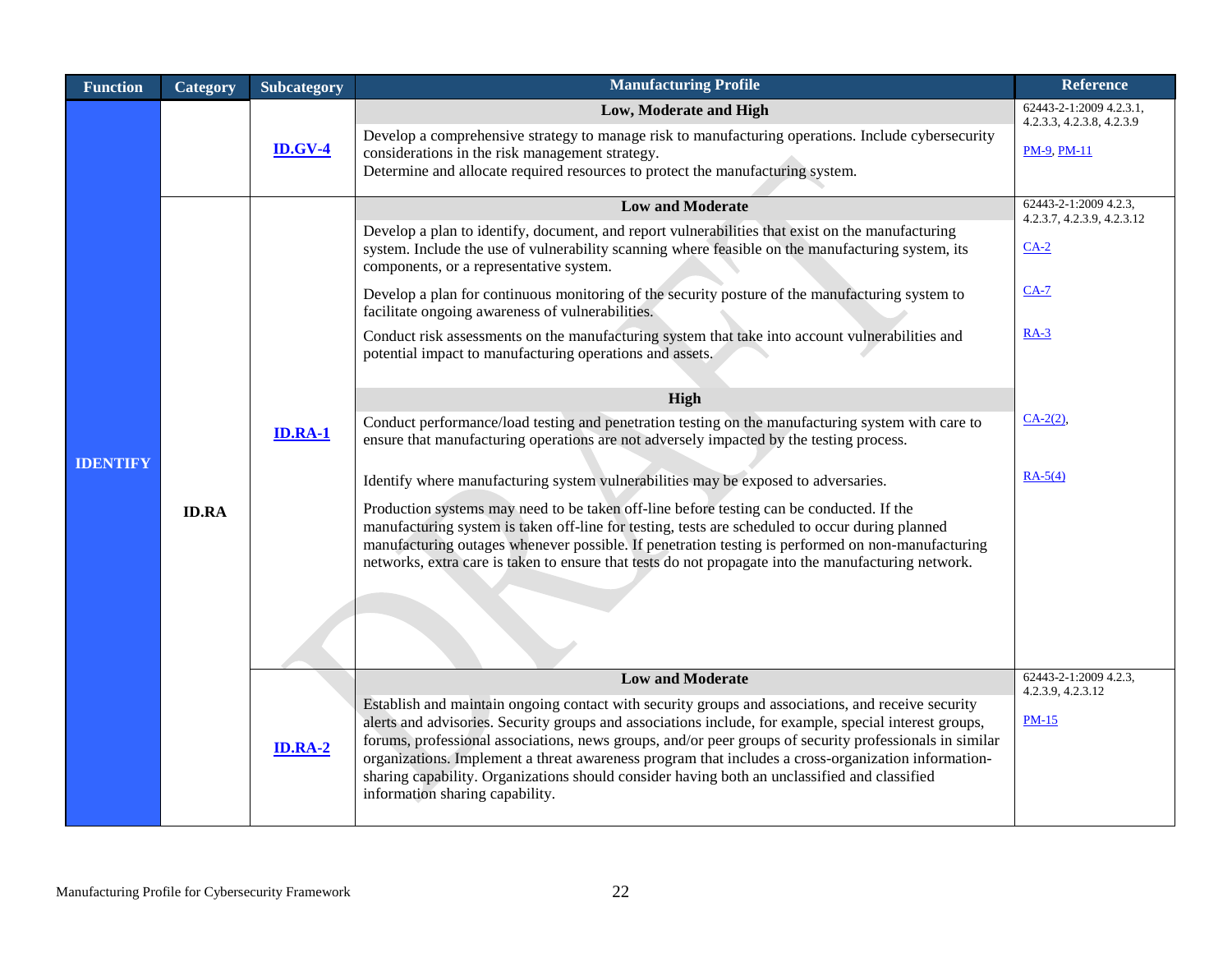| <b>Function</b> | Category       | <b>Subcategory</b>                                                                                                                                                                                                                                                                               | <b>Manufacturing Profile</b>                                                                                                                                                                                                                                                                                                                                                                                                                                                                                                                                                                      | <b>Reference</b>                           |  |
|-----------------|----------------|--------------------------------------------------------------------------------------------------------------------------------------------------------------------------------------------------------------------------------------------------------------------------------------------------|---------------------------------------------------------------------------------------------------------------------------------------------------------------------------------------------------------------------------------------------------------------------------------------------------------------------------------------------------------------------------------------------------------------------------------------------------------------------------------------------------------------------------------------------------------------------------------------------------|--------------------------------------------|--|
|                 |                |                                                                                                                                                                                                                                                                                                  | Collaborate and share information about potential vulnerabilities and incidents on a timely basis. The<br>DHS National Cybersecurity & Communications Integration Center (NCCIC) serves as a centralized<br>location where operational elements involved in cybersecurity and communications reliance are<br>coordinated and integrated. The Industrial Control Systems Cyber Emergency Response Team (ICS-<br>CERT) collaborates with international and private sector Computer Emergency Response Teams<br>(CERTs) to share control systems-related security incidents and mitigation measures. | <b>PM-16</b>                               |  |
|                 |                |                                                                                                                                                                                                                                                                                                  | High                                                                                                                                                                                                                                                                                                                                                                                                                                                                                                                                                                                              |                                            |  |
|                 |                |                                                                                                                                                                                                                                                                                                  | Employ automated mechanisms where technically feasible to make security alert and advisory                                                                                                                                                                                                                                                                                                                                                                                                                                                                                                        |                                            |  |
|                 |                |                                                                                                                                                                                                                                                                                                  | information available throughout the organization.<br>$SI-5(1)$<br>Low, Moderate and High<br>Conduct and document periodic assessment of risk to the manufacturing system that takes into account                                                                                                                                                                                                                                                                                                                                                                                                 |                                            |  |
|                 |                |                                                                                                                                                                                                                                                                                                  |                                                                                                                                                                                                                                                                                                                                                                                                                                                                                                                                                                                                   | 62443-2-1:2009 4.2.3,<br>4.2.3.9, 4.2.3.12 |  |
|                 |                | <b>ID.RA-3</b>                                                                                                                                                                                                                                                                                   | threats and likelihood of impact to manufacturing operations and assets. The risk assessment includes<br>threats from insiders and external parties.                                                                                                                                                                                                                                                                                                                                                                                                                                              | $RA-3$                                     |  |
| <b>IDENTIFY</b> | <b>ID.RA-4</b> |                                                                                                                                                                                                                                                                                                  | Low, Moderate and High                                                                                                                                                                                                                                                                                                                                                                                                                                                                                                                                                                            | 62443-2-1:2009 4.2.3,<br>4.2.3.9, 4.2.3.12 |  |
|                 |                |                                                                                                                                                                                                                                                                                                  | Conduct criticality reviews of the manufacturing system that define the potential adverse impacts to<br>manufacturing operations, assets, and individuals if compromised or disabled.                                                                                                                                                                                                                                                                                                                                                                                                             | $RA-2$                                     |  |
|                 |                |                                                                                                                                                                                                                                                                                                  |                                                                                                                                                                                                                                                                                                                                                                                                                                                                                                                                                                                                   |                                            |  |
|                 |                | <b>Low, Moderate and High</b><br>Conduct risk assessments of the manufacturing system incorporating threats, vulnerabilities,<br><b>ID.RA-5</b><br>likelihood, and impact to manufacturing operations, assets, and individuals. Disseminate risk<br>assessment results to relevant stakeholders. | RA-3, PM-16                                                                                                                                                                                                                                                                                                                                                                                                                                                                                                                                                                                       |                                            |  |
|                 |                |                                                                                                                                                                                                                                                                                                  | Low, Moderate and High                                                                                                                                                                                                                                                                                                                                                                                                                                                                                                                                                                            |                                            |  |
|                 |                | <b>ID.RA-6</b>                                                                                                                                                                                                                                                                                   | Develop and implement a comprehensive strategy to manage risk to the manufacturing system that<br>includes the identification and prioritization of risk responses.                                                                                                                                                                                                                                                                                                                                                                                                                               | <b>PM-9</b>                                |  |
|                 |                |                                                                                                                                                                                                                                                                                                  | Low, Moderate and High                                                                                                                                                                                                                                                                                                                                                                                                                                                                                                                                                                            | 62443-2-1:2009 4.3.4.2                     |  |
|                 | <b>ID.RM</b>   | <b>ID.RM-1</b>                                                                                                                                                                                                                                                                                   | Establish a risk management process for the manufacturing system that effectively identifies,<br>communicates, and facilitates addressing risk-related issues and information among key stakeholders<br>internally and externally.                                                                                                                                                                                                                                                                                                                                                                | <b>PM-9</b>                                |  |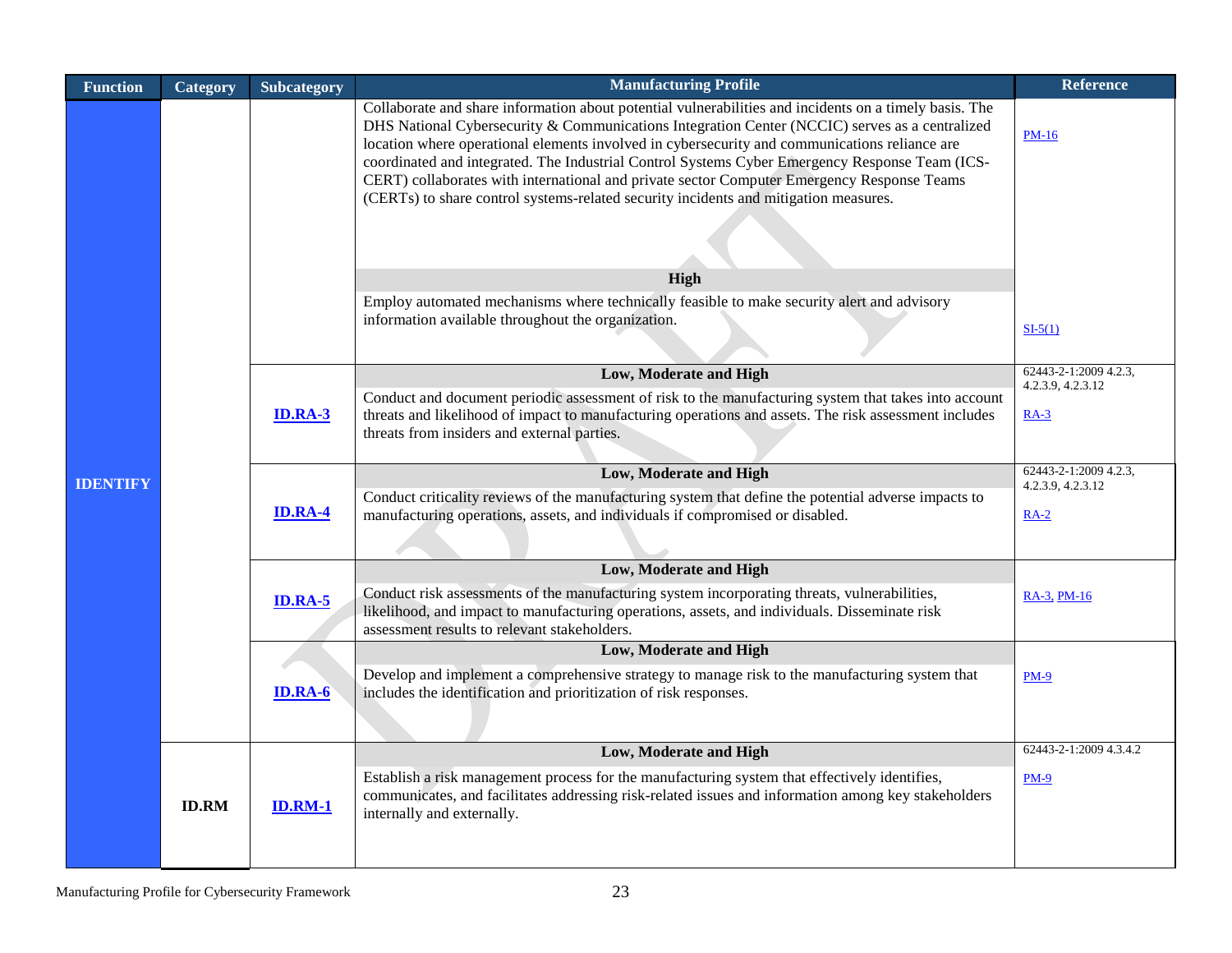| <b>Function</b> | Category | <b>Subcategory</b> | <b>Manufacturing Profile</b>                                                                                                                                                                                                                                                                                                                                                                                                      | <b>Reference</b>                                             |  |  |  |  |
|-----------------|----------|--------------------|-----------------------------------------------------------------------------------------------------------------------------------------------------------------------------------------------------------------------------------------------------------------------------------------------------------------------------------------------------------------------------------------------------------------------------------|--------------------------------------------------------------|--|--|--|--|
| <b>IDENTIFY</b> |          |                    | Low, Moderate and High                                                                                                                                                                                                                                                                                                                                                                                                            | 62443-2-1:2009 4.3.2.6.5                                     |  |  |  |  |
|                 |          | <b>ID.RM-2</b>     | Define the risk tolerance for the manufacturing system.                                                                                                                                                                                                                                                                                                                                                                           | <b>PM-9</b>                                                  |  |  |  |  |
|                 |          |                    |                                                                                                                                                                                                                                                                                                                                                                                                                                   |                                                              |  |  |  |  |
|                 |          |                    | Low, Moderate and High                                                                                                                                                                                                                                                                                                                                                                                                            |                                                              |  |  |  |  |
|                 |          | <b>ID.RM-3</b>     | Ensure the risk tolerance for the manufacturing system is informed by the organization's role in critical<br>infrastructure and sector-specific risk analysis.                                                                                                                                                                                                                                                                    | <b>PM-9, PM-8</b>                                            |  |  |  |  |
|                 |          |                    | Low                                                                                                                                                                                                                                                                                                                                                                                                                               | 62443-2-1:2009 4.3.3.5.1;<br>SR 1.1, 1.2, 1.3, 1.4, 1.5, 1.7 |  |  |  |  |
|                 |          |                    | Establish and manage identification mechanisms and credentials for users and devices of the<br>manufacturing system.                                                                                                                                                                                                                                                                                                              | IA-Family<br>$AC-2(1)$                                       |  |  |  |  |
|                 |          |                    | <b>Moderate</b>                                                                                                                                                                                                                                                                                                                                                                                                                   |                                                              |  |  |  |  |
| <b>PROTECT</b>  |          | <b>PR.AC-1</b>     | Employ automated mechanisms where feasible to support the management and auditing of information<br>system credentials.                                                                                                                                                                                                                                                                                                           | $AC-2(5)$                                                    |  |  |  |  |
|                 |          |                    | High                                                                                                                                                                                                                                                                                                                                                                                                                              |                                                              |  |  |  |  |
|                 |          |                    | Deactivate system credentials after a specified time period of inactivity.<br>Monitor the manufacturing system for atypical use of system credentials. Credentials associated with<br>significant risk are disabled.                                                                                                                                                                                                              | $AC-2(12)(13)$                                               |  |  |  |  |
|                 |          |                    | Low                                                                                                                                                                                                                                                                                                                                                                                                                               | 62443-2-1:2009 4.3.3.3.2                                     |  |  |  |  |
|                 | PR.AC    |                    | Protect physical access to the manufacturing facility. Determine access requirements during<br>emergency situations.<br>Maintain and review visitor access records to the facility where the manufacturing system resides.<br>Physical access controls may include, for example, lists of authorized individuals, identity credentials,<br>escort requirements, guards, fences, turnstiles, locks, monitoring of facility access. | PE-Family,<br><b>PE-8</b>                                    |  |  |  |  |
|                 |          | <b>PR.AC-2</b>     | <b>Moderate</b>                                                                                                                                                                                                                                                                                                                                                                                                                   |                                                              |  |  |  |  |
|                 |          |                    | Protect power equipment, power cabling, network cabling, and network access interfaces for the<br>manufacturing system from accidental damage, disruption, and physical tampering.                                                                                                                                                                                                                                                | $PE-9(1)$<br>High<br>$PE-3(1)$                               |  |  |  |  |
|                 |          |                    | Employ redundant and physically separated power cables for critical manufacturing operations.                                                                                                                                                                                                                                                                                                                                     |                                                              |  |  |  |  |
|                 |          |                    |                                                                                                                                                                                                                                                                                                                                                                                                                                   |                                                              |  |  |  |  |
|                 |          |                    | Control physical access to the manufacturing system in addition to the physical access for the facility.                                                                                                                                                                                                                                                                                                                          |                                                              |  |  |  |  |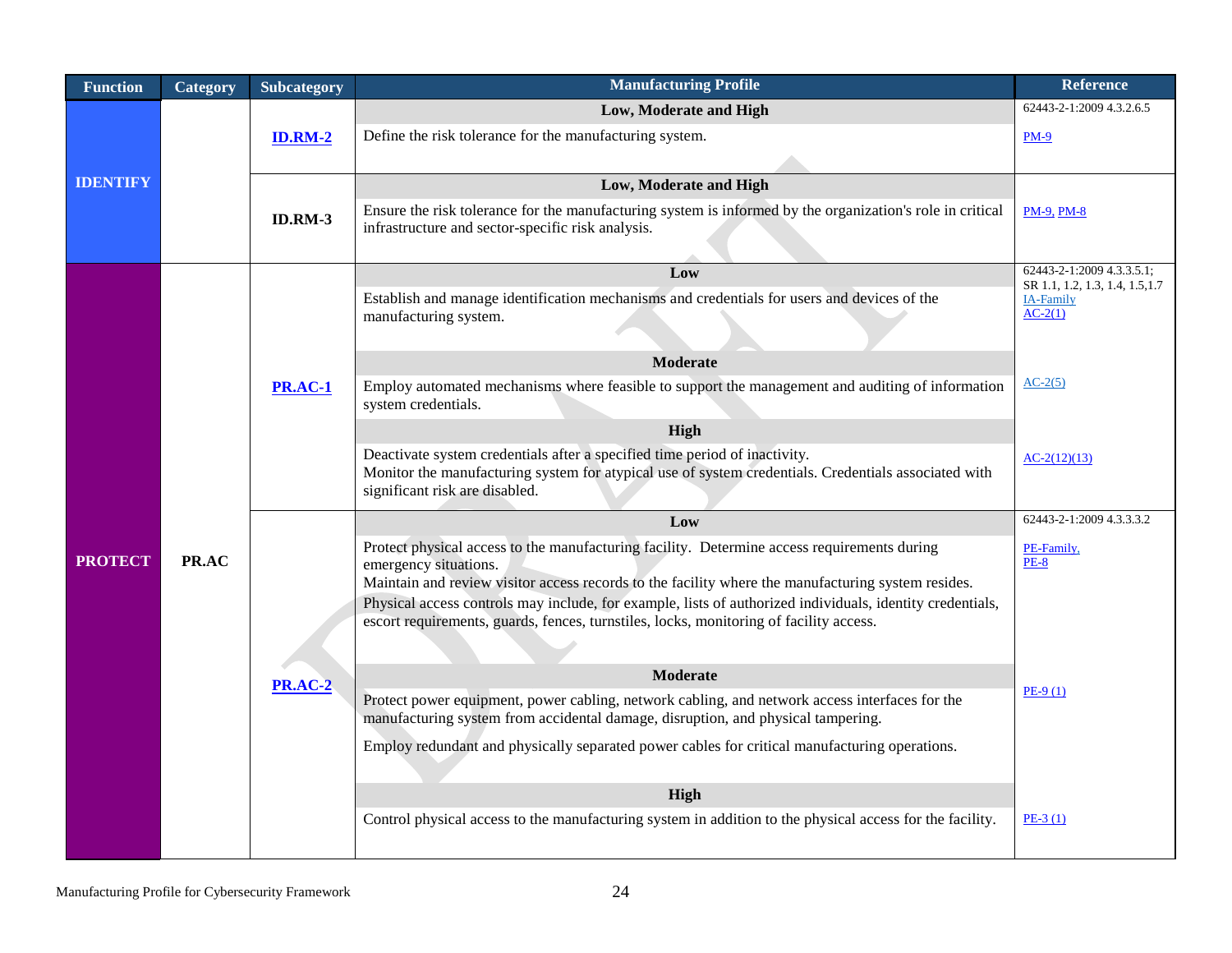| <b>Function</b> | Category | <b>Subcategory</b> | <b>Manufacturing Profile</b>                                                                                                                                                                            | <b>Reference</b>                                       |
|-----------------|----------|--------------------|---------------------------------------------------------------------------------------------------------------------------------------------------------------------------------------------------------|--------------------------------------------------------|
|                 |          |                    | Low                                                                                                                                                                                                     | 62443-2-1:2009 4.3.3.6.6<br>62443-3-3:2013 SR 1.13,2.6 |
|                 |          |                    | Establish usage restrictions, connection requirements, implementation guidance, and authorizations for                                                                                                  |                                                        |
|                 |          |                    | remote access to the manufacturing system.                                                                                                                                                              | $AC-17,19,20$                                          |
|                 |          |                    | Provide an explicit indication of active remote access connections to users physically present at the<br>devices.                                                                                       | $SC-15$                                                |
|                 |          |                    | Remote access methods include, for example, wireless, dial-up, broadband, VPN connections, mobile                                                                                                       |                                                        |
|                 |          |                    | device connections, and communications through external networks.                                                                                                                                       |                                                        |
|                 |          | <b>PR.AC-3</b>     |                                                                                                                                                                                                         |                                                        |
|                 |          |                    | <b>Moderate and High</b>                                                                                                                                                                                |                                                        |
|                 |          |                    | Allow remote access only through approved and managed access points.                                                                                                                                    | $AC-17(1)(2)(3)(4)$                                    |
|                 |          |                    |                                                                                                                                                                                                         | $AC-20(1)(2)$                                          |
|                 |          |                    | Monitor remote access to the manufacturing system, and employ cryptographic mechanisms where<br>determined necessary. Allow only authorized use of privileged functions from remote access. Establish   |                                                        |
|                 |          |                    | agreements and verify security for connections with external systems.                                                                                                                                   |                                                        |
|                 |          |                    |                                                                                                                                                                                                         |                                                        |
|                 |          |                    | Low                                                                                                                                                                                                     | 62443-2-1:2009 4.3.3.7.3;                              |
|                 |          |                    | Define and manage access permissions for users of the manufacturing system. Identify and document                                                                                                       | 62443-3-3:2013 SR 2.1<br><b>AC-Controls</b>            |
| <b>PROTECT</b>  |          |                    | user actions that can be performed on the manufacturing system without identification or                                                                                                                | $AC-14$                                                |
|                 |          |                    | authentication (e.g. during emergencies).                                                                                                                                                               |                                                        |
|                 |          |                    | Moderate                                                                                                                                                                                                |                                                        |
|                 |          |                    | Employ automated mechanisms where feasible to support the management of manufacturing system                                                                                                            | $AC-2(1)(3)$                                           |
|                 |          |                    | user accounts, including the disabling, auditing, notification, and removal of user accounts. Implement                                                                                                 | $AC-5$<br>$AC-6(1)(2)(5)(9)$                           |
|                 |          |                    | separation of duties for manufacturing system users. Limit, document, and explicitly authorize                                                                                                          |                                                        |
|                 |          |                    | privileged user access to the manufacturing system. Audit the execution of privileged functions on the<br>manufacturing system.                                                                         |                                                        |
|                 |          | <b>PR.AC-4</b>     |                                                                                                                                                                                                         |                                                        |
|                 |          |                    | Separation of duties includes, for example: dividing operational functions and system support                                                                                                           |                                                        |
|                 |          |                    | functions among different roles; conducting system support functions with different individuals; and<br>ensuring security personnel administering access control functions do not also administer audit |                                                        |
|                 |          |                    | functions.                                                                                                                                                                                              |                                                        |
|                 |          |                    |                                                                                                                                                                                                         |                                                        |
|                 |          |                    | High<br>Enforce account usage restrictions for specific time periods and locality. Monitor manufacturing                                                                                                |                                                        |
|                 |          |                    | system usage for atypical use. Disable accounts of users posing a significant risk.                                                                                                                     | $AC-2(11)(12)(13)$                                     |
|                 |          |                    | Specific restrictions can include, for example, restricting usage to certain days of the week, time of                                                                                                  |                                                        |
|                 |          |                    | day, or specific durations of time. Privileged user access through non-local connections to the<br>manufacturing system is restricted and managed.                                                      |                                                        |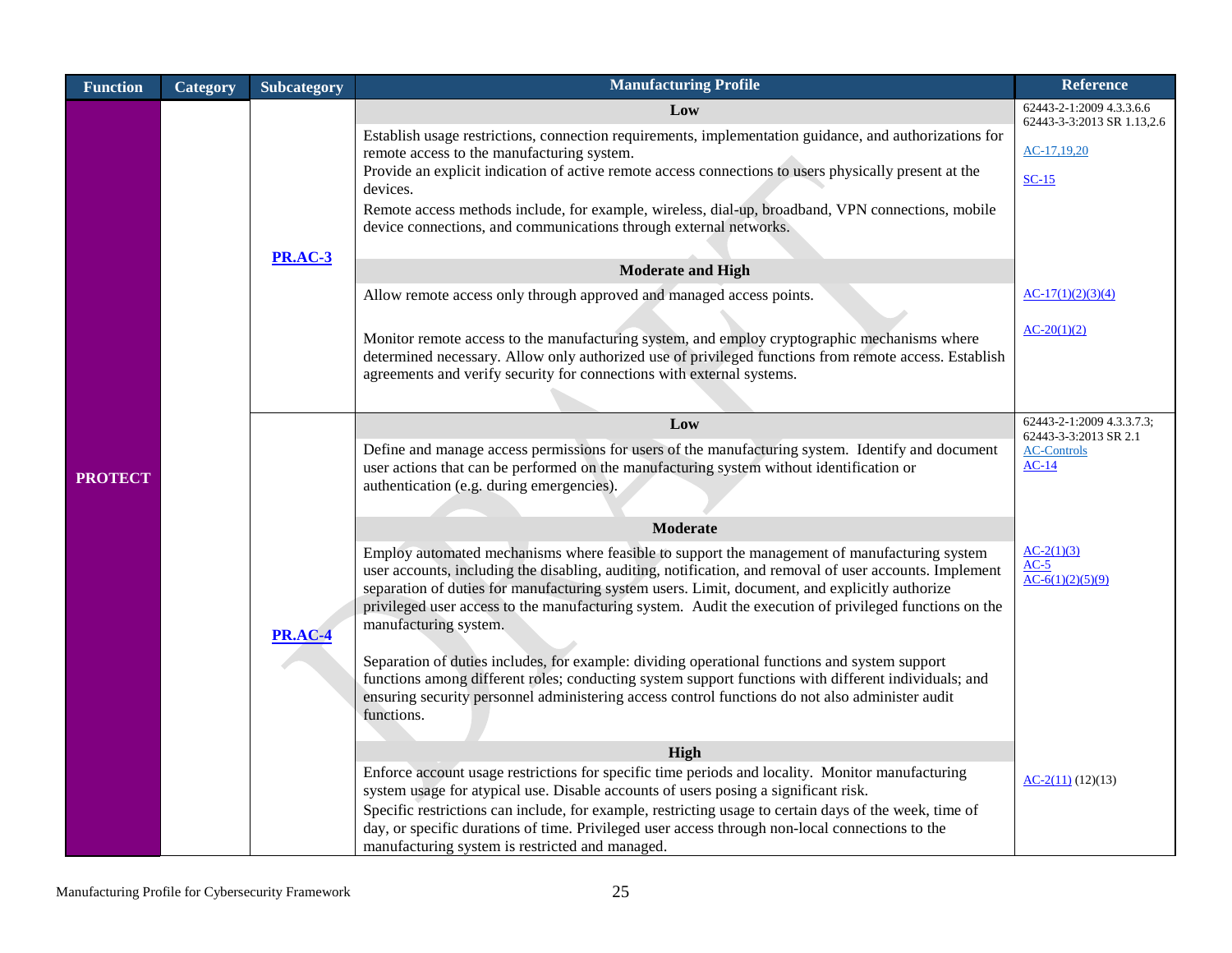| <b>Function</b> | Category | Subcategory                                                                                                                                       | <b>Manufacturing Profile</b>                                                                                                                                                                                                                                                                                                                                                                                        | <b>Reference</b>                                               |
|-----------------|----------|---------------------------------------------------------------------------------------------------------------------------------------------------|---------------------------------------------------------------------------------------------------------------------------------------------------------------------------------------------------------------------------------------------------------------------------------------------------------------------------------------------------------------------------------------------------------------------|----------------------------------------------------------------|
|                 |          |                                                                                                                                                   | Low<br>Protect network integrity of the manufacturing system, incorporating network segregation where<br>appropriate. Identify and control connections between system components. Monitor and control<br>connections and communications at the external boundary and at key internal boundaries within the<br>manufacturing system. Employ boundary protection devices.                                             | 62443-2-1:2009 4.3.3.4<br>62443-3-3:2013 SR 3.1, 3.8<br>$SC-7$ |
|                 |          |                                                                                                                                                   | Boundary protection mechanisms include, for example, routers, gateways, data diodes, and firewalls<br>separating system components into logically separate networks or subnetworks.<br><b>Moderate</b>                                                                                                                                                                                                              |                                                                |
|                 |          | <b>PR.AC-5</b>                                                                                                                                    | Limit external connections to the manufacturing system. Monitor and use managed interfaces to<br>conduct external system connections. Deny by default connections to the managed interface. Disable<br>split tunneling and covert channel options in conjunction with remote devices. Ensure the<br>manufacturing system fails securely in the event of the operational failure of a boundary protection<br>device. | $AC-4$                                                         |
|                 |          |                                                                                                                                                   | <b>High</b>                                                                                                                                                                                                                                                                                                                                                                                                         |                                                                |
| <b>PROTECT</b>  |          | Employ, where feasible, authenticated proxy servers for defined communications traffic between the<br>manufacturing system and external networks. | $SC-7(8)$                                                                                                                                                                                                                                                                                                                                                                                                           |                                                                |
|                 |          |                                                                                                                                                   | Isolate manufacturing system components performing different missions.                                                                                                                                                                                                                                                                                                                                              | $SC-7(21)$                                                     |
|                 |          |                                                                                                                                                   | Low                                                                                                                                                                                                                                                                                                                                                                                                                 | 62443-2-1:2009 4.3.2.4.2                                       |
|                 |          | <b>PR.AT-1</b>                                                                                                                                    | Provide security awareness training for all manufacturing system users and managers.<br>Training could include, for example, a basic understanding of the protections and user actions needed<br>to maintain security of the system, responding to suspected cybersecurity incidents, and awareness of<br>operational security.                                                                                     | $AT-2$                                                         |
|                 |          |                                                                                                                                                   | <b>Moderate and High</b>                                                                                                                                                                                                                                                                                                                                                                                            |                                                                |
|                 | PR.AT    |                                                                                                                                                   | Incorporate insider threat recognition and reporting into security awareness training.                                                                                                                                                                                                                                                                                                                              | $AT-2(2)$                                                      |
|                 |          |                                                                                                                                                   | Low, Moderate and High                                                                                                                                                                                                                                                                                                                                                                                              | 62443-2-1:2009 4.3.2.4.2                                       |
|                 |          | <b>PR.AT-2</b>                                                                                                                                    | Ensure that users with privileged access to the manufacturing system understand the requirements and<br>responsibilities of their assignments.                                                                                                                                                                                                                                                                      | $AT-3$                                                         |
|                 |          |                                                                                                                                                   | Establish standards for measuring, building, and validating individual qualifications for privileged<br>users.                                                                                                                                                                                                                                                                                                      | $PM-13$                                                        |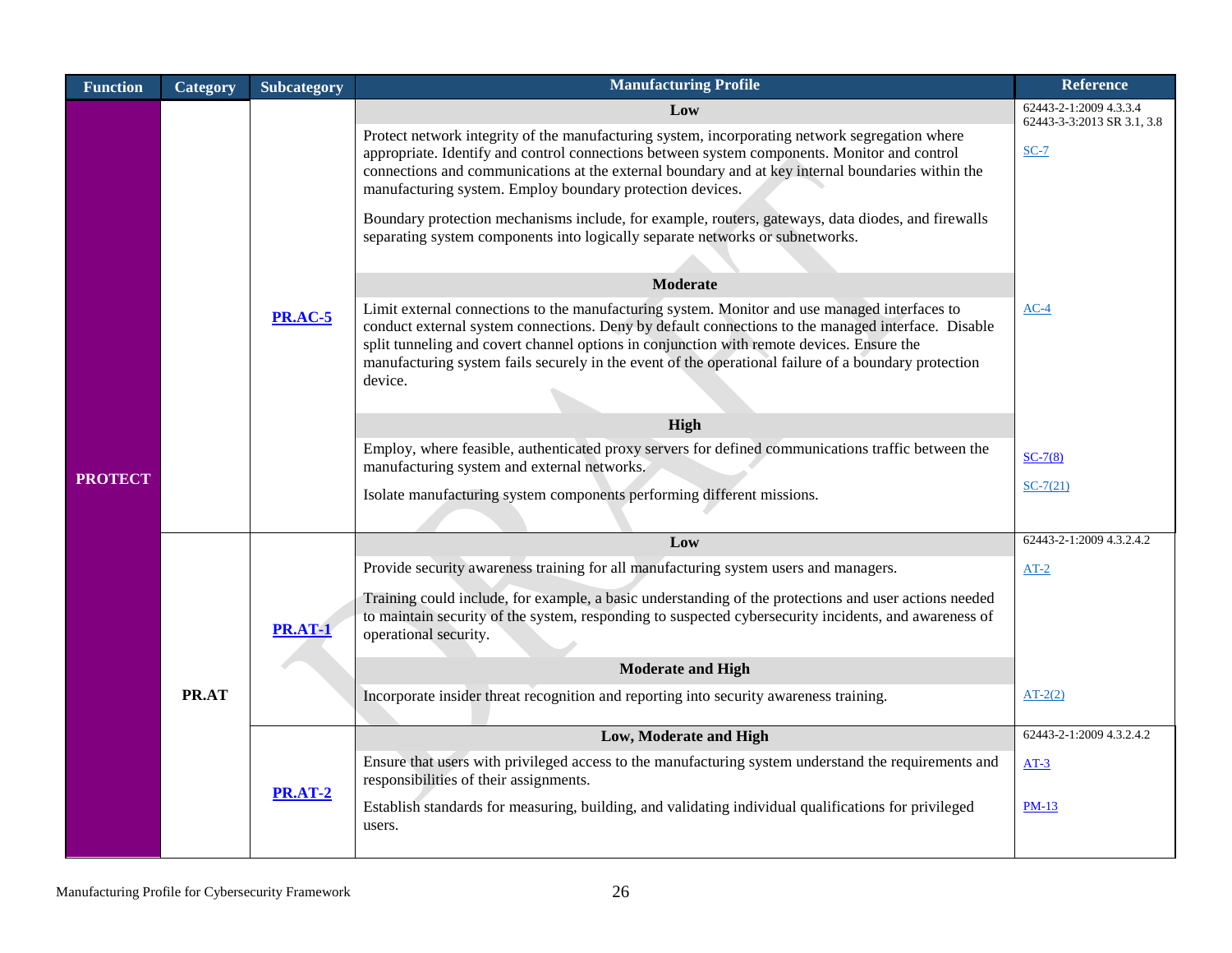| <b>Function</b> | Category | Subcategory                                                                                                                                                                                                                                                                                                                                                                                                                         | <b>Manufacturing Profile</b>                                                                                                                                                                                                                                                                                                                                                                                                                          | <b>Reference</b>                |  |  |  |  |
|-----------------|----------|-------------------------------------------------------------------------------------------------------------------------------------------------------------------------------------------------------------------------------------------------------------------------------------------------------------------------------------------------------------------------------------------------------------------------------------|-------------------------------------------------------------------------------------------------------------------------------------------------------------------------------------------------------------------------------------------------------------------------------------------------------------------------------------------------------------------------------------------------------------------------------------------------------|---------------------------------|--|--|--|--|
|                 |          |                                                                                                                                                                                                                                                                                                                                                                                                                                     | Low                                                                                                                                                                                                                                                                                                                                                                                                                                                   | ISA 62443-2-1:2009<br>4.3.2.4.2 |  |  |  |  |
|                 |          |                                                                                                                                                                                                                                                                                                                                                                                                                                     | Establish and enforce security requirements for third-party providers and users. Ensure that third-party<br>providers understand their responsibilities regarding the security of the manufacturing system and the<br>responsibilities of their assignments. Require notifications be given for any personnel transfers,<br>termination, or transition involving personnel with physical or logical access to the manufacturing<br>system components. | $PS-7$                          |  |  |  |  |
|                 |          | <b>PR.AT-3</b>                                                                                                                                                                                                                                                                                                                                                                                                                      | Ensure that providers of external system services comply with defined security requirements. Monitor<br>and audit external service providers for security compliance.                                                                                                                                                                                                                                                                                 | $SA-9$                          |  |  |  |  |
|                 |          |                                                                                                                                                                                                                                                                                                                                                                                                                                     | <b>Moderate and High</b>                                                                                                                                                                                                                                                                                                                                                                                                                              |                                 |  |  |  |  |
|                 |          |                                                                                                                                                                                                                                                                                                                                                                                                                                     | Require external service providers to identify the functions, ports, protocols, and services necessary for<br>the connection services.                                                                                                                                                                                                                                                                                                                | $SA-9(2)$                       |  |  |  |  |
|                 |          |                                                                                                                                                                                                                                                                                                                                                                                                                                     | Low, Moderate and High                                                                                                                                                                                                                                                                                                                                                                                                                                | 62443-2-1:2009 4.3.2.4.2        |  |  |  |  |
|                 |          | <b>PR.AT-4</b>                                                                                                                                                                                                                                                                                                                                                                                                                      | Ensure that senior executives understand the requirements for the security and protection of the<br>manufacturing system, and their responsibilities for achieving them.                                                                                                                                                                                                                                                                              | $AT-3$                          |  |  |  |  |
| <b>PROTECT</b>  |          |                                                                                                                                                                                                                                                                                                                                                                                                                                     | Low, Moderate and High                                                                                                                                                                                                                                                                                                                                                                                                                                | 62443-2-1:2009 4.3.2.4.2        |  |  |  |  |
|                 |          |                                                                                                                                                                                                                                                                                                                                                                                                                                     | Ensure that personnel responsible for the physical protection and security of the manufacturing system<br>and facility are trained for, and understand their responsibilities.                                                                                                                                                                                                                                                                        | $AT-3$                          |  |  |  |  |
|                 |          |                                                                                                                                                                                                                                                                                                                                                                                                                                     | Establish standards for measuring, building, and validating individual qualifications for physical<br>security personnel.                                                                                                                                                                                                                                                                                                                             | $PM-13$                         |  |  |  |  |
|                 |          |                                                                                                                                                                                                                                                                                                                                                                                                                                     | Low                                                                                                                                                                                                                                                                                                                                                                                                                                                   |                                 |  |  |  |  |
|                 |          |                                                                                                                                                                                                                                                                                                                                                                                                                                     |                                                                                                                                                                                                                                                                                                                                                                                                                                                       |                                 |  |  |  |  |
|                 |          | <b>PR.AT-5</b><br>None<br><b>Moderate and High</b><br><b>PR.DS-1</b><br>Protect while at rest manufacturing system information determined to be critical.<br>Low<br>None<br><b>Moderate and High</b><br>Protect manufacturing system information when in transit.<br><b>PR.DS-2</b><br>Implement cryptographic mechanisms where determined necessary to prevent unauthorized access,<br>distortion, or modification of system data. |                                                                                                                                                                                                                                                                                                                                                                                                                                                       |                                 |  |  |  |  |
|                 |          |                                                                                                                                                                                                                                                                                                                                                                                                                                     |                                                                                                                                                                                                                                                                                                                                                                                                                                                       |                                 |  |  |  |  |
|                 |          |                                                                                                                                                                                                                                                                                                                                                                                                                                     |                                                                                                                                                                                                                                                                                                                                                                                                                                                       | 62443-3-3:SR 3.1,3.8,4.1        |  |  |  |  |
|                 | PR.DS    |                                                                                                                                                                                                                                                                                                                                                                                                                                     |                                                                                                                                                                                                                                                                                                                                                                                                                                                       |                                 |  |  |  |  |
|                 |          |                                                                                                                                                                                                                                                                                                                                                                                                                                     |                                                                                                                                                                                                                                                                                                                                                                                                                                                       |                                 |  |  |  |  |
|                 |          |                                                                                                                                                                                                                                                                                                                                                                                                                                     |                                                                                                                                                                                                                                                                                                                                                                                                                                                       | $SC-8$                          |  |  |  |  |
|                 |          |                                                                                                                                                                                                                                                                                                                                                                                                                                     |                                                                                                                                                                                                                                                                                                                                                                                                                                                       | $SC-8(1)$                       |  |  |  |  |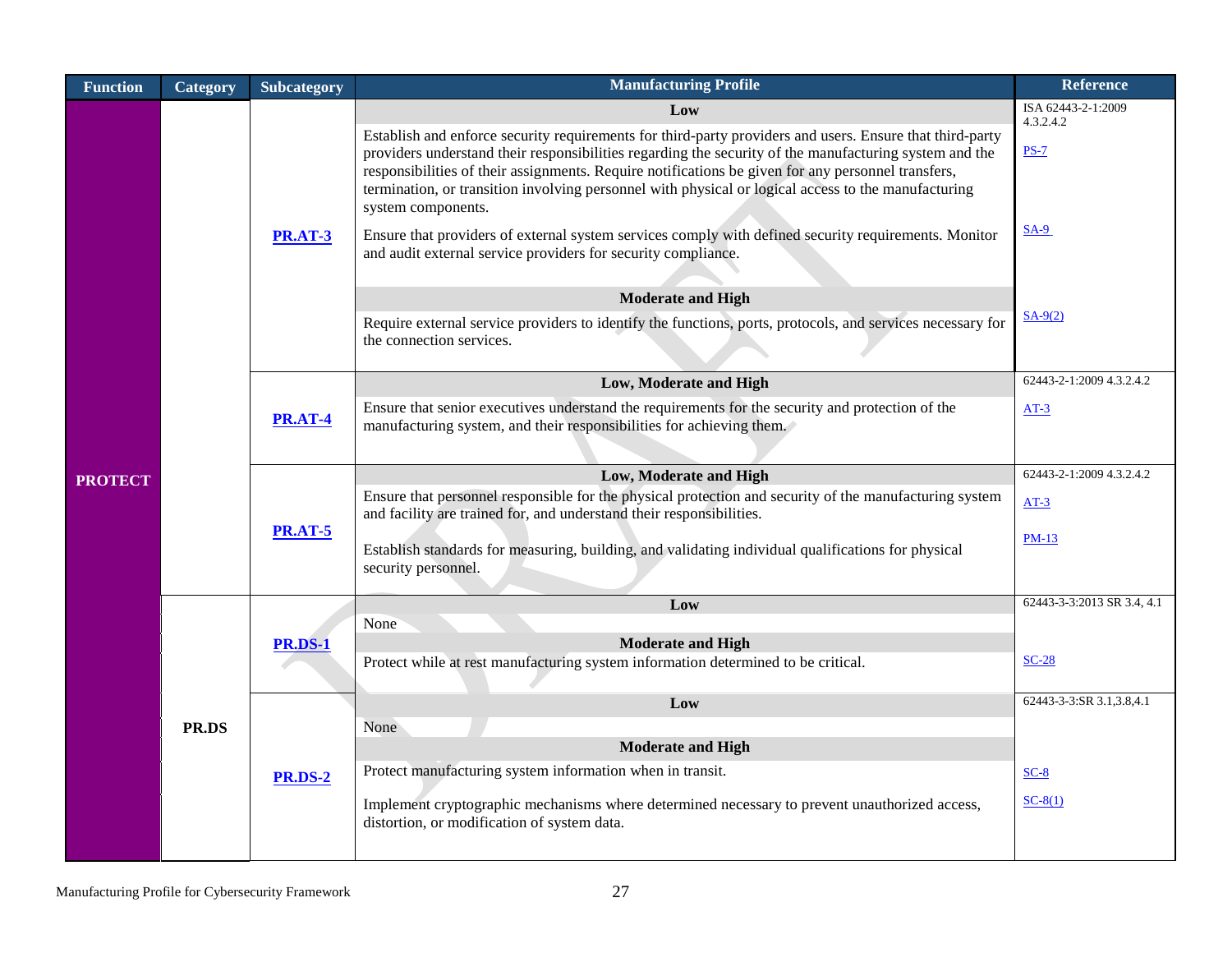| <b>Function</b> | <b>Category</b> | Subcategory    | <b>Manufacturing Profile</b>                                                                                                                                                                                                                                                                                                                                               | <b>Reference</b>                                                              |
|-----------------|-----------------|----------------|----------------------------------------------------------------------------------------------------------------------------------------------------------------------------------------------------------------------------------------------------------------------------------------------------------------------------------------------------------------------------|-------------------------------------------------------------------------------|
|                 |                 |                | Low<br>Enforce accountability for all manufacturing system components throughout the system lifecycle,<br>including removal, transfers, and disposition.<br>Sanitize portable media prior to disposal, release, or reuse. All system components entering and exiting<br>the facility are authorized, monitored, and controlled, and records are maintained of those items. | 62443-2-1:2009 4.4.3.3.3.9<br>62443-3-3:2013 SR 4.2<br><b>PE-16</b><br>$MP-6$ |
|                 |                 | <b>PR.DS-3</b> | <b>Moderate</b><br>Update the inventory of manufacturing system components as an integral part of component<br>installations, removals, and system updates.                                                                                                                                                                                                                | $CM-8(1)$                                                                     |
|                 |                 |                | High<br>Employ automated mechanisms where feasible to maintain an up-to-date, complete, accurate, and<br>readily available inventory of manufacturing system components.<br>Ensure that disposal actions are approved, tracked, documented, and verified.                                                                                                                  | $CM-8(2)$<br>$MP-6(1)$                                                        |
|                 |                 |                | Low, Moderate and High                                                                                                                                                                                                                                                                                                                                                     | 62443-3-3:2013 SR 7.1, 7.2                                                    |
| <b>PROTECT</b>  |                 | <b>PR.DS-4</b> | Ensure that adequate resources are maintained for manufacturing system information processing,<br>networking, telecommunications, and data storage.<br>Protect the manufacturing system against, or limit the effects of, denial of service attacks.<br>Off-load audit records from the manufacturing system for processing to an alternate system.                        | $CP-2(a)$ .1.4.5<br>$SC-5$<br>$AU-4(1)$                                       |
|                 |                 |                | Low                                                                                                                                                                                                                                                                                                                                                                        | 62443-3-3:2013 SR 5.2                                                         |
|                 |                 |                | Protect the manufacturing system against data leaks.<br>Monitor the manufacturing system at the external boundary and at key internal points to detect<br>unauthorized access and use.<br>Heighten system monitoring activity whenever there is an indication of increased risk to manufacturing                                                                           | $SI-4$<br>$SC-7$<br>SL <sub>4</sub>                                           |
|                 |                 | <b>PR.DS-5</b> | operations and assets.<br>Develop and document access agreements for all users of the manufacturing system.<br><b>Moderate and High</b>                                                                                                                                                                                                                                    | $PS-6$                                                                        |
|                 |                 |                | Regulate the information flow within the manufacturing system and to outside systems.                                                                                                                                                                                                                                                                                      | $AC-4$                                                                        |
|                 |                 |                | Enforce controls restricting connections to only authorized interfaces.                                                                                                                                                                                                                                                                                                    | $SC-7(3)(4)$ $SI-4(4)$                                                        |
|                 |                 |                | Protect the system from information leakage due to electromagnetic signals emanations.                                                                                                                                                                                                                                                                                     | <b>PE-19</b>                                                                  |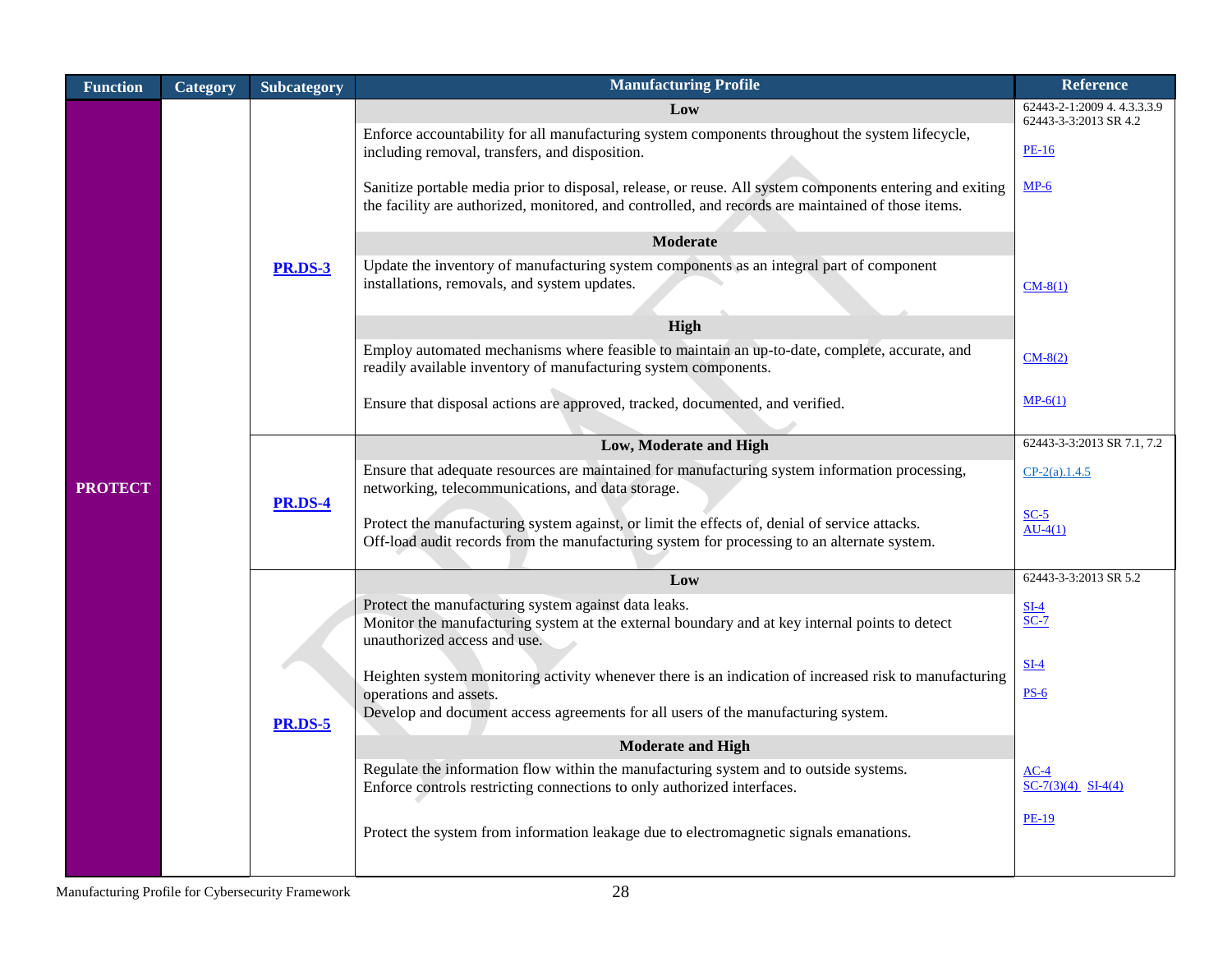| <b>Function</b> | Category | <b>Subcategory</b> | <b>Manufacturing Profile</b>                                                                                                                                                                                                                                                                                                                                                                                                                                                                                                                                                                                                                                                                                                     | <b>Reference</b>                                   |  |  |  |  |
|-----------------|----------|--------------------|----------------------------------------------------------------------------------------------------------------------------------------------------------------------------------------------------------------------------------------------------------------------------------------------------------------------------------------------------------------------------------------------------------------------------------------------------------------------------------------------------------------------------------------------------------------------------------------------------------------------------------------------------------------------------------------------------------------------------------|----------------------------------------------------|--|--|--|--|
|                 |          |                    | Low<br>None                                                                                                                                                                                                                                                                                                                                                                                                                                                                                                                                                                                                                                                                                                                      | 62443-3-3:SR 3.1, 3.3, 3.4,                        |  |  |  |  |
| <b>PROTECT</b>  |          | <b>PR.DS-6</b>     | <b>Moderate</b><br>Employ Software, firmware, and information integrity checks to detect unauthorized changes to<br>manufacturing system components during startup and when determined necessary.<br>Incorporate the detection of unauthorized changes to the manufacturing system into the system's<br>incident response capability.<br>High<br>Employ automated tools where feasible to provide notification upon discovering discrepancies during<br>integrity verification.<br>Employ automatic response capability with pre-defined security safeguards when integrity violations<br>are discovered.                                                                                                                        | $SI-7(1)$<br>$SI-7(7)$<br>$SI-7(2)$<br>$SI-7(5)$   |  |  |  |  |
|                 |          | <b>PR.DS-7</b>     | Low, Moderate and High                                                                                                                                                                                                                                                                                                                                                                                                                                                                                                                                                                                                                                                                                                           |                                                    |  |  |  |  |
|                 |          |                    | Utilize an off-line development and testing system for implementing and testing changes to the<br>manufacturing system.                                                                                                                                                                                                                                                                                                                                                                                                                                                                                                                                                                                                          | $CM-2$                                             |  |  |  |  |
|                 |          |                    | Low                                                                                                                                                                                                                                                                                                                                                                                                                                                                                                                                                                                                                                                                                                                              | 62443-2-1:2009 4.3.4.3.2,<br>62443-3-3:2013 SR 7.6 |  |  |  |  |
|                 | PR.IP    | <b>PR.IP-1</b>     | Develop, document, and maintain a baseline configuration for the manufacturing system.<br>Baseline configurations include for example, information about manufacturing system components<br>(e.g. software license information, software version numbers, HMI and other ICS component<br>applications, software, operating systems), current version numbers and patch information on<br>operating systems and applications; and configuration settings/parameters), network topology, and the<br>logical placement of those components within the system architecture.<br>Configure the manufacturing system to provide only essential capabilities.<br>Review the baseline configuration and disable unnecessary capabilities. | $CM-2$<br>$CM-6$<br>$CM-7$<br>$CM-7(1)$            |  |  |  |  |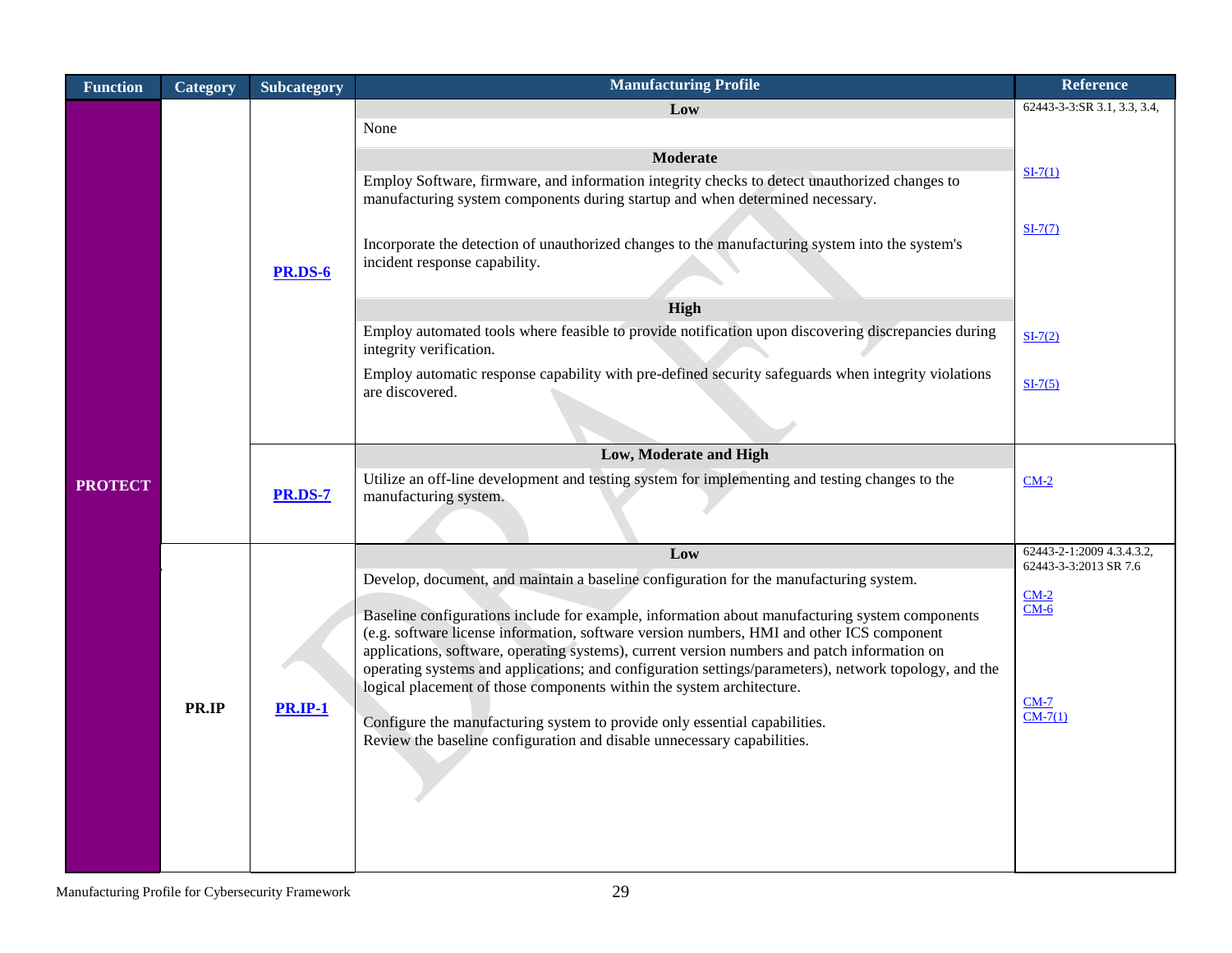| <b>Function</b> | <b>Category</b> | Subcategory                                                                                                   | <b>Manufacturing Profile</b>                                                                                                                                                                                                                  | <b>Reference</b>       |
|-----------------|-----------------|---------------------------------------------------------------------------------------------------------------|-----------------------------------------------------------------------------------------------------------------------------------------------------------------------------------------------------------------------------------------------|------------------------|
|                 |                 |                                                                                                               | Moderate                                                                                                                                                                                                                                      |                        |
|                 |                 |                                                                                                               | Review and update the baseline configuration of the manufacturing system as an integral part of                                                                                                                                               | $CM-2(1)(3)$           |
|                 |                 |                                                                                                               | system component installations and upgrades. Retain previous versions of the baseline configuration to                                                                                                                                        |                        |
|                 |                 |                                                                                                               | support rollback.<br>Employ software program usage restrictions.                                                                                                                                                                              | $CM-7(2)$              |
|                 |                 |                                                                                                               |                                                                                                                                                                                                                                               | $CM-9$                 |
|                 |                 |                                                                                                               | Develop a configuration management plan for the manufacturing system.<br>The plan includes, for example, configuration processes, roles, lifecycle definition, configuration                                                                  |                        |
|                 |                 |                                                                                                               | items, and control methods.                                                                                                                                                                                                                   |                        |
|                 |                 |                                                                                                               | Define configuration parameters, capabilities, and fail-to-known-state procedures such that, upon a<br>system failure (or failure conditions), assets revert to a state that achieves a predetermined mode of<br>operation.                   | $SC-24$                |
|                 |                 |                                                                                                               |                                                                                                                                                                                                                                               | $CM-7(5)$              |
|                 |                 | Employ a deny-all, permit-by-exception policy to allow the execution of only authorized software<br>programs. |                                                                                                                                                                                                                                               |                        |
|                 |                 |                                                                                                               | High                                                                                                                                                                                                                                          |                        |
|                 |                 |                                                                                                               | Employ automated mechanisms where feasible to maintain an up-to-date, complete, accurate, and                                                                                                                                                 | $CM-2(2)$<br>$CM-3(1)$ |
|                 |                 |                                                                                                               | readily available baseline configuration of the manufacturing system.<br>Automated system support includes for example, documentation, notification, and management of the                                                                    |                        |
| <b>PROTECT</b>  |                 |                                                                                                               | change control process on the manufacturing system.                                                                                                                                                                                           |                        |
|                 |                 |                                                                                                               | Review system changes to determine whether unauthorized changes have occurred.                                                                                                                                                                | $CM-5(1)(2)$           |
|                 |                 |                                                                                                               |                                                                                                                                                                                                                                               |                        |
|                 |                 | Low                                                                                                           | 62443-2-1:2009 4.3.4.3.3                                                                                                                                                                                                                      |                        |
|                 |                 |                                                                                                               | Manage the manufacturing system using a system development life cycle that includes security<br>considerations.                                                                                                                               | $SA-3$                 |
|                 |                 |                                                                                                               | Include security requirements into the acquisition process of the manufacturing system and its<br>components.                                                                                                                                 | $SA-4$                 |
|                 |                 |                                                                                                               | <b>Moderate and High</b>                                                                                                                                                                                                                      |                        |
|                 |                 | <b>PR.IP-2</b>                                                                                                | Require the developer of the manufacturing system and system components to provide a description of<br>the functional properties of security controls, and design and implementation information for security-<br>relevant system interfaces. | $SA-4(1)(2)$           |
|                 |                 |                                                                                                               | Apply security engineering principles into the specification, design, development, implementation, and<br>modification of the manufacturing system.                                                                                           | $SA-8$                 |
|                 |                 |                                                                                                               | Employ configuration management and change control during the development of the manufacturing<br>system and its components, and include flaw tracking and resolution, and security testing.                                                  | <b>SA-10</b>           |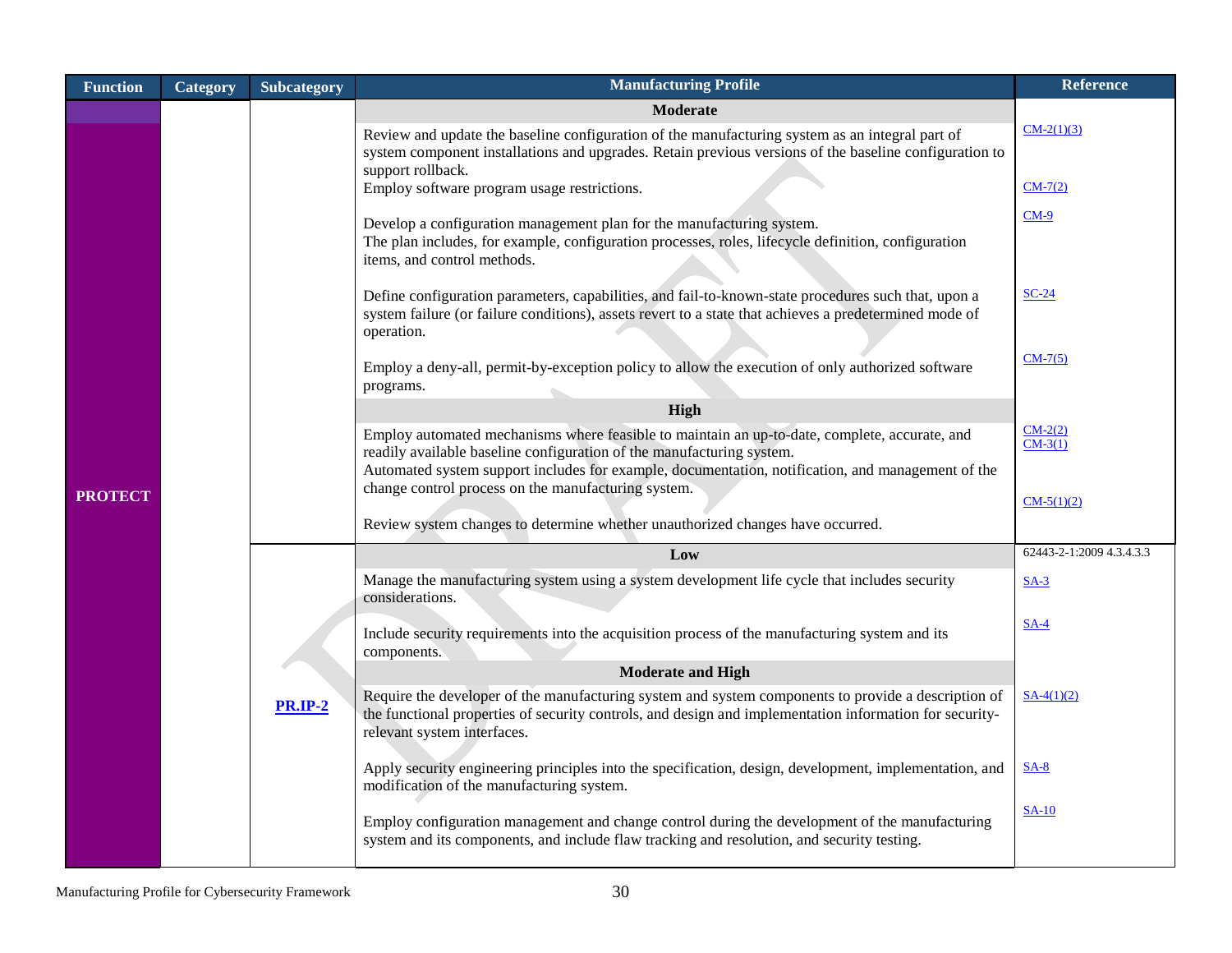| <b>Function</b> | Category | <b>Subcategory</b>                                                                                                                                                                                                                                                                                                                                                                                               | <b>Manufacturing Profile</b>                                                                                                                                                                                                                                                                                                                                                                                                                                                                                                                             | <b>Reference</b>                                                           |
|-----------------|----------|------------------------------------------------------------------------------------------------------------------------------------------------------------------------------------------------------------------------------------------------------------------------------------------------------------------------------------------------------------------------------------------------------------------|----------------------------------------------------------------------------------------------------------------------------------------------------------------------------------------------------------------------------------------------------------------------------------------------------------------------------------------------------------------------------------------------------------------------------------------------------------------------------------------------------------------------------------------------------------|----------------------------------------------------------------------------|
| <b>PROTECT</b>  |          |                                                                                                                                                                                                                                                                                                                                                                                                                  | Low<br>Employ configuration change control for the manufacturing system and its components.<br>Conduct security impact analyses in connection with change control reviews.                                                                                                                                                                                                                                                                                                                                                                               | 62443-2-1:2009 4.3.4.3.2<br>62443-3-3:2013 SR 7.6<br>$CM-3$<br>$CM-4$      |
|                 |          | <b>PR.IP-3</b>                                                                                                                                                                                                                                                                                                                                                                                                   | <b>Moderate</b><br>Test, validate, and document changes to the manufacturing system before implementing the changes<br>on the operational system.<br>Review and authorize proposed configuration-controlled changes prior to implementing them on the<br>manufacturing system.<br>High<br>Employ automated mechanisms where feasible to support the change control process.<br>Conduct security impact analysis in a separate test environment before implementation into an<br>operational environment for planned changes to the manufacturing system. | $CM-3(2)$<br>$CM-3(1)$<br>$CM-4(1)$                                        |
|                 |          | Low<br>Conduct and maintain backups for manufacturing system data.<br>Manufacturing system data includes for example software, configurations and settings, documentation,<br>system configuration data includes computer configuration backups, application configuration<br>backups, operational control limits, control bands and set points for pre-incident operation for all ICS<br>programmable equipment |                                                                                                                                                                                                                                                                                                                                                                                                                                                                                                                                                          | 62443-2-1:2009 4.3.4.3.9<br>62443-3-3:2013 SR 7.3, 7.4<br>$CP-9$<br>$CP-4$ |
|                 |          |                                                                                                                                                                                                                                                                                                                                                                                                                  | <b>Moderate</b><br>Verify the reliability and integrity of backups.                                                                                                                                                                                                                                                                                                                                                                                                                                                                                      |                                                                            |
|                 |          | <b>PR.IP-4</b>                                                                                                                                                                                                                                                                                                                                                                                                   | Coordinate backup testing with organizational elements responsible for related plans.                                                                                                                                                                                                                                                                                                                                                                                                                                                                    | $CP-9(1)$                                                                  |
|                 |          |                                                                                                                                                                                                                                                                                                                                                                                                                  | Establish a separate alternate storage site for system backups and ensure the same security safeguards<br>are employed.                                                                                                                                                                                                                                                                                                                                                                                                                                  | $CP-4(1)$<br>$CP-6$                                                        |
|                 |          |                                                                                                                                                                                                                                                                                                                                                                                                                  | High                                                                                                                                                                                                                                                                                                                                                                                                                                                                                                                                                     |                                                                            |
|                 |          |                                                                                                                                                                                                                                                                                                                                                                                                                  | Include into contingency plan testing the conducting of restorations from backup data.<br>Store critical manufacturing system backup information separately.                                                                                                                                                                                                                                                                                                                                                                                             | $CP-9(2)$<br>$CP-9(3)$                                                     |
|                 |          |                                                                                                                                                                                                                                                                                                                                                                                                                  |                                                                                                                                                                                                                                                                                                                                                                                                                                                                                                                                                          |                                                                            |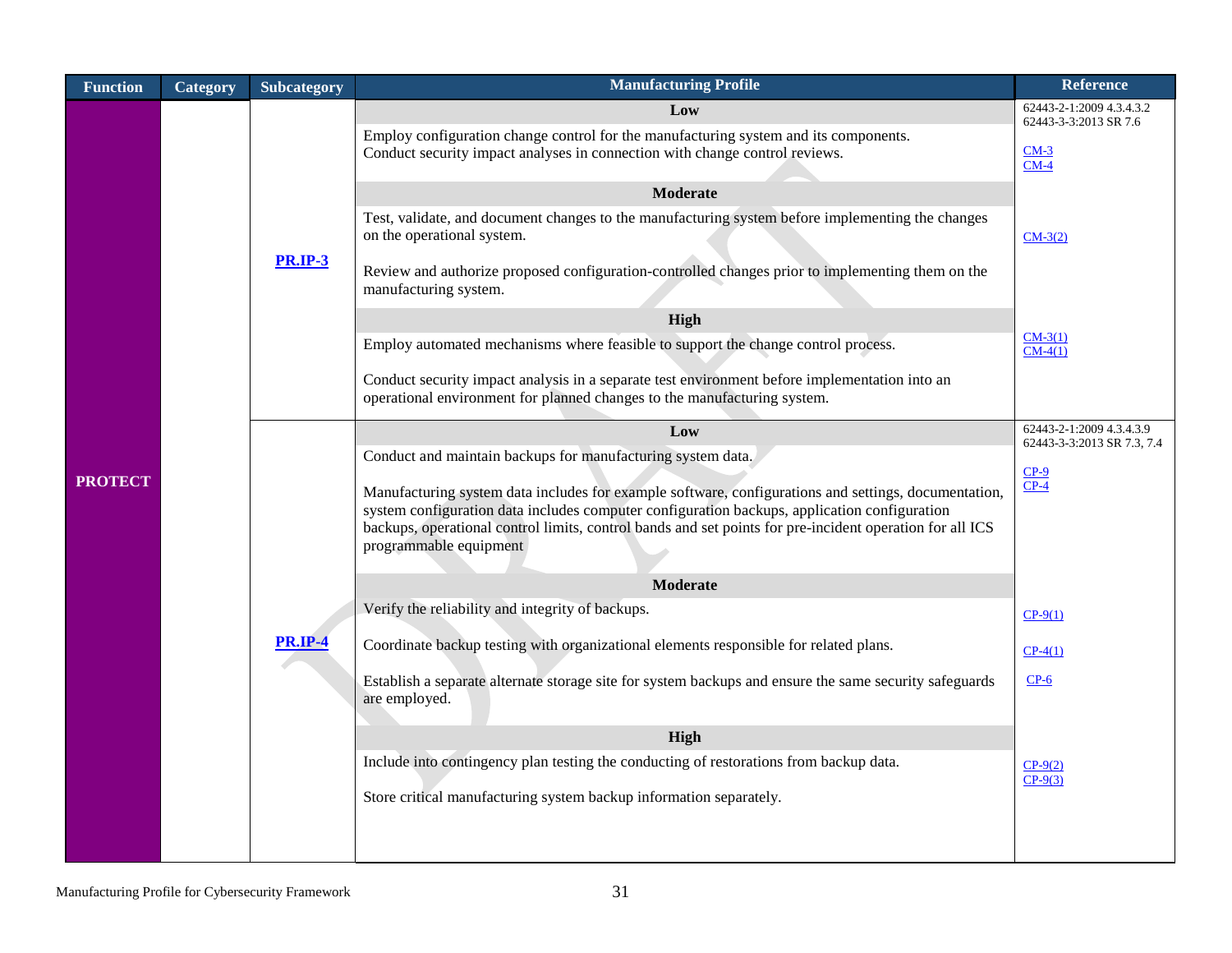| <b>Function</b> | <b>Category</b> | Subcategory    | <b>Manufacturing Profile</b>                                                                                                                                                                                                                                                                                                                                    | <b>Reference</b>                                           |
|-----------------|-----------------|----------------|-----------------------------------------------------------------------------------------------------------------------------------------------------------------------------------------------------------------------------------------------------------------------------------------------------------------------------------------------------------------|------------------------------------------------------------|
|                 |                 |                | <b>Low and Moderate</b>                                                                                                                                                                                                                                                                                                                                         | 62443-2-1:2009 4.3.3.3.1                                   |
|                 |                 | <b>PR.IP-5</b> | Define, implement, and enforce policy and regulations regarding emergency and safety systems, fire<br>protection systems, and environment controls for the manufacturing system.<br>Fire suppression mechanisms should take the manufacturing environment into account (e.g., water<br>sprinkler systems could be hazardous in specific environments).          | <b>PE-Family</b><br>[10, 12, 13, 14, 15, 18]<br>$PE-13(3)$ |
|                 |                 |                | High                                                                                                                                                                                                                                                                                                                                                            |                                                            |
|                 |                 |                | Employ fire detection devices that activate and notify key personnel automatically in the event of a                                                                                                                                                                                                                                                            | $PE-13(1)(2)$                                              |
|                 |                 |                | fire.                                                                                                                                                                                                                                                                                                                                                           |                                                            |
|                 |                 |                | <b>Low and Moderate</b>                                                                                                                                                                                                                                                                                                                                         | 62443-2-1:4.3.3.3.1<br>62443-3-3:2013 SR 4.2               |
|                 |                 |                | Ensure that manufacturing system data is destroyed according to policy.                                                                                                                                                                                                                                                                                         | $MP-6$                                                     |
|                 |                 |                | High                                                                                                                                                                                                                                                                                                                                                            |                                                            |
|                 |                 | <b>PR.IP-6</b> | Ensure that media sanitization actions are approved, tracked, documented, and verified. Test sanitation<br>equipment and procedures.                                                                                                                                                                                                                            | $MP-6(1)(2)(3)$                                            |
| <b>PROTECT</b>  | PR.IP           |                | Apply nondestructive sanitization techniques to portable storage devices connecting to the<br>manufacturing system.                                                                                                                                                                                                                                             |                                                            |
|                 |                 |                | Low                                                                                                                                                                                                                                                                                                                                                             | 62443-2-1:2009 4.4.3.1,<br>4.4.3.2, 4.4.3.3, 4.4.3.4,      |
|                 |                 | <b>PR.IP-7</b> | Incorporate improvements derived from the monitoring, measurements, assessments, and lessons<br>learned into protection process revisions.                                                                                                                                                                                                                      | $PM-6$<br>CA-2 CA-7 SI-4                                   |
|                 |                 |                | Ensure that the security plan for the manufacturing system facilitates the review, testing, and continual<br>improvement of the security protection processes.                                                                                                                                                                                                  | $PM-14$<br>$PL-2$                                          |
|                 |                 |                | <b>Moderate and High</b>                                                                                                                                                                                                                                                                                                                                        |                                                            |
|                 |                 |                | Employ independent teams to assess the protection process.                                                                                                                                                                                                                                                                                                      | $CA-2(1)$ , $CA-7(1)$                                      |
|                 |                 |                | Independent teams, for example, may include internal or external impartial personnel.<br>Impartiality implies that assessors are free from any perceived or actual conflicts of interest with<br>regard to the development, operation, or management of the manufacturing system under assessment<br>or to the determination of security control effectiveness. |                                                            |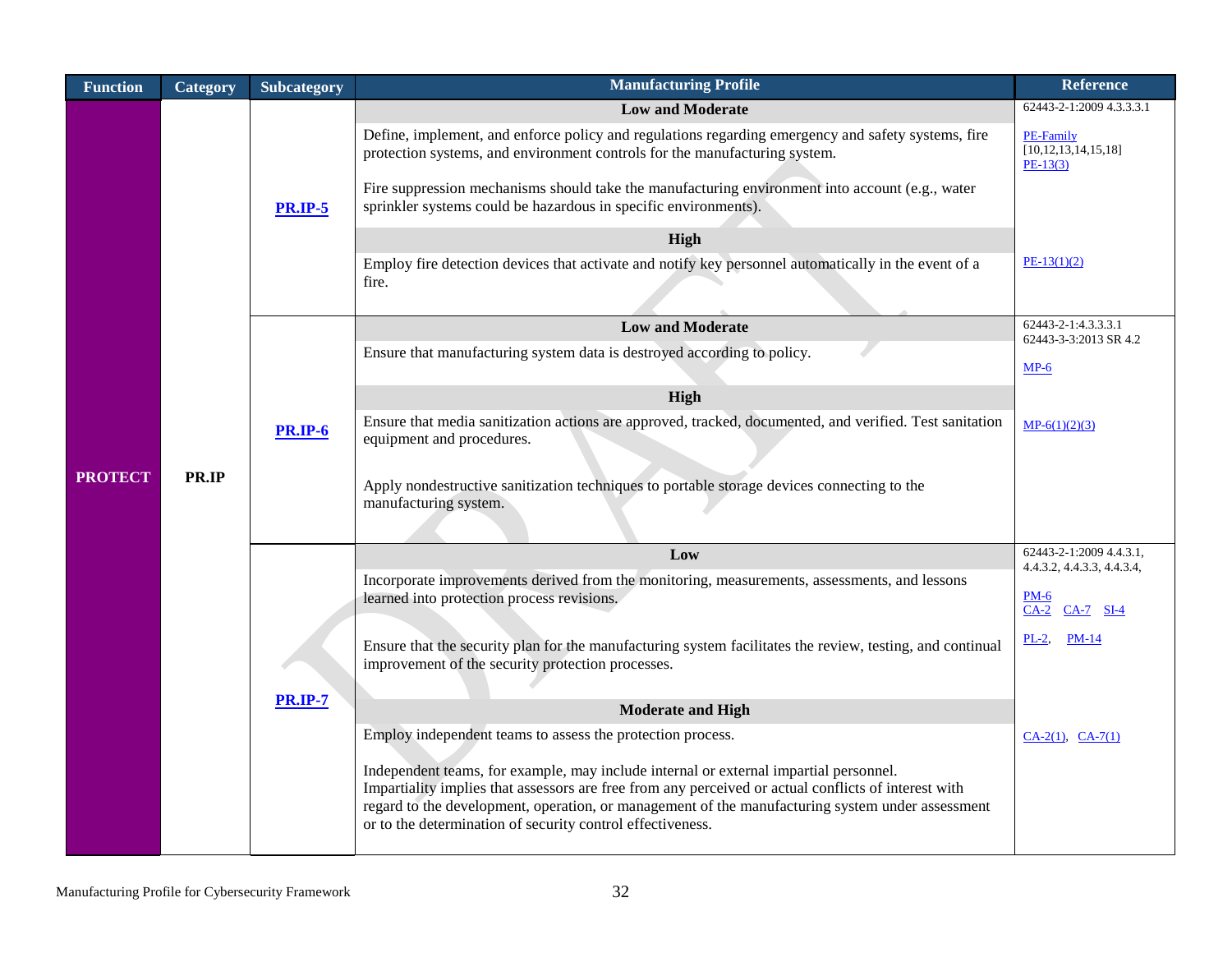| <b>Function</b> | Category     | Subcategory     | <b>Manufacturing Profile</b>                                                                                                                                                                                                                                                                                                                                                                                                                                                             | <b>Reference</b>                                   |
|-----------------|--------------|-----------------|------------------------------------------------------------------------------------------------------------------------------------------------------------------------------------------------------------------------------------------------------------------------------------------------------------------------------------------------------------------------------------------------------------------------------------------------------------------------------------------|----------------------------------------------------|
|                 |              |                 | Low, Moderate and High                                                                                                                                                                                                                                                                                                                                                                                                                                                                   |                                                    |
|                 |              |                 | Collaborate and share information about manufacturing system related security incidents and<br>mitigation measures with designated sharing partners.                                                                                                                                                                                                                                                                                                                                     | $AC-21$                                            |
|                 |              |                 |                                                                                                                                                                                                                                                                                                                                                                                                                                                                                          | $AC-21(1)$                                         |
|                 |              |                 | Employ automated mechanisms where feasible to assist in information collaboration.                                                                                                                                                                                                                                                                                                                                                                                                       |                                                    |
|                 |              | <b>PR.IP-8</b>  | Manufacturing systems are often connected to business systems or interconnected. Any single system                                                                                                                                                                                                                                                                                                                                                                                       |                                                    |
|                 |              |                 | can be an attack vector for all systems. It is therefore necessary to provide a uniform defense<br>encompassing all baselines.                                                                                                                                                                                                                                                                                                                                                           |                                                    |
|                 |              |                 |                                                                                                                                                                                                                                                                                                                                                                                                                                                                                          | 62443-2-1:2009 4.3.2.5.3,                          |
|                 |              |                 | Low                                                                                                                                                                                                                                                                                                                                                                                                                                                                                      |                                                    |
| <b>PROTECT</b>  |              | <b>PR.IP-9</b>  | Develop and maintain response and recovery plans that identify essential functions and associated<br>contingency requirements, as well as providing a roadmap for implementing incident response. Plans<br>should incorporate recovery objectives, restoration priorities, metrics, contingency roles, personnel<br>assignments and contact information. Address maintaining essential functions despite system<br>disruption, and the eventual restoration of the manufacturing system. | $CP-2$<br>$IR-8$                                   |
|                 |              |                 | Define incident types, resources and management support needed to effectively maintain and mature                                                                                                                                                                                                                                                                                                                                                                                        |                                                    |
|                 |              |                 | the incident response and contingency capabilities.                                                                                                                                                                                                                                                                                                                                                                                                                                      |                                                    |
|                 |              |                 | <b>Moderate and High</b>                                                                                                                                                                                                                                                                                                                                                                                                                                                                 |                                                    |
|                 | <b>PR.IP</b> |                 | Coordinate contingency plan development with stakeholders responsible for related plans.                                                                                                                                                                                                                                                                                                                                                                                                 | $CP-2(1)$                                          |
|                 |              |                 | Low                                                                                                                                                                                                                                                                                                                                                                                                                                                                                      | I62443-2-1:2009 4.3.2.5.7<br>62443-3-3:2013 SR 3.3 |
|                 |              |                 | Test response and recovery plans to determine the effectiveness of the plans, and the readiness to<br>execute the plans.                                                                                                                                                                                                                                                                                                                                                                 | CP-4, PM-14                                        |
|                 |              | <b>PR.IP-10</b> | <b>Moderate and High</b>                                                                                                                                                                                                                                                                                                                                                                                                                                                                 |                                                    |
|                 |              |                 | Coordinate testing of response and recovery plans with relevant stakeholders.                                                                                                                                                                                                                                                                                                                                                                                                            | $CP-4(1)$<br>$IR-3(2)$                             |
|                 |              |                 | Related plans include, for example, Business Continuity Plans, Disaster Recovery Plans, Continuity of<br>Operations Plans, Crisis Communications Plans, Critical Infrastructure Plans, Cyber Incident Response<br>Plans, and Occupant Emergency Plans.                                                                                                                                                                                                                                   |                                                    |
|                 |              |                 | Low, Moderate and High                                                                                                                                                                                                                                                                                                                                                                                                                                                                   | 62443-2-1:2009 4.3.3.2.1                           |
|                 |              | <b>PR.IP-11</b> | Develop and maintain a personnel security program for the manufacturing system. Personnel security<br>program should include policy, position risk designations, personnel screening, terminations and<br>transfers, access agreements, third-party roles and responsibilities, and personnel sanctions.                                                                                                                                                                                 | <b>PS-Family</b>                                   |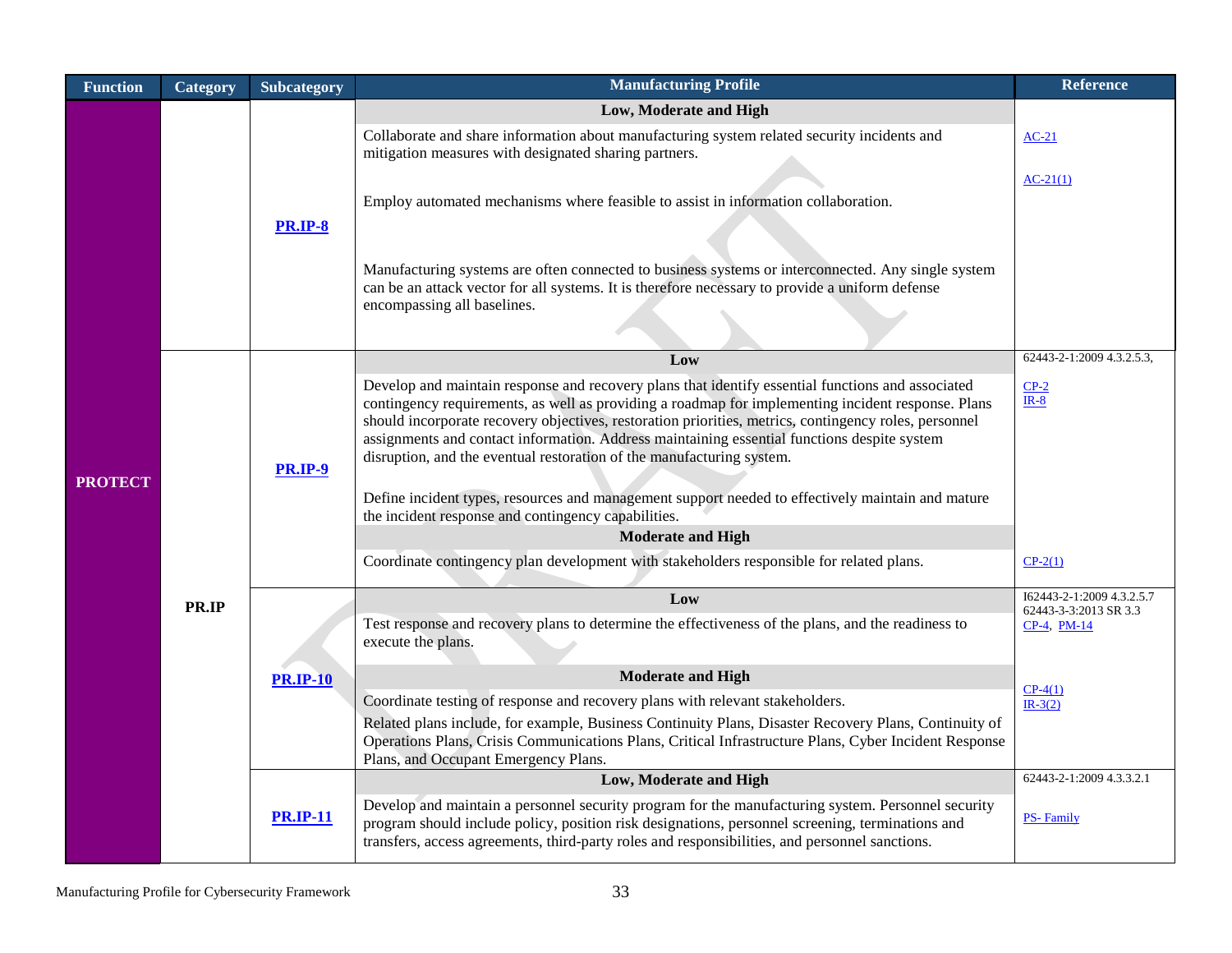| <b>Function</b> | Category | Subcategory             | <b>Manufacturing Profile</b>                                                                                                                                                                                                                             | <b>Reference</b>         |
|-----------------|----------|-------------------------|----------------------------------------------------------------------------------------------------------------------------------------------------------------------------------------------------------------------------------------------------------|--------------------------|
|                 |          |                         | Low<br>Establish and maintain a process that allows continuous review of vulnerabilities, and defines                                                                                                                                                    | $RA-3$ , $SI-2$          |
|                 |          |                         | strategies to mitigate them.<br><b>Moderate</b>                                                                                                                                                                                                          |                          |
|                 |          | <b>PR.IP-12</b>         | Restrict access to privileged vulnerability data.                                                                                                                                                                                                        | $RA-5(5)$                |
|                 |          |                         | High                                                                                                                                                                                                                                                     |                          |
|                 |          |                         | Identify where manufacturing system vulnerabilities may be exposed to adversaries.                                                                                                                                                                       | $RA-5(4)$                |
|                 |          |                         | Low                                                                                                                                                                                                                                                      | 62443-2-1:2009 4.3.3.3.7 |
|                 |          |                         | Schedule, perform, document and review records of maintenance and repairs on manufacturing system<br>components.                                                                                                                                         | $MA-2$                   |
| <b>PROTECT</b>  |          | PR.MA<br><b>PR.MA-1</b> | Establish a process for maintenance personnel authorization, and escort non-authorized maintenance<br>personnel.                                                                                                                                         | $MA-5$                   |
|                 |          |                         | Verify impacted security controls following maintenance or repairs.                                                                                                                                                                                      | $MA-2$                   |
|                 |          |                         | <b>Moderate</b>                                                                                                                                                                                                                                          |                          |
|                 |          |                         | Enforce approval requirements, control, and monitoring of maintenance tools for use on the<br>manufacturing system.<br>Maintenance tools can include, for example, hardware/software diagnostic test equipment and<br>hardware/software packet sniffers. | $MA-3$                   |
|                 |          |                         | Perform preventative maintenance at defined intervals.                                                                                                                                                                                                   | $MA-6$<br>$MA-3(1)$      |
|                 |          |                         | Inspect maintenance tools brought into the facility.                                                                                                                                                                                                     |                          |
|                 |          |                         | Check media containing diagnostic and test programs for malicious code before they are used on the<br>manufacturing system.                                                                                                                              | $MA-3(2)$                |
|                 |          |                         | High                                                                                                                                                                                                                                                     |                          |
|                 |          |                         | Employ automated mechanisms where feasible to schedule, conduct, and document maintenance and<br>repairs; and to produce records of maintenance activity.                                                                                                | $MA-2(2)$                |
|                 |          |                         | Prevent the unauthorized removal of maintenance equipment containing manufacturing system<br>information.                                                                                                                                                | $MA-3(3)$                |
|                 |          |                         |                                                                                                                                                                                                                                                          |                          |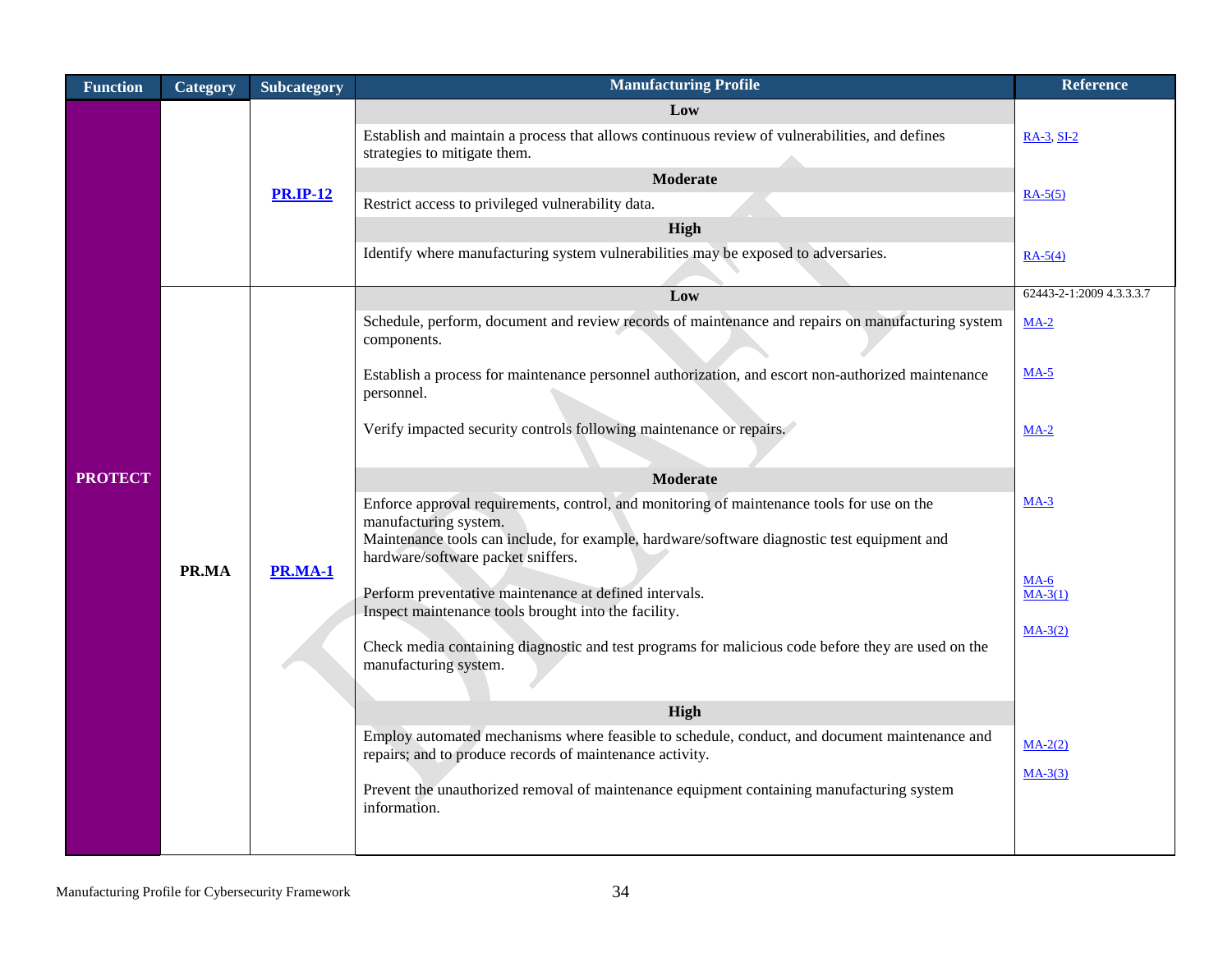| <b>Function</b> | Category | <b>Subcategory</b> | <b>Manufacturing Profile</b>                                                                                                                                                                                                                                                                                                                                                                                | <b>Reference</b>                 |
|-----------------|----------|--------------------|-------------------------------------------------------------------------------------------------------------------------------------------------------------------------------------------------------------------------------------------------------------------------------------------------------------------------------------------------------------------------------------------------------------|----------------------------------|
|                 |          |                    | <b>Low and Moderate</b>                                                                                                                                                                                                                                                                                                                                                                                     | 62443-2-1:2009 4.3.3.6.5         |
|                 |          |                    | Enforce approval requirements, control, and monitoring, of remote maintenance activities.<br>Employ strong authenticators, record keeping, and session termination for remote maintenance.                                                                                                                                                                                                                  | $MA-4$                           |
|                 |          | <b>PR.MA-2</b>     | High                                                                                                                                                                                                                                                                                                                                                                                                        |                                  |
|                 |          |                    | Require that diagnostic services pertaining to remote maintenance be performed from a system that<br>implements a security capability comparable to the capability implemented on the manufacturing<br>system.                                                                                                                                                                                              | $MA-4(3)$                        |
|                 |          |                    | Low                                                                                                                                                                                                                                                                                                                                                                                                         | 62443-2-1:2009 4.3.3.3.9,        |
|                 |          |                    | Generate audit records containing information that establishes what type of event occurred, when the<br>event occurred, where the event occurred, the source of the event, the outcome of the event, and the<br>identity of any individuals or manufacturing components associated with the event.<br>Ensure that audit processing failures on the manufacturing system generate alerts and trigger defined | 62443-3-3:2013 SR 2.8,<br>$AU-3$ |
|                 |          | <b>PR.PT-1</b>     | responses.<br>Generate time stamps from an internal system clock that is mapped to Coordinated Universal Time<br>(UTC) or Greenwich Mean Time (GMT).                                                                                                                                                                                                                                                        | $AU-5$<br>$AU-8$                 |
| <b>PROTECT</b>  |          |                    | <b>Moderate</b>                                                                                                                                                                                                                                                                                                                                                                                             |                                  |
|                 |          |                    | Review and update audit events.                                                                                                                                                                                                                                                                                                                                                                             | $AU-2(3)$                        |
|                 | PR.PT    |                    | Employ automated mechanisms to integrate audit review, analysis, and reporting.                                                                                                                                                                                                                                                                                                                             | $AU-6(1)$                        |
|                 |          |                    | Compare and synchronize the internal system clocks to an authoritative time source. Authoritative<br>time sources include for example, an internal NTP server, radio clock, atomic clock, GPS time source.                                                                                                                                                                                                  | $AU-7(1)$                        |
|                 |          |                    |                                                                                                                                                                                                                                                                                                                                                                                                             |                                  |
|                 |          |                    | High                                                                                                                                                                                                                                                                                                                                                                                                        |                                  |
|                 |          |                    | Integrate analysis of audit records with physical access monitoring.                                                                                                                                                                                                                                                                                                                                        | $AU-6(6)$                        |
|                 |          |                    | Conduct time correlation of audit records.                                                                                                                                                                                                                                                                                                                                                                  | $AU-12(1)$                       |
|                 |          |                    | Enable authorized individuals to extend audit capabilities when required by events.                                                                                                                                                                                                                                                                                                                         | $AU-12(3)$                       |
|                 |          |                    |                                                                                                                                                                                                                                                                                                                                                                                                             |                                  |
|                 |          |                    |                                                                                                                                                                                                                                                                                                                                                                                                             |                                  |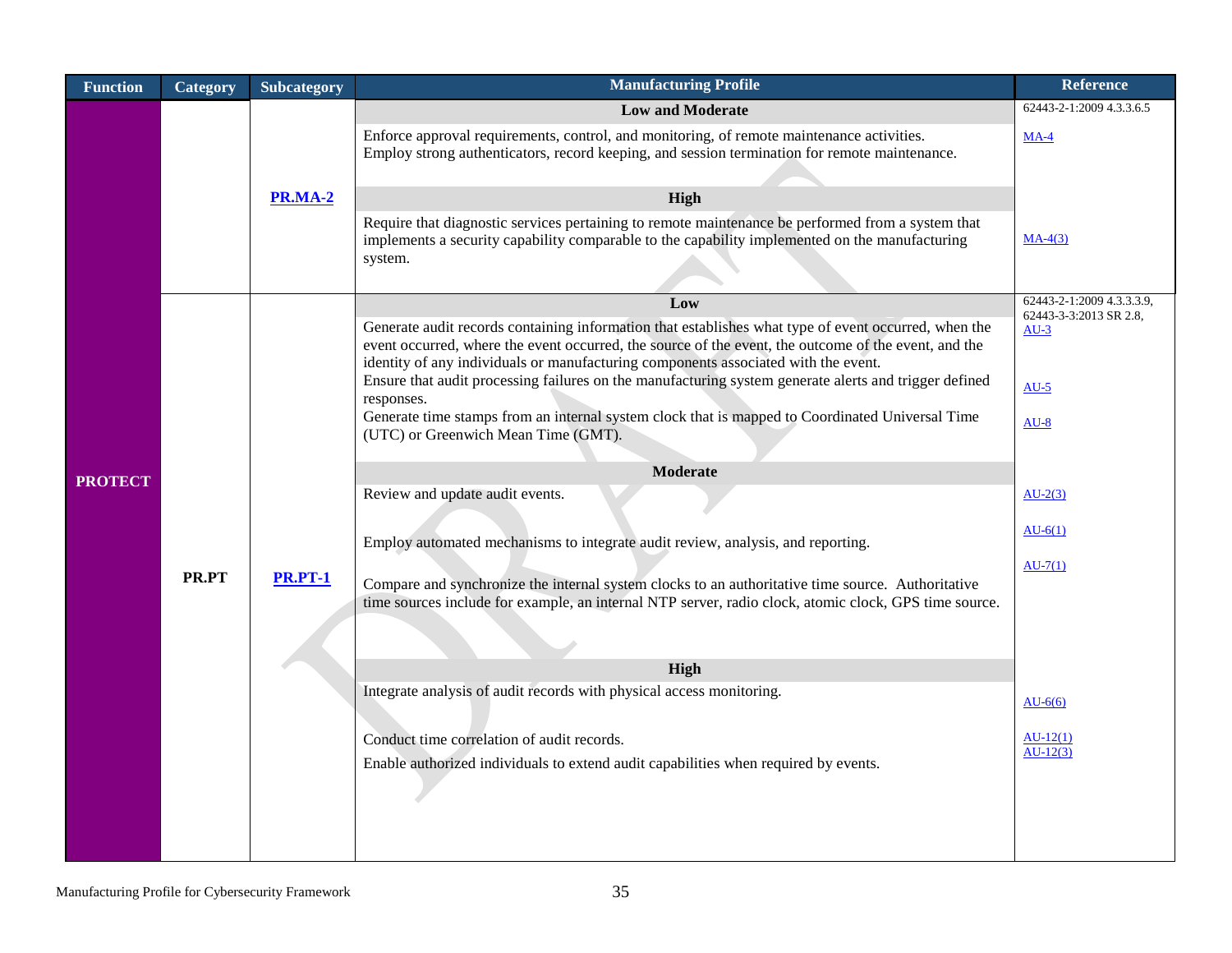| <b>Function</b> | Category | Subcategory    | <b>Manufacturing Profile</b>                                                                                                                                                                                                                                                                                                                                                                                                                                                                                                                                                                                                                                                                                                                                                                                                           | <b>Reference</b>                                       |
|-----------------|----------|----------------|----------------------------------------------------------------------------------------------------------------------------------------------------------------------------------------------------------------------------------------------------------------------------------------------------------------------------------------------------------------------------------------------------------------------------------------------------------------------------------------------------------------------------------------------------------------------------------------------------------------------------------------------------------------------------------------------------------------------------------------------------------------------------------------------------------------------------------------|--------------------------------------------------------|
|                 |          |                | Low                                                                                                                                                                                                                                                                                                                                                                                                                                                                                                                                                                                                                                                                                                                                                                                                                                    | 62443-3-3:2013 SR 2.3                                  |
|                 |          |                | Employ technical safeguards to restrict the use of portable storage devices.                                                                                                                                                                                                                                                                                                                                                                                                                                                                                                                                                                                                                                                                                                                                                           | $MP-2$                                                 |
|                 |          | <b>PR.PT-2</b> | <b>Moderate and High</b>                                                                                                                                                                                                                                                                                                                                                                                                                                                                                                                                                                                                                                                                                                                                                                                                               |                                                        |
|                 |          |                | Protect and control portable storage devices containing manufacturing system data while in transit and<br>in storage.                                                                                                                                                                                                                                                                                                                                                                                                                                                                                                                                                                                                                                                                                                                  | $MP-4$<br>$MP-7$                                       |
|                 |          |                | Low                                                                                                                                                                                                                                                                                                                                                                                                                                                                                                                                                                                                                                                                                                                                                                                                                                    | 62443-2-1:2009 4.3.3.5.1,<br>62443-3-3:2013 SR 1.1, SR |
|                 |          |                | Employ technical safeguards to control access to the manufacturing system and assets.                                                                                                                                                                                                                                                                                                                                                                                                                                                                                                                                                                                                                                                                                                                                                  | $AC-3$                                                 |
|                 |          | <b>PR.PT-3</b> | <b>Moderate and High</b>                                                                                                                                                                                                                                                                                                                                                                                                                                                                                                                                                                                                                                                                                                                                                                                                               |                                                        |
|                 |          |                | Disable defined functions, ports, protocols, and services within the manufacturing system deemed to                                                                                                                                                                                                                                                                                                                                                                                                                                                                                                                                                                                                                                                                                                                                    | $CM-7(1)$ ,                                            |
|                 |          |                | be unnecessary.<br>Employ technical safeguards to enforce a deny-all, permit-by-exception policy to only allow the<br>execution of authorized software programs.                                                                                                                                                                                                                                                                                                                                                                                                                                                                                                                                                                                                                                                                       | $CM-7(5)$                                              |
|                 |          | <b>PR.PT-4</b> | Low                                                                                                                                                                                                                                                                                                                                                                                                                                                                                                                                                                                                                                                                                                                                                                                                                                    | 62443-3-3:2013 SR 3.1, SR                              |
| <b>PROTECT</b>  |          |                | Monitor and control communications at the external boundary and at key internal boundaries within<br>the manufacturing system.                                                                                                                                                                                                                                                                                                                                                                                                                                                                                                                                                                                                                                                                                                         | $SC-7$                                                 |
|                 |          |                | <b>Moderate and High</b>                                                                                                                                                                                                                                                                                                                                                                                                                                                                                                                                                                                                                                                                                                                                                                                                               |                                                        |
|                 |          |                | Control the flow of information within the manufacturing system and between interconnected systems.<br>Information flow may be supported, for example, by labeling or coloring physical connectors as an aid<br>to manual hookup. Inspection of message content may enforce information flow policy. For example, a<br>message containing a command to an actuator may not be permitted to flow between the control<br>network and any other network. Physical addresses (e.g., a serial port) may be implicitly or explicitly<br>associated with labels or attributes (e.g., hardware I/O address). Manual methods are typically static.<br>Label or attribute policy mechanisms may be implemented in hardware, firmware, and software that<br>controls or has device access, such as device drivers and communications controllers. | $AC-4$                                                 |
|                 |          |                | Limit external connections to the system.                                                                                                                                                                                                                                                                                                                                                                                                                                                                                                                                                                                                                                                                                                                                                                                              | $SC-7(3)$ ,                                            |
|                 |          |                | Manage the interface for external telecommunication services by establishing a traffic flow policy,<br>protecting the confidentiality and integrity of the information being transmitted, reviewing and<br>documenting each exception to the traffic flow policy.                                                                                                                                                                                                                                                                                                                                                                                                                                                                                                                                                                      | $SC-7(4)$                                              |
|                 |          |                |                                                                                                                                                                                                                                                                                                                                                                                                                                                                                                                                                                                                                                                                                                                                                                                                                                        |                                                        |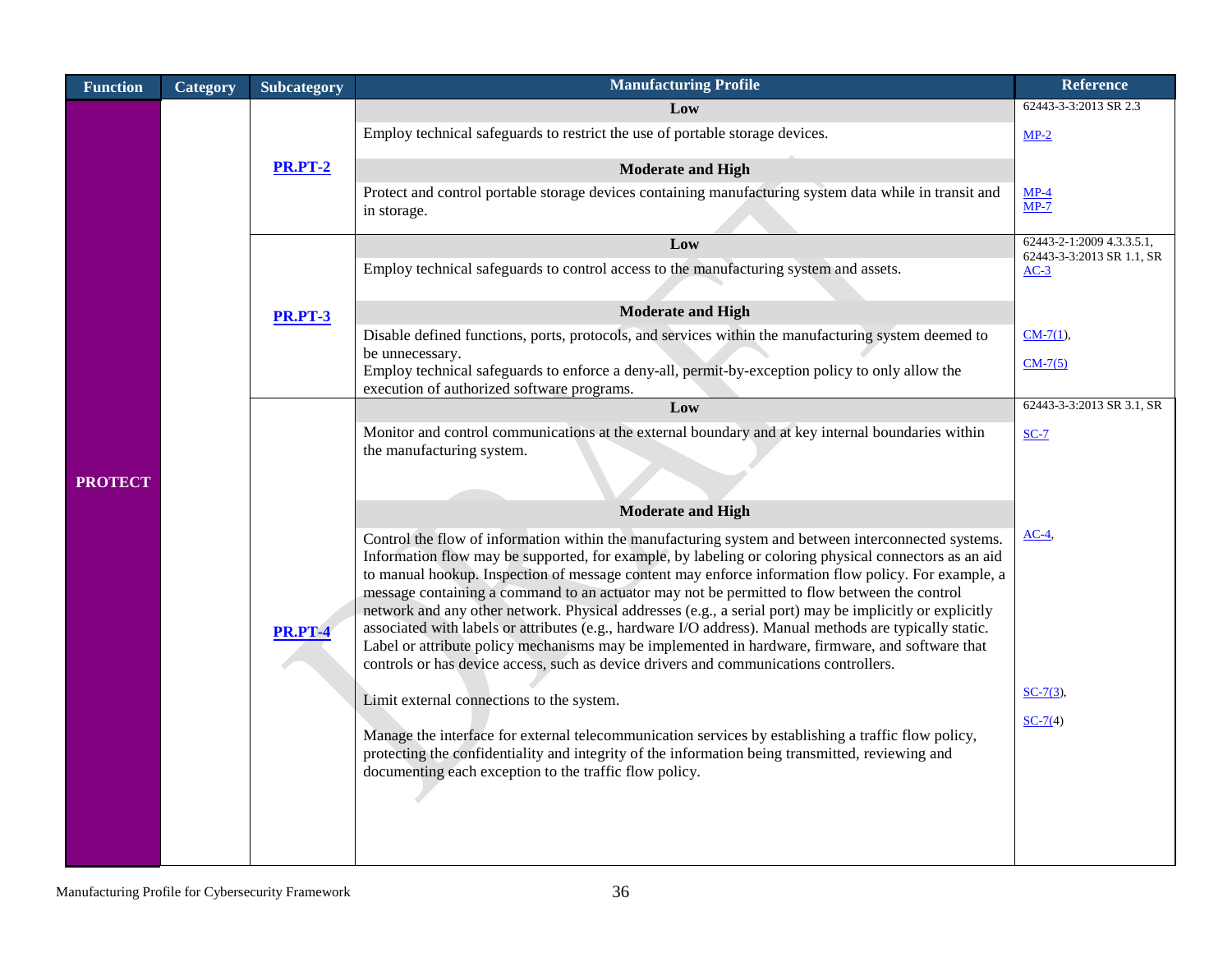| <b>Function</b> | Category | Subcategory    | <b>Manufacturing Profile</b>                                                                                                                                                                                                                                        | <b>Reference</b>                            |
|-----------------|----------|----------------|---------------------------------------------------------------------------------------------------------------------------------------------------------------------------------------------------------------------------------------------------------------------|---------------------------------------------|
|                 |          |                | Low, Moderate and High                                                                                                                                                                                                                                              | 62443-2-1:2009 4.4.3.3                      |
|                 |          | <b>DE.AE-1</b> | Ensure that a baseline of network operations and expected data flows for the manufacturing system is<br>developed, documented, and maintained to detect events.                                                                                                     | $CM-2$                                      |
|                 |          |                | Low                                                                                                                                                                                                                                                                 | 62443-2-1:2009 4.3.4.5.6,                   |
|                 |          |                | Review and analyze detected events within the manufacturing system to understand attack targets and<br>methods.                                                                                                                                                     | 62443-3-3:2013 SR 2.8, 2.9<br>$AU-6$ , IR-4 |
|                 |          | <b>DE.AE-2</b> | <b>Moderate and High</b>                                                                                                                                                                                                                                            |                                             |
|                 |          |                | Employ automated mechanisms where feasible to review and analyze detected events within the<br>manufacturing system.                                                                                                                                                | $AU-6(1)$<br>$IR-4(1)$                      |
|                 |          |                | <b>Low and Moderate</b>                                                                                                                                                                                                                                             | 62443-3-3:2013 SR 6.1                       |
| <b>DETECT</b>   | DE.AE    |                | Ensure that event data is compiled and correlated across the manufacturing system using various<br>sources such as event reports, audit monitoring, network monitoring, physical access monitoring, and<br>user/administrator reports.                              | $IR-5$                                      |
|                 |          | <b>DE.AE-3</b> | High                                                                                                                                                                                                                                                                |                                             |
|                 |          |                | Integrate analysis of events where feasible with the analysis of vulnerability scanning information;<br>performance data; manufacturing system monitoring, and facility monitoring to further enhance the<br>ability to identify inappropriate or unusual activity. | $AU-6(5)(6)$<br>$AU-12(1)$                  |
|                 |          |                | Low                                                                                                                                                                                                                                                                 |                                             |
|                 |          |                | Determine negative impacts to manufacturing operations, assets, and individuals resulting from<br>detected events, and correlate with risk assessment outcomes.                                                                                                     | $RA-3$                                      |
|                 |          |                | <b>Moderate</b>                                                                                                                                                                                                                                                     |                                             |
|                 |          | DE.AE-4        | Employ automated mechanisms to support impact analysis.                                                                                                                                                                                                             | $IR-4(1)$ $SI-4(2)$                         |
|                 |          |                | High                                                                                                                                                                                                                                                                |                                             |
|                 |          |                | Correlate detected event information and responses to achieve perspective on event impact across the<br>organization.                                                                                                                                               | $IR-4(4)$                                   |
|                 |          |                |                                                                                                                                                                                                                                                                     |                                             |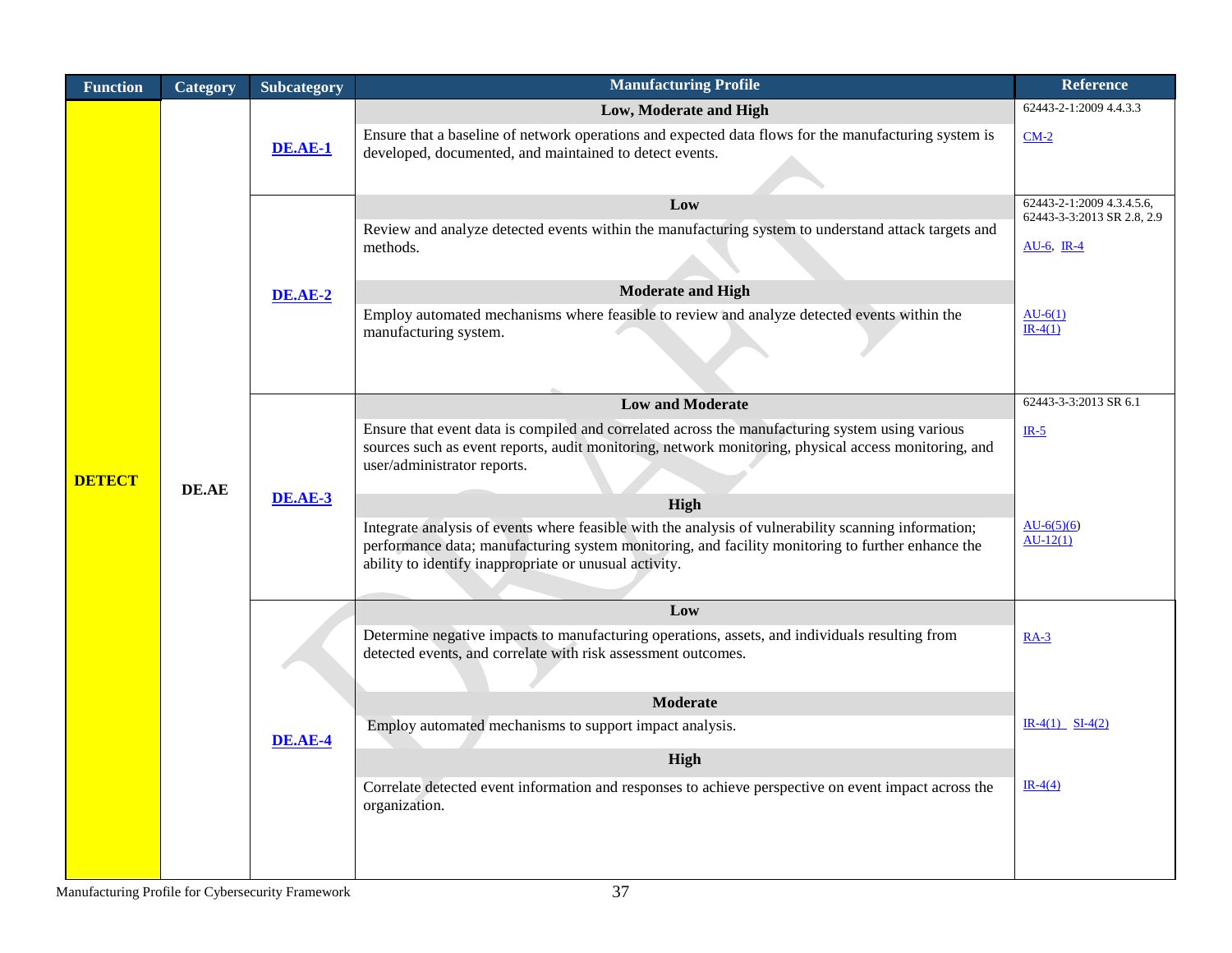| Low<br>Define incident alert thresholds for the manufacturing system.                                                                    | 62443-2-1:2009 4.2.3.10<br>IR-4, IR-5, AU-2, AU-3,<br>$IR-8$ |
|------------------------------------------------------------------------------------------------------------------------------------------|--------------------------------------------------------------|
|                                                                                                                                          |                                                              |
|                                                                                                                                          |                                                              |
| <b>DE.AE-5</b>                                                                                                                           |                                                              |
| <b>Moderate and High</b>                                                                                                                 |                                                              |
| Employ automated mechanisms where feasible to assist in the identification of security alert<br>thresholds.                              | $IR-4(1)$ $IR-5(1)$                                          |
| Low                                                                                                                                      | 62443-3-3:2013 SR 6.2                                        |
| Conduct ongoing security status monitoring of the manufacturing system network to detect attacks and<br>indicators of potential attacks. | $CA-7d$<br>$AC-2g$                                           |
| Detect unauthorized local, network, and remote connections, and identify unauthorized use of the<br>manufacturing system.                | $SI-4b$                                                      |
| Generate audit records for defined cybersecurity events.                                                                                 | $AU-12c$                                                     |
| Monitor network communications at the external boundary of the system and at key internal<br>boundaries within the system.               | $SC-7, SI-4(4)$                                              |
| <b>DE.CM-1</b><br>Heighten system monitoring activity whenever there is an indication of increased risk.                                 | $SI-4e$                                                      |
| <b>Moderate</b><br><b>DETECT</b>                                                                                                         |                                                              |
| Employ automated mechanisms to support detection of cybersecurity events.                                                                | $AC-2(1)(2)(3)(4),$<br>$SI-4(2)$                             |
| Generate system alerts when indications of compromise or potential compromise occur.                                                     | $SI-4(5)$                                                    |
| DE.CM<br>High                                                                                                                            |                                                              |
| Monitor for and report atypical usage of the manufacturing system.                                                                       | $AC-2(12)$                                                   |
|                                                                                                                                          |                                                              |
| Low                                                                                                                                      | 62443-2-1:2009 4.3.3.3.8                                     |
| Conduct ongoing security status monitoring of the manufacturing system facility to detect physical<br>security incidents.                | CA-7d, PE-6, PE-3                                            |
| <b>Moderate and High</b>                                                                                                                 |                                                              |
| Employ independent teams to monitor the security of the physical environment.<br><b>DE.CM-2</b>                                          | $CA-7(1)$                                                    |
| Monitor physical intrusion alarms and surveillance equipment.                                                                            | $PE-6(1)$ $PE-6(4)$<br>$PE-3(1)$                             |
| Monitor physical access to the manufacturing system and devices in addition to the facility.                                             |                                                              |
|                                                                                                                                          |                                                              |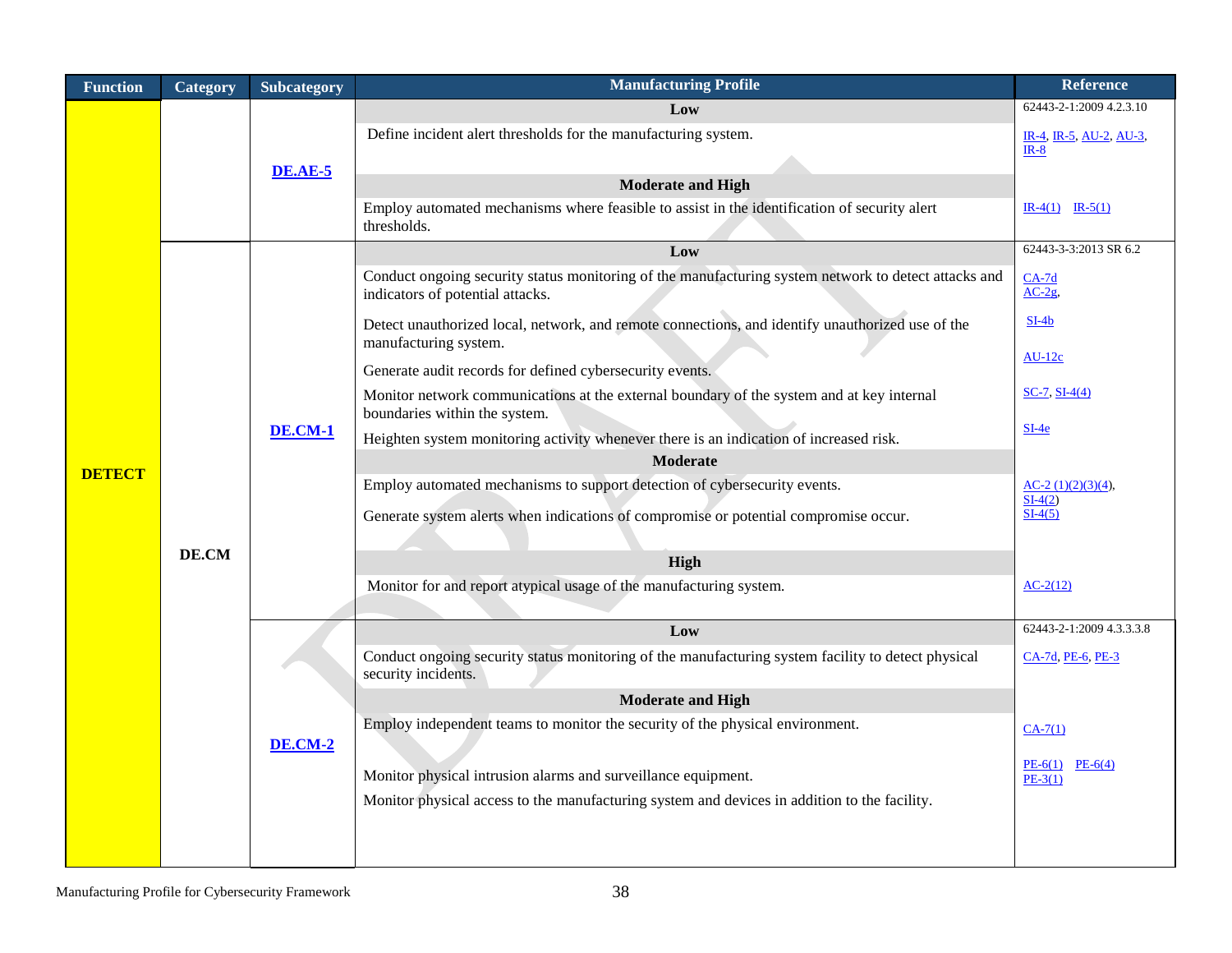| <b>Function</b> | Category | Subcategory    | <b>Manufacturing Profile</b>                                                                                                                                                                       | <b>Reference</b>                                  |
|-----------------|----------|----------------|----------------------------------------------------------------------------------------------------------------------------------------------------------------------------------------------------|---------------------------------------------------|
|                 |          |                | Low, Moderate and High                                                                                                                                                                             | 62443-3-3:2013 SR 6.2                             |
|                 |          | <b>DE.CM-3</b> | Conduct security status monitoring of personnel activity associated with the manufacturing system.                                                                                                 | $CA-7d$                                           |
|                 |          |                | Enforce software usage and installation restrictions.                                                                                                                                              | <b>CM-10, CM-11</b>                               |
|                 |          |                | Low                                                                                                                                                                                                | 62443-2-1:2009 4.3.4.3.8<br>62443-3-3:2013 SR 3.2 |
|                 |          |                | Deploy malicious code protection mechanisms throughout the manufacturing system where feasible to<br>detect and eradicate malicious code.                                                          | $SL-3$                                            |
|                 |          | <b>DE.CM-4</b> | Update malicious code protection mechanisms whenever new releases are available in accordance with<br>the configuration management policy and procedures for the manufacturing system.             |                                                   |
|                 |          |                | Manage for false positives during malicious code detection and eradication.                                                                                                                        | $SI-3d$                                           |
|                 |          |                | <b>Moderate and High</b>                                                                                                                                                                           | $SI-3(2)$                                         |
|                 |          |                | Automatically update malicious code protection mechanisms where feasible.                                                                                                                          |                                                   |
|                 |          |                | Low                                                                                                                                                                                                | 62443-3-3:2013 SR 2.4                             |
|                 |          |                | None                                                                                                                                                                                               |                                                   |
|                 |          | <b>DE.CM-5</b> | <b>Moderate and High</b>                                                                                                                                                                           |                                                   |
| <b>DETECT</b>   |          |                | Define acceptable and detect unacceptable mobile code and mobile code technologies.                                                                                                                | $SC-18$                                           |
|                 |          |                | Mobile code technologies include, for example, Java, JavaScript, ActiveX, Postscript, PDF,<br>Shockwave movies, Flash animations, and VBScript.                                                    |                                                   |
|                 |          |                | Enforce usage restrictions and establish implementation guidance for acceptable mobile code and<br>mobile code technologies for use with the manufacturing system.                                 |                                                   |
|                 |          |                | The use of mobile code technologies is determined after careful consideration and after verification<br>that it does not adversely impact the operational performance of the manufacturing system. |                                                   |
|                 |          |                | <b>Low Moderate and High</b>                                                                                                                                                                       |                                                   |
|                 |          |                | Conduct ongoing security status monitoring of external service provider activity on the manufacturing<br>system.                                                                                   | $CA-7d$                                           |
|                 |          | <b>DE.CM-6</b> | Detect attacks and indicators of potential attacks from external service providers.                                                                                                                | $SI-4$                                            |
|                 |          |                | Monitor compliance of external providers with personnel security policies and procedures, and<br>contract security requirements.                                                                   | $PS-7$ .<br>SA-4, SA-9, MA-5                      |
|                 |          |                |                                                                                                                                                                                                    |                                                   |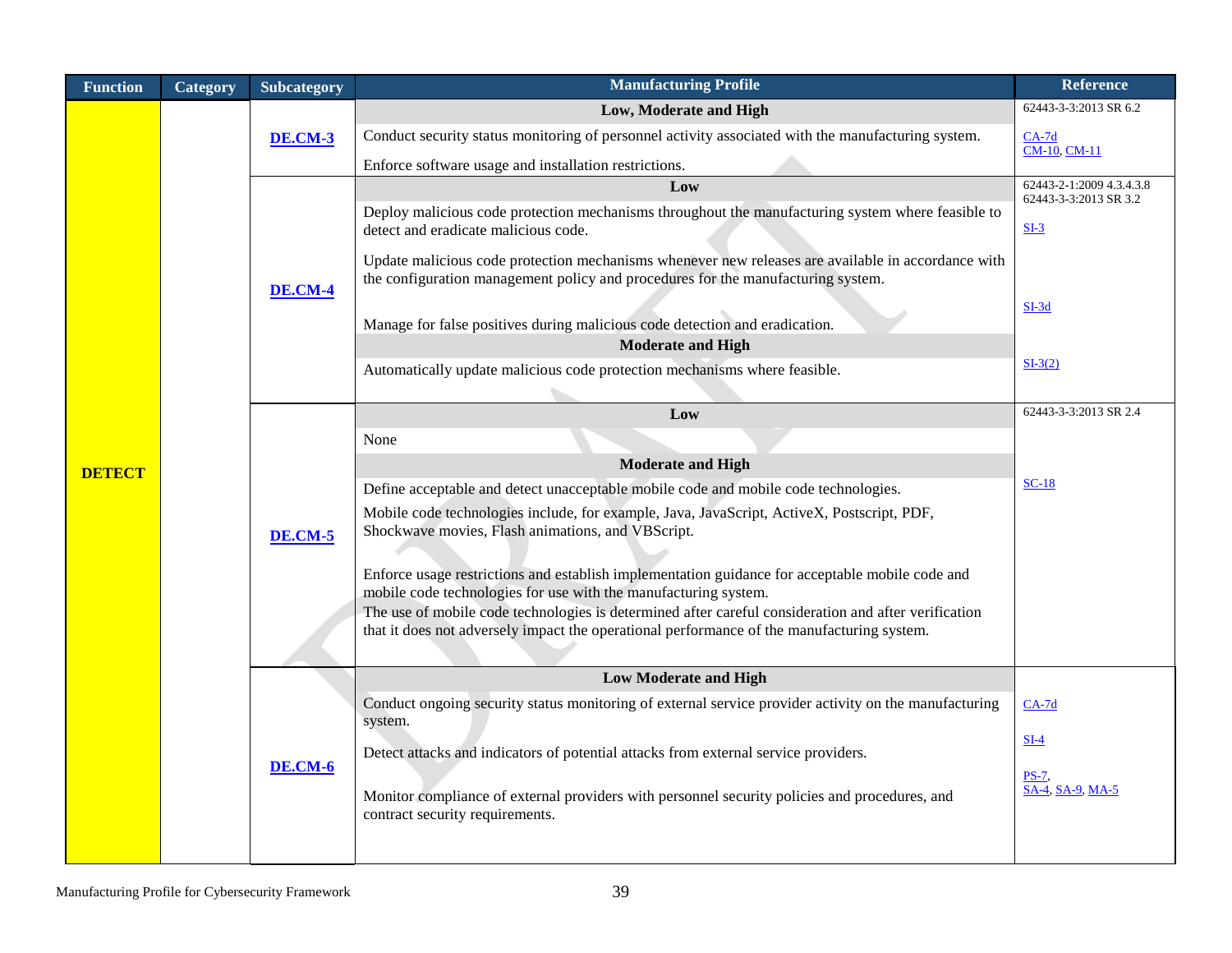| Category | Subcategory               | <b>Manufacturing Profile</b>                                                                                                                                                                                                                                                                                                                                                                                                                                                                           | <b>Reference</b>                                                                          |
|----------|---------------------------|--------------------------------------------------------------------------------------------------------------------------------------------------------------------------------------------------------------------------------------------------------------------------------------------------------------------------------------------------------------------------------------------------------------------------------------------------------------------------------------------------------|-------------------------------------------------------------------------------------------|
|          | <b>DE.CM-7</b>            | Low<br>Conduct ongoing security status monitoring on the manufacturing system for unauthorized personnel,<br>connections, devices, access points, and software.<br>Monitor for system inventory discrepancies.<br>Deploy monitoring devices strategically within the manufacturing system to collect essential<br>information to detect specific events of interest.<br><b>Moderate and High</b><br>Monitor for unauthorized configuration changes to the manufacturing system.                        | $CA-7d$<br>$CM-8$<br>$SI-4$<br>$CM-3$                                                     |
|          | <b>DE.CM-8</b>            | Low, Moderate and High<br>Conduct vulnerability scans on the manufacturing system where feasible. Include analysis,<br>remediation, and information sharing in the vulnerability scanning process.<br>Employ control system-specific vulnerability scanning tools and techniques where feasible.<br>Active vulnerability scanning, which introduces network traffic, is used with care on manufacturing<br>systems to ensure that system functions are not adversely impacted by the scanning process. | 62443-2-1:2009 4.2.3.1<br>$RA-5$                                                          |
| DE.DP    | DE.DP-1<br><b>DE.DP-2</b> | Low, Moderate and High<br>Define roles and responsibilities for detection activities on the manufacturing system and ensure<br>accountability.<br>Low, Moderate and High<br>Conduct detection activities in accordance with applicable federal and state laws, industry regulations<br>and standards, policies, and other applicable requirements.                                                                                                                                                     | 62443-2-1:2009 4.4.3.1<br>CA-2, CA-7,<br><b>PM-14</b><br>62443-2-1:2009 4.4.3.2<br>$CA-2$ |
|          |                           |                                                                                                                                                                                                                                                                                                                                                                                                                                                                                                        |                                                                                           |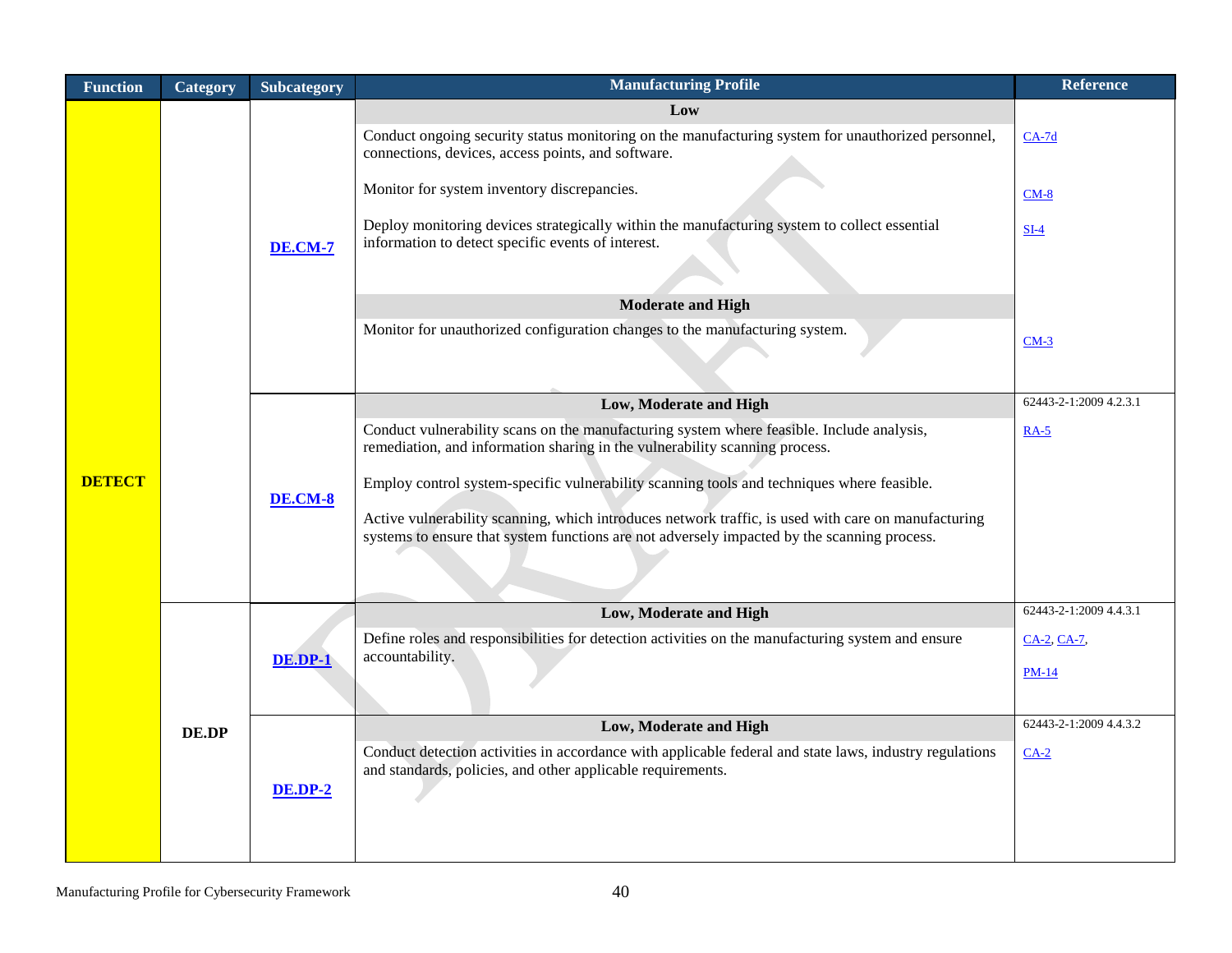| <b>Function</b> | Category | Subcategory    | <b>Manufacturing Profile</b>                                                                                                                                                                                                                                                                                                                                                                                                                                                                     | <b>Reference</b>                                  |
|-----------------|----------|----------------|--------------------------------------------------------------------------------------------------------------------------------------------------------------------------------------------------------------------------------------------------------------------------------------------------------------------------------------------------------------------------------------------------------------------------------------------------------------------------------------------------|---------------------------------------------------|
|                 |          |                | Low, Moderate and High                                                                                                                                                                                                                                                                                                                                                                                                                                                                           | 62443-2-1:2009 4.4.3.2<br>62443-3-3:2013 SR 3.3   |
|                 |          | <b>DE.DP-3</b> | Validate that event detection processes are operating as intended.                                                                                                                                                                                                                                                                                                                                                                                                                               |                                                   |
|                 |          |                |                                                                                                                                                                                                                                                                                                                                                                                                                                                                                                  | <b>PM-14</b>                                      |
|                 |          |                |                                                                                                                                                                                                                                                                                                                                                                                                                                                                                                  |                                                   |
|                 |          |                | Low                                                                                                                                                                                                                                                                                                                                                                                                                                                                                              | 62443-2-1:2009 4.3.4.5.9<br>62443-3-3:2013 SR 6.1 |
|                 |          |                | Communicate event detection information to defined personnel.                                                                                                                                                                                                                                                                                                                                                                                                                                    | $AU-6$                                            |
| <b>DETECT</b>   |          | <b>DE.DP-4</b> | Event detection information includes for example, alerts on atypical account usage, unauthorized<br>remote access, wireless connectivity, mobile device connection, altered configuration settings,<br>contrasting system component inventory, use of maintenance tools and nonlocal maintenance, physical<br>access, temperature and humidity, equipment delivery and removal, communications at the<br>information system boundaries, use of mobile code, use of VoIP, and malware disclosure. | SL <sub>4</sub>                                   |
|                 |          |                | <b>Moderate and High</b>                                                                                                                                                                                                                                                                                                                                                                                                                                                                         |                                                   |
|                 |          |                | Employ automated mechanisms and system generated alerts to support event detection<br>communication.                                                                                                                                                                                                                                                                                                                                                                                             | $AU-6(1)$<br>$SI-4(5)$                            |
|                 |          |                | Low                                                                                                                                                                                                                                                                                                                                                                                                                                                                                              | 62443-2-1:2009 4.4.3.4                            |
|                 |          |                | Incorporate improvements derived from the monitoring, measurements, assessments, and lessons<br>learned into detection process revisions.                                                                                                                                                                                                                                                                                                                                                        | CA-2, CA-7, SI-4                                  |
|                 |          |                |                                                                                                                                                                                                                                                                                                                                                                                                                                                                                                  |                                                   |
|                 |          |                | Ensure the security plan for the manufacturing system provides for the review, testing, and continual<br>improvement of the security detection processes.                                                                                                                                                                                                                                                                                                                                        | $PL-2$ , $PM-14$                                  |
|                 |          |                | <b>Moderate</b>                                                                                                                                                                                                                                                                                                                                                                                                                                                                                  |                                                   |
|                 |          | <b>DE.DP-5</b> | Employ independent teams to assess the detection process.                                                                                                                                                                                                                                                                                                                                                                                                                                        |                                                   |
|                 |          |                |                                                                                                                                                                                                                                                                                                                                                                                                                                                                                                  | $CA-2(1), CA-7(1)$                                |
|                 |          |                | High                                                                                                                                                                                                                                                                                                                                                                                                                                                                                             |                                                   |
|                 |          |                | Conduct specialized assessments including in-depth monitoring, vulnerability scanning, malicious user<br>testing, insider threat assessment, performance/load testing, and verification and validation testing on<br>the manufacturing system.                                                                                                                                                                                                                                                   | $CA-2(7)$                                         |
|                 |          |                |                                                                                                                                                                                                                                                                                                                                                                                                                                                                                                  |                                                   |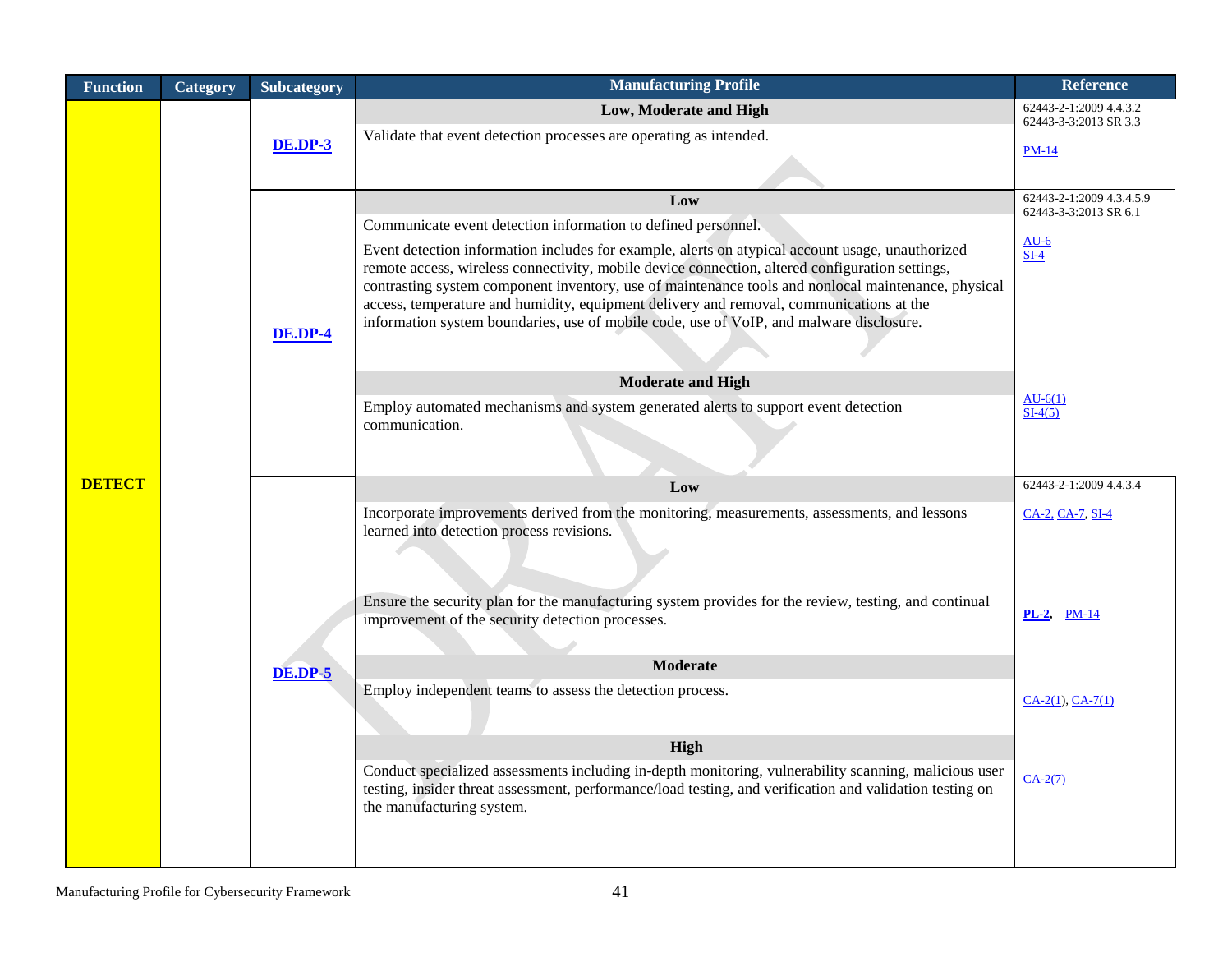| <b>Function</b> | Category     | Subcategory    | <b>Manufacturing Profile</b>                                                                                                                                                                             | <b>Reference</b>            |
|-----------------|--------------|----------------|----------------------------------------------------------------------------------------------------------------------------------------------------------------------------------------------------------|-----------------------------|
|                 |              |                | Low, Moderate and High                                                                                                                                                                                   | 62443-2-1:2009 4.3.4.5.1    |
|                 |              |                | Execute the response plan during or after a cybersecurity event on the manufacturing system.                                                                                                             | $IR-8$ , $IR-4$             |
|                 | <b>RS.RP</b> | <b>RS.RP-1</b> |                                                                                                                                                                                                          |                             |
|                 |              |                | Low, Moderate and High                                                                                                                                                                                   | 62443-2-1:2009 4.3.4.5.2    |
|                 |              | <b>RS.CO-1</b> | Ensure personnel understand objectives, restoration priorities, task sequences and assignment<br>responsibilities for event response.                                                                    | $CP-2$ , $CP-3$ , $IR-8$    |
|                 |              |                | Low                                                                                                                                                                                                      | 62443-2-1:2009 4.3.4.5.5    |
|                 |              |                | Employ prompt reporting to appropriate stakeholders for cybersecurity events on the manufacturing<br>system.                                                                                             | $IR-6$ ,                    |
| <b>RESPOND</b>  | RS.CO        | <b>RS.CO-2</b> | Ensure that cybersecurity events on the manufacturing system are reported consistent with the response<br>plan.                                                                                          | $AU-6$                      |
|                 |              |                |                                                                                                                                                                                                          |                             |
|                 |              |                | <b>Moderate and High</b>                                                                                                                                                                                 |                             |
|                 |              |                | Employ automated mechanisms to assist in the reporting of cybersecurity events.                                                                                                                          | $IR-6(1)$                   |
|                 |              |                |                                                                                                                                                                                                          |                             |
|                 |              |                | Low, Moderate and High                                                                                                                                                                                   | 62443-2-1:2009 4.3.4.5.2    |
|                 |              | <b>RS.CO-3</b> | Share cybersecurity incident information with relevant stakeholders per the response plan.                                                                                                               | CA-2d, CA-7g, CP-2f         |
|                 |              |                |                                                                                                                                                                                                          |                             |
|                 |              |                | Low                                                                                                                                                                                                      | 62443-2-1:2009 4.3.4.5.5    |
|                 |              |                | Coordinate cybersecurity incident response actions with all relevant stakeholders.                                                                                                                       | $CP-2$ , $CP-2(1)$ , $IR-4$ |
|                 |              |                | Stakeholders for incident response include for example, mission/business owners, manufacturing<br>system owners, integrators, vendors, human resources offices, physical and personnel security offices, |                             |
|                 |              |                | legal departments, operations personnel, and procurement offices.                                                                                                                                        |                             |
|                 |              | <b>RS.CO-4</b> |                                                                                                                                                                                                          |                             |
|                 |              |                | <b>Moderate and High</b>                                                                                                                                                                                 |                             |
|                 |              |                | Employ automated mechanisms to support stakeholder coordination.                                                                                                                                         | $IR-4(1)$                   |
|                 |              |                |                                                                                                                                                                                                          |                             |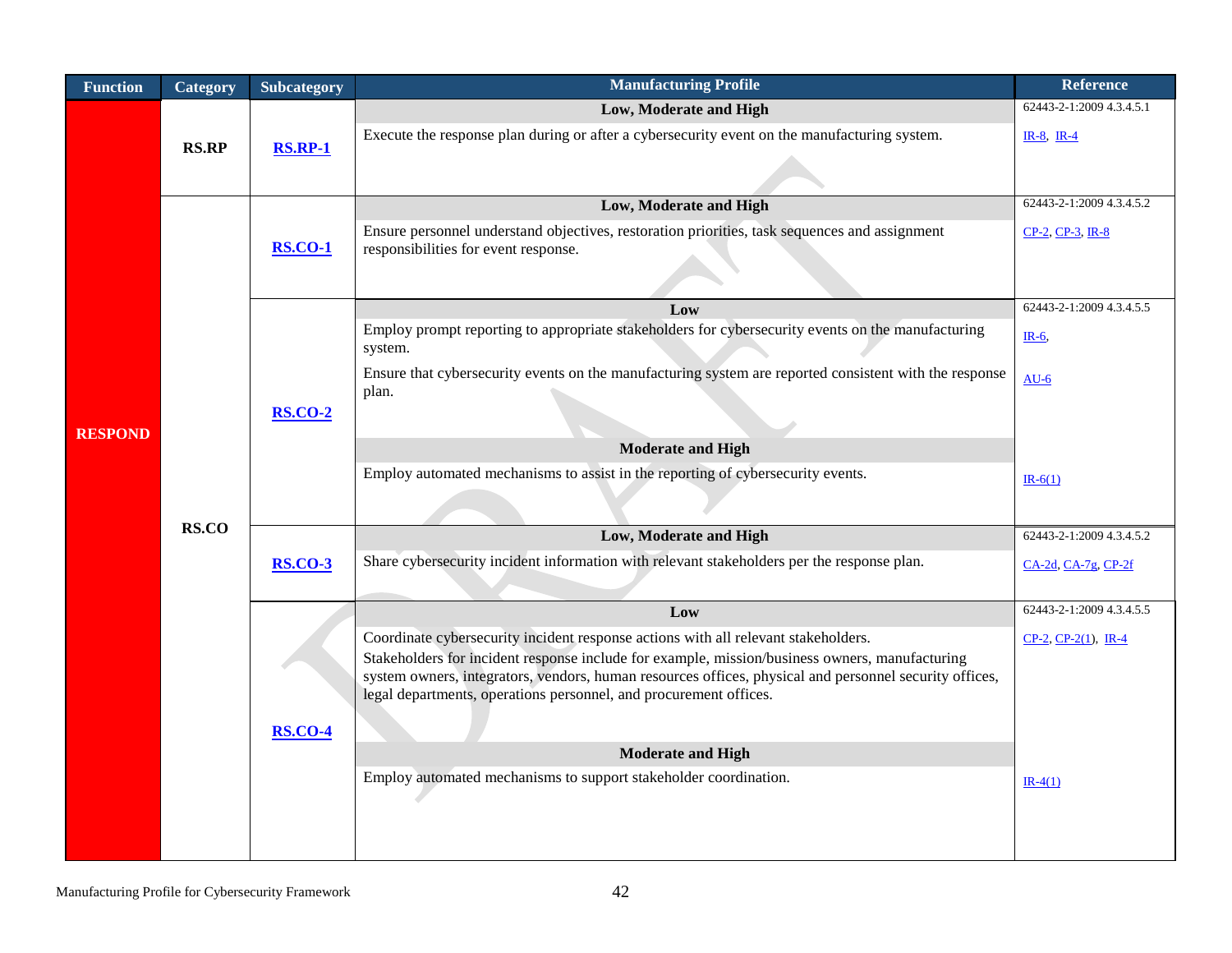| <b>Function</b> | Category     | Subcategory                | <b>Manufacturing Profile</b>                                                                                                                                                                                                                                                                                                                                                                                                                                                                                 | <b>Reference</b>                                 |
|-----------------|--------------|----------------------------|--------------------------------------------------------------------------------------------------------------------------------------------------------------------------------------------------------------------------------------------------------------------------------------------------------------------------------------------------------------------------------------------------------------------------------------------------------------------------------------------------------------|--------------------------------------------------|
|                 |              |                            | Low, Moderate and High                                                                                                                                                                                                                                                                                                                                                                                                                                                                                       |                                                  |
|                 |              | <b>RS.CO-5</b>             | Share cybersecurity event information voluntarily, as appropriate, with industry security groups to<br>achieve broader cybersecurity situational awareness.                                                                                                                                                                                                                                                                                                                                                  | $PM-15$ , SI-5                                   |
|                 |              |                            | For example, the DHS National Cybersecurity & Communications Integration Center (NCCIC) serves<br>as a centralized location where operational elements involved in cybersecurity and communications<br>reliance are coordinated and integrated. The Industrial Control Systems Cyber Emergency Response<br>Team (ICS-CERT) collaborates with international and private sector Computer Emergency Response<br>Teams (CERTs) to share control systems-related cybersecurity incidents and mitigation measures. |                                                  |
|                 |              | <b>RS.AN-1</b><br>$RSAN-2$ | Low                                                                                                                                                                                                                                                                                                                                                                                                                                                                                                          | 62443-2-1:2009 4.3.4.5.6                         |
|                 |              |                            | Investigate cybersecurity-related notifications generated from detection systems.                                                                                                                                                                                                                                                                                                                                                                                                                            | 62443-3-3:2013 SR 6.1<br><b>IR-4, CA-7, AU-6</b> |
| <b>RESPOND</b>  |              |                            | <b>Moderate and High</b>                                                                                                                                                                                                                                                                                                                                                                                                                                                                                     |                                                  |
|                 |              |                            | Employ automated mechanisms to assist in the investigation and analysis of cybersecurity-related<br>notifications.                                                                                                                                                                                                                                                                                                                                                                                           | $IR-5(1), SI-4(2)$                               |
|                 |              |                            | Low                                                                                                                                                                                                                                                                                                                                                                                                                                                                                                          | 62443-2-1:2009 4.3.4.5.6                         |
|                 |              |                            | Understand the full implication of the cybersecurity incident based on thorough investigation and<br>analysis results.                                                                                                                                                                                                                                                                                                                                                                                       | $IR-4(4)$                                        |
|                 | <b>RS.AN</b> |                            | Correlate detected event information and incident responses with risk assessment outcomes to achieve<br>perspective on incident impact across the organization.                                                                                                                                                                                                                                                                                                                                              |                                                  |
|                 |              |                            | <b>Moderate and High</b>                                                                                                                                                                                                                                                                                                                                                                                                                                                                                     |                                                  |
|                 |              |                            | Employ automated mechanisms to support incident impact analysis.                                                                                                                                                                                                                                                                                                                                                                                                                                             | $IR-4(1)$ , $SI-4(2)$                            |
|                 |              |                            | Low                                                                                                                                                                                                                                                                                                                                                                                                                                                                                                          | 62443-3-3:SR 2.8, 2.9, 2.10                      |
|                 |              | <b>RS.AN-3</b>             | Conduct forensic analysis on collected cybersecurity event information to determine root cause.                                                                                                                                                                                                                                                                                                                                                                                                              | $IR-4$                                           |
|                 |              |                            | <b>Moderate and High</b>                                                                                                                                                                                                                                                                                                                                                                                                                                                                                     |                                                  |
|                 |              |                            | Provide on-demand audit review, analysis, and reporting for after-the-fact investigations of<br>cybersecurity incidents.                                                                                                                                                                                                                                                                                                                                                                                     | $AU-7(1)$                                        |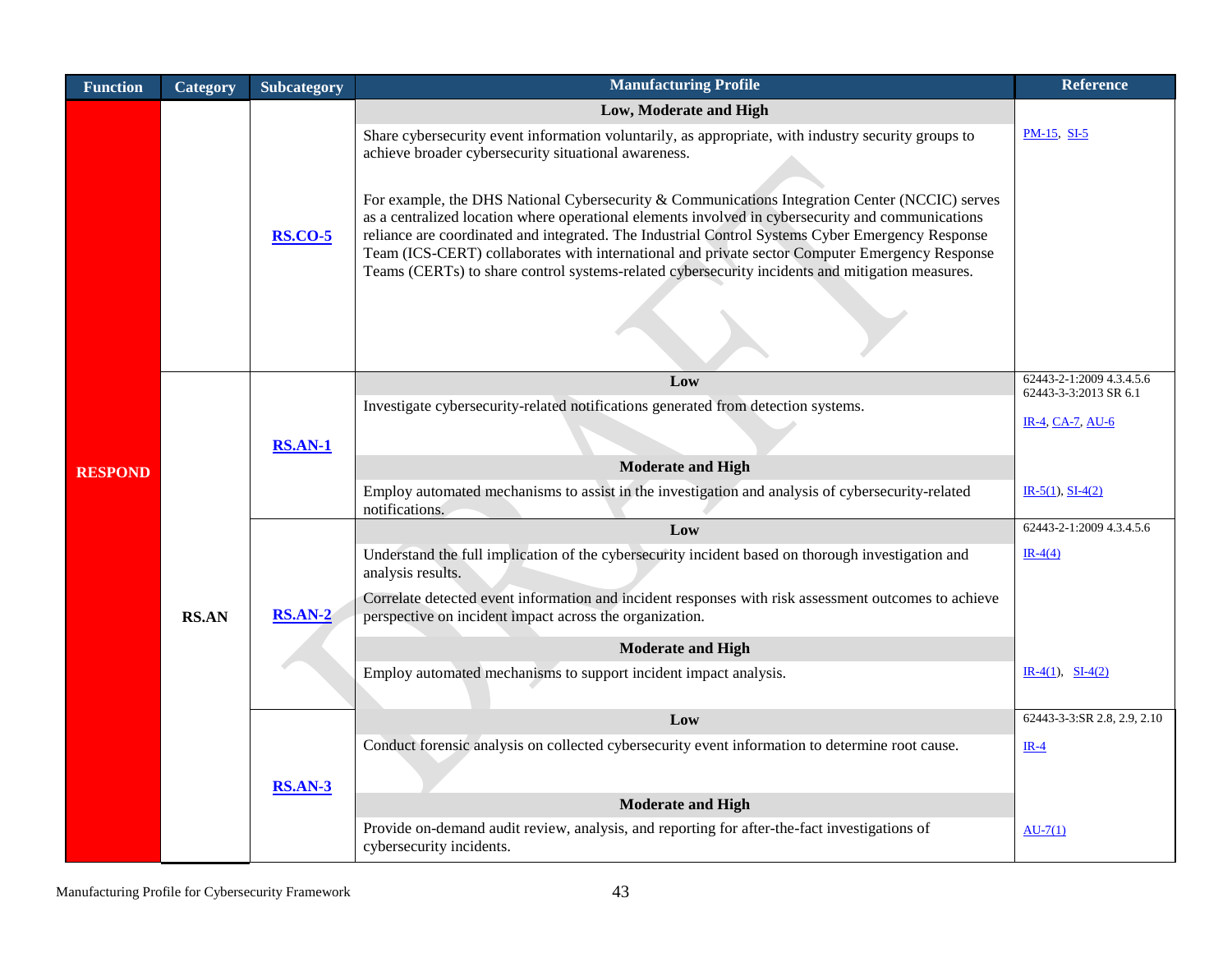| <b>Function</b> | Category     | <b>Subcategory</b> | <b>Manufacturing Profile</b>                                                                                                                                                                | <b>Reference</b>                             |
|-----------------|--------------|--------------------|---------------------------------------------------------------------------------------------------------------------------------------------------------------------------------------------|----------------------------------------------|
|                 |              |                    | Low, Moderate and High                                                                                                                                                                      | 62443-2-1:2009 4.3.4.5.6                     |
|                 |              | <b>RS.AN-4</b>     | Categorize cybersecurity incidents according to level of severity and impact consistent with the                                                                                            | RA-3, PM-9, IR-4                             |
|                 |              |                    | response plan.                                                                                                                                                                              |                                              |
|                 |              |                    | Low, Moderate and High                                                                                                                                                                      | 62443-2-1:2009 4.3.4.5.6                     |
|                 |              |                    | Contain cybersecurity incidents to minimize impact on the manufacturing system.                                                                                                             | 62443-3-3:2013 SR 5.1, SR<br>$IR-4, IR-4(1)$ |
|                 |              | <b>RS.MI-1</b>     |                                                                                                                                                                                             |                                              |
|                 |              |                    |                                                                                                                                                                                             |                                              |
|                 |              |                    | Low                                                                                                                                                                                         | 62443-2-1:2009 4.3.4.5.6,                    |
|                 |              |                    | Mitigate cybersecurity incidents occurring on the manufacturing system.                                                                                                                     | $IR-4$                                       |
|                 | <b>RS.MI</b> |                    |                                                                                                                                                                                             |                                              |
|                 |              | <b>RS.MI-2</b>     | <b>Moderate and High</b>                                                                                                                                                                    |                                              |
|                 |              |                    | Employ automated mechanisms to support the cybersecurity incident mitigation process.                                                                                                       | $IR-4(1)$                                    |
|                 |              |                    |                                                                                                                                                                                             |                                              |
|                 |              | <b>RS.MI-3</b>     | Low, Moderate and High                                                                                                                                                                      |                                              |
| <b>RESPOND</b>  |              |                    | Ensure that vulnerabilities identified while responding to a cybersecurity incident are mitigated or                                                                                        | $RA-5$ , $RA-3$                              |
|                 |              |                    | documented as accepted risks.                                                                                                                                                               |                                              |
|                 |              |                    |                                                                                                                                                                                             |                                              |
|                 | <b>RS.IM</b> | <b>RS.IM-1</b>     | Low, Moderate and High                                                                                                                                                                      | 62443-2-1:2009 4.3.4.5.10                    |
|                 |              |                    | Incorporate lessons learned from ongoing incident handling activities into incident response<br>procedures, training, and testing, and implement the resulting changes accordingly.         | $IR-4$                                       |
|                 |              |                    |                                                                                                                                                                                             |                                              |
|                 |              |                    |                                                                                                                                                                                             |                                              |
|                 |              | $RSIM-2$           | Low, Moderate and High                                                                                                                                                                      |                                              |
|                 |              |                    | Update the response plans to address changes to the organization, manufacturing system, attack<br>vectors, or environment of operation and problems encountered during plan implementation, | $CP-2$                                       |
|                 |              |                    | execution, or testing.                                                                                                                                                                      |                                              |
|                 |              |                    |                                                                                                                                                                                             |                                              |
|                 |              |                    |                                                                                                                                                                                             |                                              |
|                 |              |                    | Updates may include, for example, responses to disruptions or failures, and predetermined procedures.                                                                                       |                                              |
|                 |              |                    | Enable a process for the response plan to evolve to reflect new threats, improved technology, and                                                                                           |                                              |
|                 |              |                    | lessons learned.                                                                                                                                                                            |                                              |
|                 |              |                    |                                                                                                                                                                                             |                                              |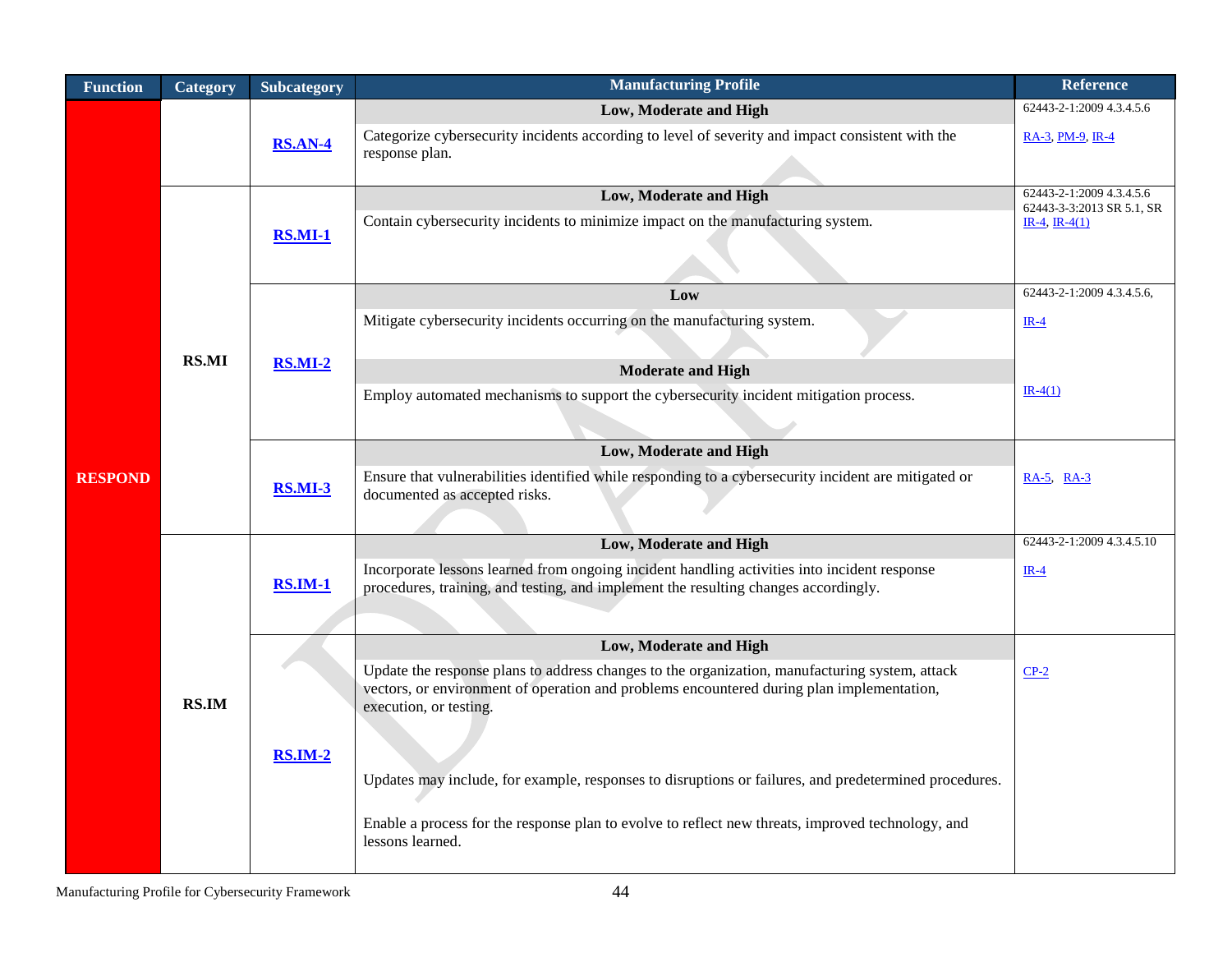| <b>Function</b> | Category     | Subcategory    | <b>Manufacturing Profile</b>                                                                                                                                                                                                                                                                                                                                                                                                                                                                                                                                                                                                                                                                                                                      | <b>Reference</b>                       |
|-----------------|--------------|----------------|---------------------------------------------------------------------------------------------------------------------------------------------------------------------------------------------------------------------------------------------------------------------------------------------------------------------------------------------------------------------------------------------------------------------------------------------------------------------------------------------------------------------------------------------------------------------------------------------------------------------------------------------------------------------------------------------------------------------------------------------------|----------------------------------------|
| <b>RECOVER</b>  | <b>RC.RP</b> | <b>RC.RP-1</b> | <b>Low and Moderate</b><br>Execute the recovery plan during or after a cybersecurity incident on the manufacturing system.<br>Restore the manufacturing system within a predefined time-period from configuration-controlled and<br>integrity-protected information representing a known, operational state for the components.<br>High<br>Continue essential manufacturing functions and services with little or no loss of operational continuity,<br>and sustain continuity until full system restoration.                                                                                                                                                                                                                                     | IR-8, CP-10<br>$CP-10(4)$<br>$CP-2(5)$ |
|                 | <b>RC.IM</b> | $RC.M-1$       | Low, Moderate and High<br>Incorporate lessons learned from ongoing recovery activities into system recovery procedures, training,<br>and testing, and implement the resulting changes accordingly.                                                                                                                                                                                                                                                                                                                                                                                                                                                                                                                                                | 62443-2-1 4.4.3.4<br>$IR-4$            |
|                 |              | $RC.IM-2$      | Low, Moderate and High<br>Update the recovery plan to address changes to the organization, manufacturing system, or<br>environment of operation and problems encountered during plan implementation, execution, or testing.<br>Ensure that updates are integrated into the recovery plans.                                                                                                                                                                                                                                                                                                                                                                                                                                                        | $CP-2$ , IR-8                          |
|                 | RC.CO        | <b>RC.CO-1</b> | Low<br>Centralize and coordinate information distribution, and manage the public facing representation of the<br>organization.<br>Public relations management may include, for example, managing media interactions, coordinating<br>and logging all requests for interviews, handling and 'triaging' phone calls and e-mail requests,<br>matching media requests with appropriate and available internal experts who are ready to be<br>interviewed, screening all of information provided to the media, ensuring personnel are familiar with<br>public relations and privacy policies.<br><b>Moderate</b><br>Assign a Public Relations Officer.<br>High<br>Pre-establish media contacts.<br>Utilize external assets to manage public relations. | COBIT 5 EDM03.02                       |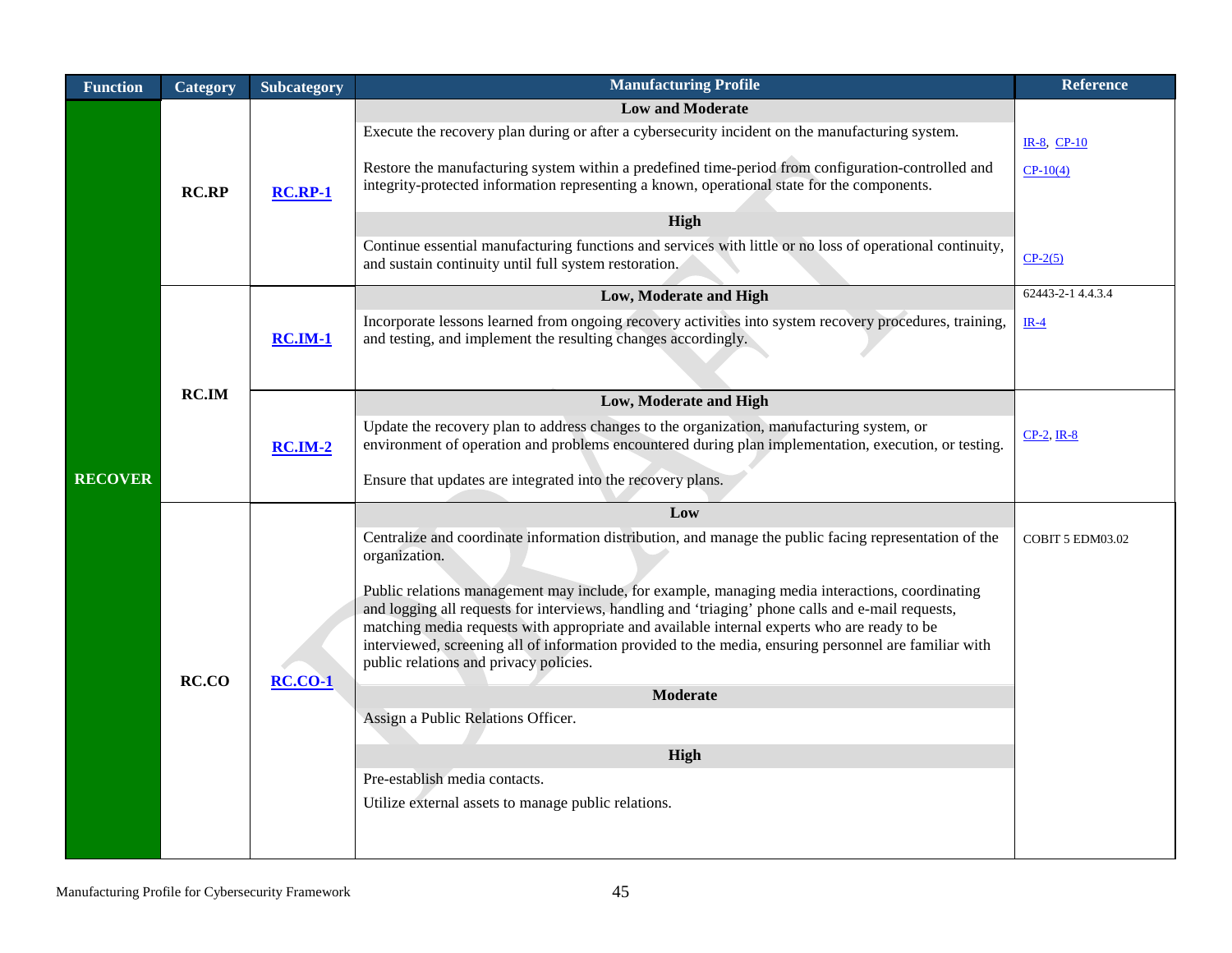| <b>Function</b> | <b>Category</b> | <b>Subcategory</b> | <b>Manufacturing Profile</b>                                                                                                                                                                               | <b>Reference</b> |
|-----------------|-----------------|--------------------|------------------------------------------------------------------------------------------------------------------------------------------------------------------------------------------------------------|------------------|
| <b>RECOVER</b>  |                 | <b>RC.CO-2</b>     | Low, Moderate and High                                                                                                                                                                                     |                  |
|                 |                 |                    | Employ a crisis response strategy to protect against negative impact and repair organizational<br>reputation.                                                                                              | COBIT 5 EDM03.02 |
|                 |                 |                    | Crisis response strategies include, for example, actions to shape attributions of the crisis, change<br>perceptions of the organization in crisis, and reduce the negative effect generated by the crisis. |                  |
|                 |                 |                    | Low, Moderate and High                                                                                                                                                                                     |                  |
|                 |                 | <b>RC.CO-3</b>     | Communicate recovery activities to all relevant stakeholders, and executive and management teams.                                                                                                          | $CP-2$ IR-4      |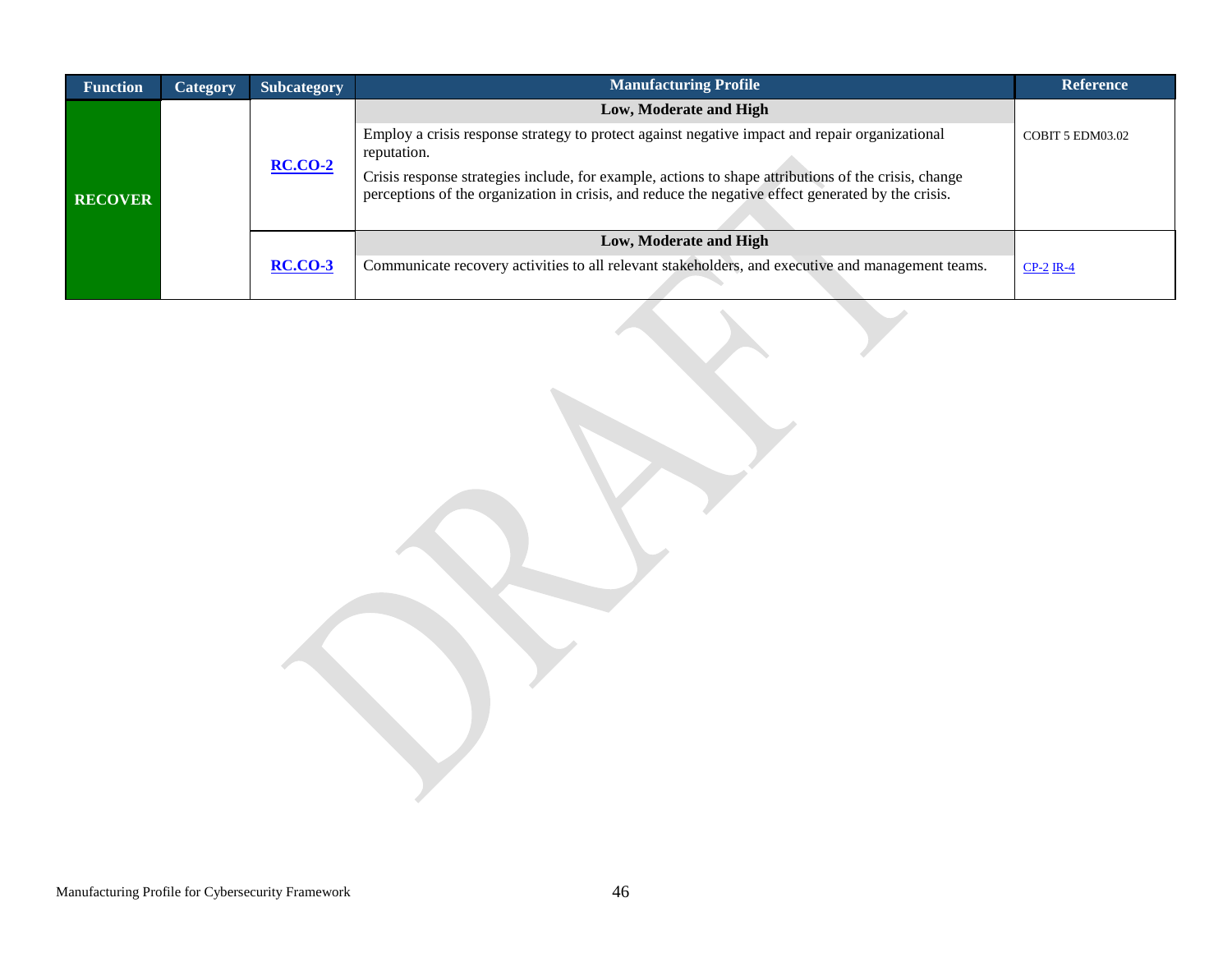### <span id="page-47-0"></span>**Appendix A - Acronyms and Abbreviations**

Selected acronyms and abbreviations used in the Manufacturing Profile are defined below.

| <b>CAN</b>      | <b>Controller Area Network</b>                                  |
|-----------------|-----------------------------------------------------------------|
| CSF             | <b>Cybersecurity Framework</b>                                  |
| <b>FIPS</b>     | <b>Federal Information Processing Standards</b>                 |
| <b>HMI</b>      | Human Machine Interface                                         |
| <b>ICS</b>      | <b>Industrial Control System</b>                                |
| <b>ICS-CERT</b> | <b>Industrial Control Systems Cyber Emergency Response Team</b> |
| <b>IEC</b>      | <b>International Electrotechnical Commission</b>                |
| <b>ISA</b>      | The International Society of Automation                         |
| IT              | <b>Information Technology</b>                                   |
| <b>LAN</b>      | <b>Local Area Network</b>                                       |
| <b>NCCIC</b>    | National Cybersecurity & Communications Integration Center      |
| <b>NIST</b>     | National Institute of Standards and Technology                  |
| <b>NVD</b>      | <b>National Vulnerabilities Database</b>                        |
| <b>OT</b>       | <b>Operational Technology</b>                                   |
| <b>PLC</b>      | Programmable Logic Controller                                   |
| <b>RF</b>       | Radio Frequency                                                 |
| <b>RTU</b>      | <b>Remote Terminal Unit</b>                                     |
| <b>US-CERT</b>  | <b>United States Computer Emergency Readiness Team</b>          |
| VPN             | <b>Virtual Private Network</b>                                  |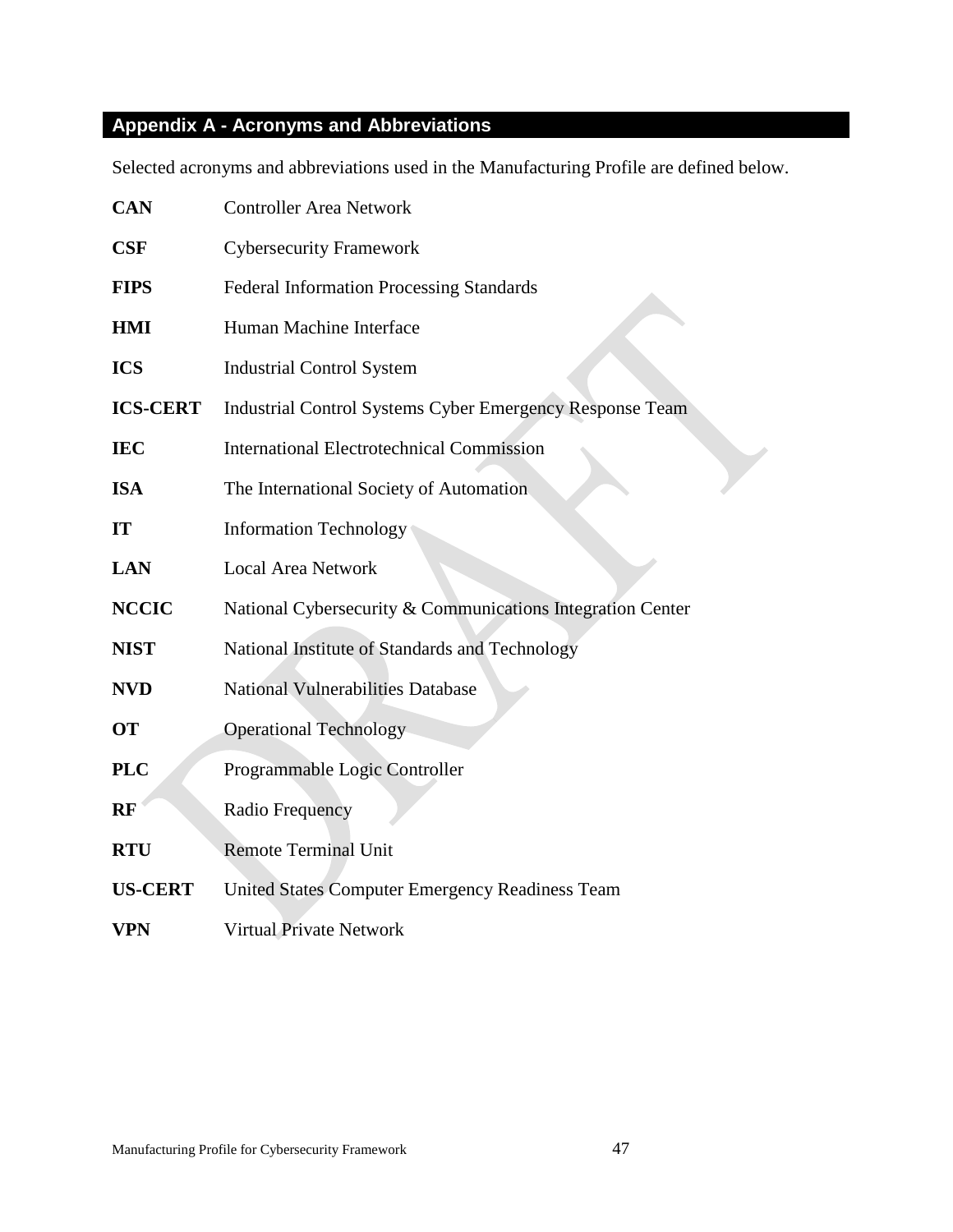#### <span id="page-48-0"></span>**Appendix B - Glossary**

Selected terms used in the Manufacturing Profile are defined below.

**Actuator** - A device for moving or controlling a mechanism or system. It is operated by a source of energy, typically electric current, hydraulic fluid pressure, or pneumatic pressure, and converts that energy into motion. An actuator is the mechanism by which a control system acts upon an environment. The control system can be simple (a fixed mechanical or electronic system), software-based (e.g. a printer driver, robot control system), or a human or other agent. [800-82]

**Business/Mission Objectives -** Broad expression of business goals. Specified target outcome for business operations.

**Capacity Planning -** [Systematic](http://www.businessdictionary.com/definition/systematic.html) determination of [resource](http://www.businessdictionary.com/definition/resource.html) [requirements](http://www.businessdictionary.com/definition/requirements.html) for the projected [output,](http://www.businessdictionary.com/definition/output.html) over a specific [period.](http://www.businessdictionary.com/definition/period.html) [\[businessdictionary.com\]](http://www.businessdictionary.com/definition/capacity-planning.html#ixzz4DYadBmMP) 

**Category -** The subdivision of a Function into groups of cybersecurity outcomes closely tied to programmatic needs and particular activities.

**Critical Infrastructure -** Essential services and related assets that underpin American society and serve as the backbone of the nation's economy, security, and health. [DHS]

**Criticality Reviews -** A determination of the ranking and priority of manufacturing system components, services, processes, and inputs in order to establish operational thresholds and recovery objectives.

**Critical Services -** The subset of mission essential services required to conduct manufacturing operations. Function or capability that is required to maintain health, safety, the environment and availability for the equipment under control. [62443]

**Cyber Risk** - Risk of financial loss, operational disruption, or damage, from the failure of the digital technologies employed for informational and/or operational functions introduced to a manufacturing system via electronic means from the unauthorized access, use, disclosure, disruption, modification, or destruction of the manufacturing system.

**Cybersecurity** - The process of protecting information by preventing, detecting, and responding to attacks. [CSF]

**Defense-in-breadth -** The application of multiple countermeasures in a layered or stepwise manner to achieve security objectives. The methodology involves layering heterogeneous security technologies in the common attack vectors to ensure that attacks missed by one technology are caught by another. [62443 1-1]

**Environmental Support –** Any environmental factor for which the organization determines that it needs to continue to provide support in a contingency situation, even if in a degraded state.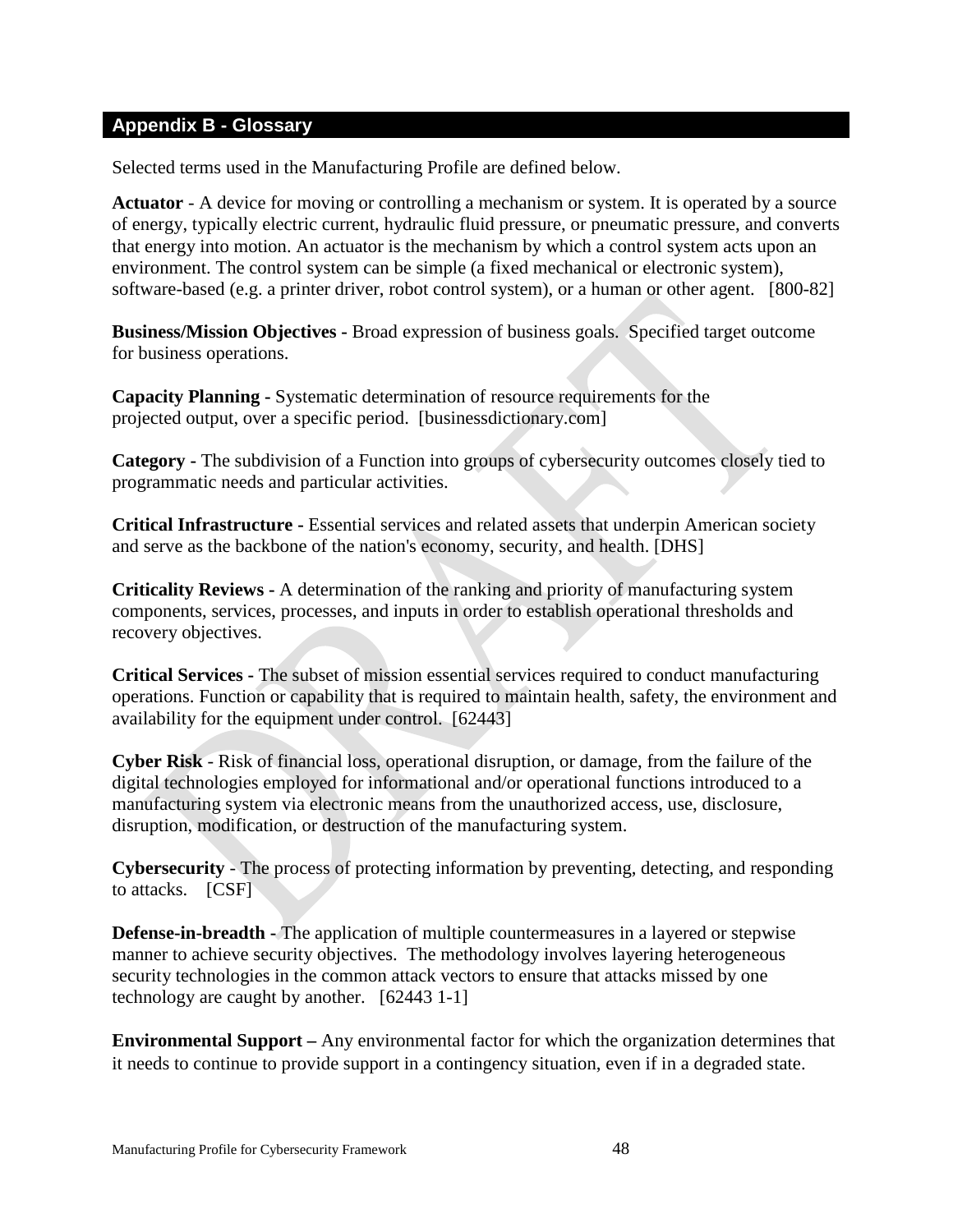This could include factors such as power, air conditioning, humidity control, fire protection, lighting, etc.

For example, while developing the contingency plan, the organization may determine that it is necessary to continue to ensure the appropriate temperature and humidity during a contingency situation so they would plan for the capacity to support that via supplemental/mobile air conditioning units, backup power, etc. and the associated procedures to ensure cutover operations. Such determinations are based on an assessment of risk, system categorization (impact level), and organizational risk tolerance.

**Event** - Any observable occurrence on a manufacturing system. Events can include cybersecurity changes that may have an impact on manufacturing operations (including mission, capabilities, or reputation). [CSF]

**Fail to Known State –** Upon a disruption event that causes the system to fail, it fails to a predetermined state. Failure in a known safe state helps to prevent systems from failing to a state that may cause injury to individuals or destruction to property. Preserving manufacturing system state information facilitates system restart and return to the operational mode of organizations with less disruption of mission/business processes. [NVD.NIST]

**Firmware** - Software program or set of instructions programmed on the flash ROM of a hardware device. It provides the necessary instructions for how the device communicates with the other computer hardware. [Techterms.com]

**Framework** - The Cybersecurity Framework developed for defining protection of critical infrastructure. It provides a common language for understanding, managing, and expressing cybersecurity risk both internally and externally. Includes activities to achieve specific cybersecurity outcomes, and references examples of guidance to achieve those outcomes.

**Function** - Primary unit within the Cybersecurity Framework. Exhibits basic cybersecurity activities at their highest level.

**Incident** - An occurrence that actually or potentially jeopardizes the confidentiality, integrity, or availability of an information system or the information the system processes, stores, or transmits or that constitutes a violation or imminent threat of violation of security policies, security procedures, or acceptable use policies. [CSF]

**Informative References** - Specific sections of standards, guidelines, and practices common among critical infrastructure sectors that illustrate a method to achieve the outcomes associated with each Subcategory in the Cybersecurity Framework.

**Integrator** - A value-added engineering organization that focuses on industrial control and information systems, manufacturing execution systems, and plant automation, that has application knowledge and technical expertise, and provides an integrated solution to an engineering problem. This solution includes final project engineering, documentation, procurement of hardware, development of custom software, installation, testing, and commissioning. [CSIA.com]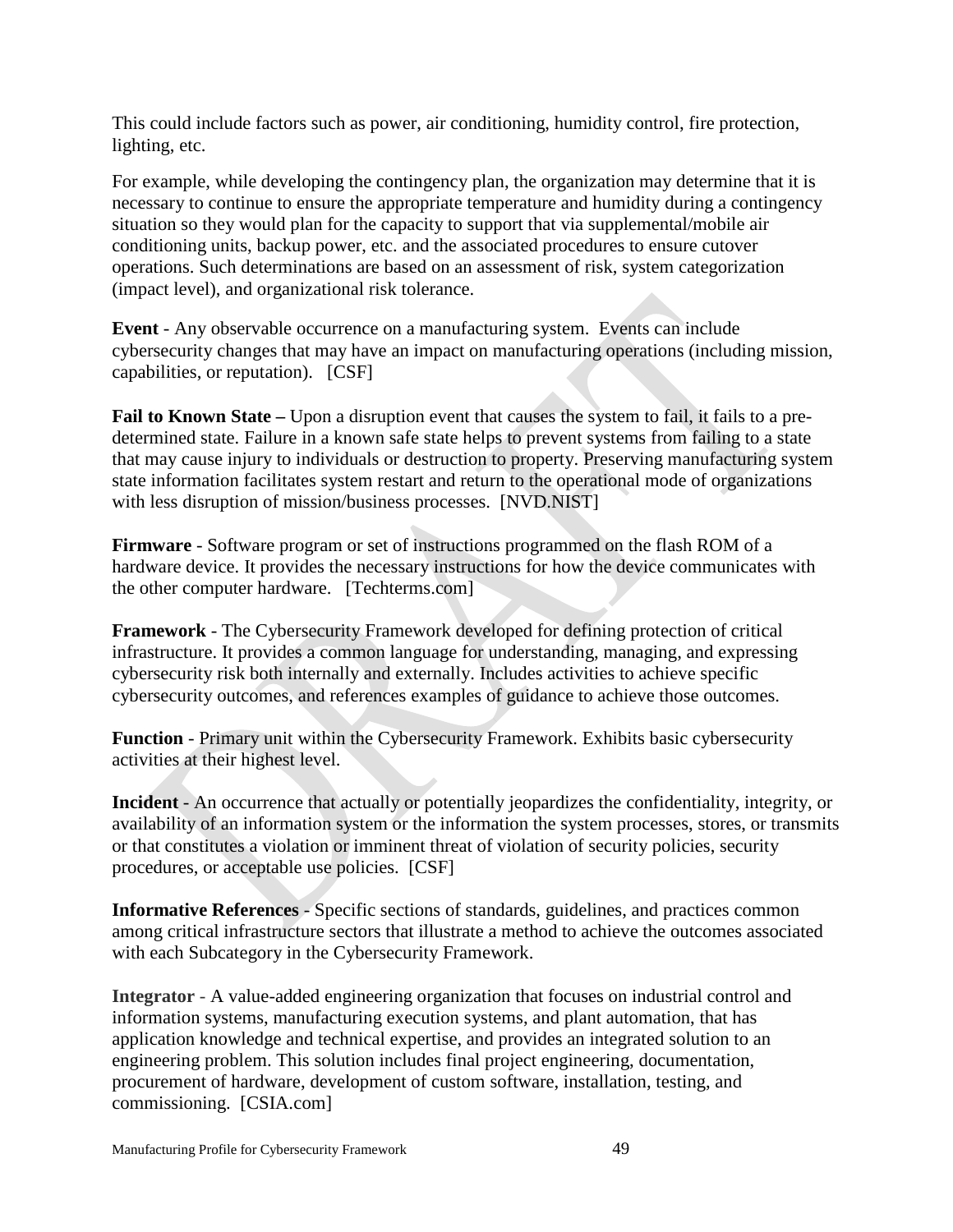**Manufacturing Operations -** Activities concerning the facility operation, system processes, materials input/output, maintenance, [supply](https://en.wikipedia.org/wiki/Supply_(economics)) and [distribution,](https://en.wikipedia.org/wiki/Distribution_(business)) [health,](https://en.wikipedia.org/wiki/Health) and [safety,](https://en.wikipedia.org/wiki/Safety) emergency response, [human resources,](https://en.wikipedia.org/wiki/Human_resources) [security,](https://en.wikipedia.org/wiki/Security) [information technology](https://en.wikipedia.org/wiki/Information_technology) and other contributing measures to the manufacturing enterprise.

**Network Access** - any access across a network connection in lieu of local access (i.e., user being physically present at the device).

**Non-local Connection -** A connection to the manufacturing system affording the user access to system resources and system functionality while physically not present.

**Overlay** - A fully specified set of security controls, control enhancements, and supplemental guidance derived from tailoring a security baseline to fit the user's specific environment and mission. [800-53]

**Operational technology -** Hardware and software that detects or causes a change through the direct monitoring and/or control of physical devices, processes and events in the enterprise. [Gartner.com]

**Programmable Logical Controller** - A solid-state control system that has a user-programmable memory for storing instructions for the purpose of implementing specific functions such as I/O control, logic, timing, counting, three mode (PID) control, communication, arithmetic, and data and file processing. [800-82]

**Port** - The entry or exit point from a computer for connecting communications or peripheral devices. [800-82]

**Profile** - A representation of the outcomes that a particular system or organization has selected from the Framework Categories and Subcategories. [CSF]

- Target Profile the desired outcome or 'to be' state of cybersecurity implementation
- Current Profile the 'as is' state of system cybersecurity

**Protocol** - A set of rules (i.e., formats and procedures) to implement and control some type of association (e.g., communication) between systems. [800-82]

**Remote Access -** Access by users (or information systems) communicating external to an information system security perimeter. Network access is any access across a network connection in lieu of local access (i.e., user being physically present at the device). [800-53]

**Resilience Requirements -** The business-driven availability and reliability characteristics for the manufacturing system that specify recovery tolerances from disruptions and major incidents.

**Risk Assessment** - The process of identifying risks to agency operations (including mission, functions, image, or reputation), agency assets, or individuals by determining the probability of occurrence, the resulting impact, and additional security controls that would mitigate this impact.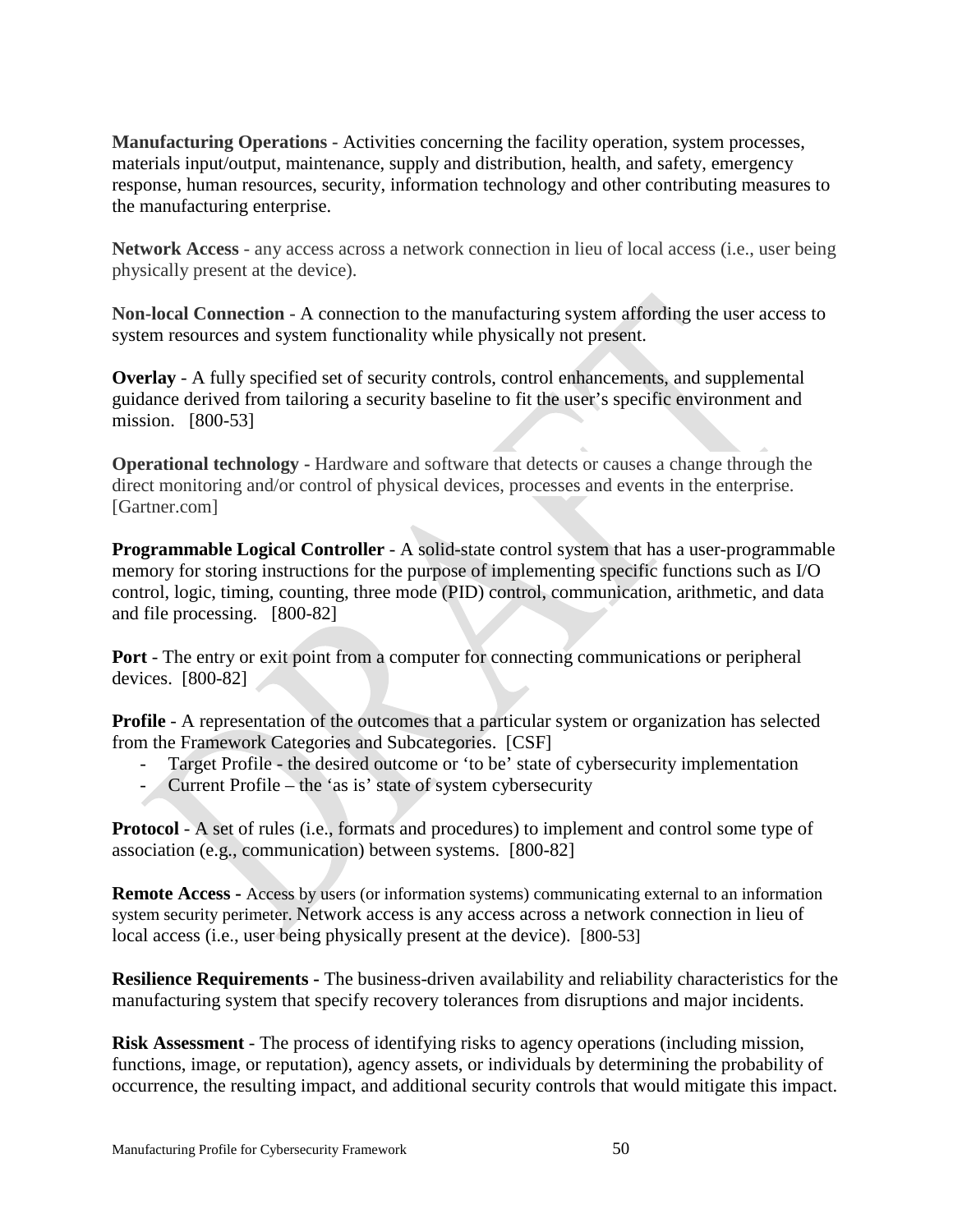Part of risk management, synonymous with risk analysis. Incorporates threat and vulnerability analyses. [800-82]

**Risk Tolerance** - The level of risk that the Manufacturer is willing to accept in pursuit of strategic goals and objectives. [800-53]

**Router** - A computer that is a gateway between two networks at OSI layer 3 and that relays and directs data packets through that inter-network. The most common form of router operates on IP packets. [800-82]

**Security Control** - The management, operational, and technical controls (i.e., safeguards or countermeasures) prescribed for a system to protect the confidentiality, integrity, and availability of the system, its components, processes, and data. [800-82]

**Subcategory** - The subdivision of a Category into specific outcomes of technical and/or management activities. Examples of Subcategories include "External information systems are catalogued," "Data-at-rest is protected," and "Notifications from detection systems are investigated." [CSF]

**Supporting Services -** Providers of external system services to the manufacturer through a variety of consumer-producer relationships including but not limited to: joint ventures; business partnerships; outsourcing arrangements (i.e., through contracts, interagency agreements, lines of business arrangements); licensing agreements; and/or supply chain exchanges. Supporting services include, for example, Telecommunications, engineering services, power, water, software, tech support, and security. [800-53]

**Switch** - A device that channels incoming data from any of multiple input ports to the specific output port that will take the data toward its intended destination. [Whatis.com]

**System Categorization** - The characterization of a manufacturing system, its components, and operations, based on an assessment of the potential impact that a loss of availability, integrity, or confidentiality would have on organizational operations, organizational assets, or individuals. [FIPS 199]

**Third-Party Relationships** - relationships with external entities. External entities may include, for example, service providers, vendors, supply-side partners, demand-side partners, alliances, consortiums, and investors, and may include both contractual and non-contractual parties. [DHS]

**Third-party Providers -** Service providers, integrators, vendors, telecommunications, and infrastructure support that are external to the organization that operates the manufacturing system.

**Thresholds -** Values used to establish concrete decision points and operational control limits to trigger management action and response escalation.